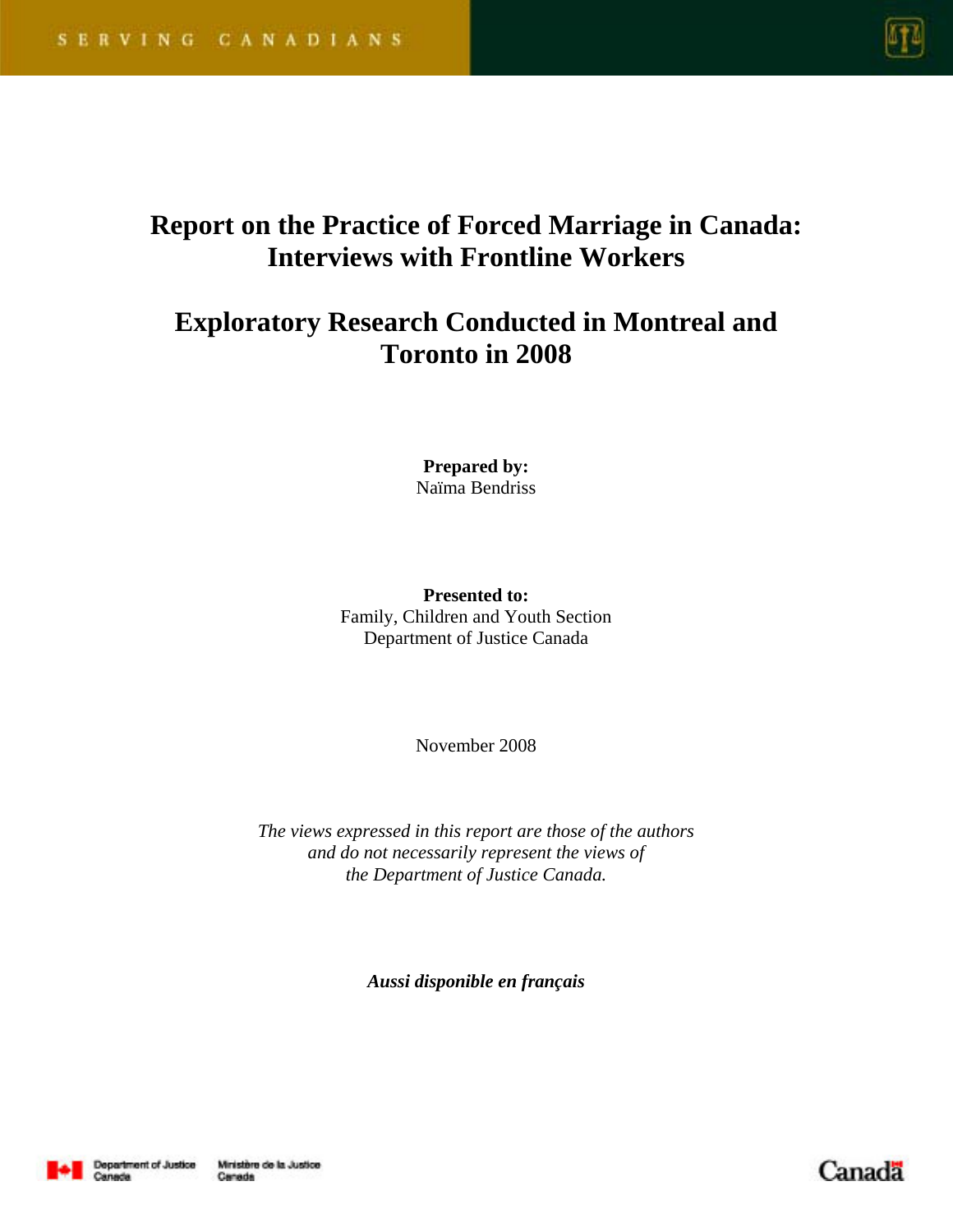- Information contained in this publication or product may be reproduced, in part or in whole, and by any means, for personal or public non-commercial purposes, without charge or further permission, unless otherwise specified.
- You are asked to:
	- exercise due diligence in ensuring the accuracy of the materials reproduced;
	- indicate both the complete title of the materials reproduced, as well as the author organization; and
	- indicate that the reproduction is a copy of an official work that is published by the Government of Canada and that the reproduction has not been produced in affiliation with, or with the endorsement of the Government of Canada.
	- Commercial reproduction and distribution is prohibited except with written permission from the Department of Justice Canada. For more information, please contact the Department of Justice Canada at: www.justice.gc.ca.

©Her Majesty the Queen in Right of Canada, represented by the Minister of Justice and Attorney General of Canada, 2013

ISBN 978-1-100-22744-3

Cat. No. J4-22/2013E-PDF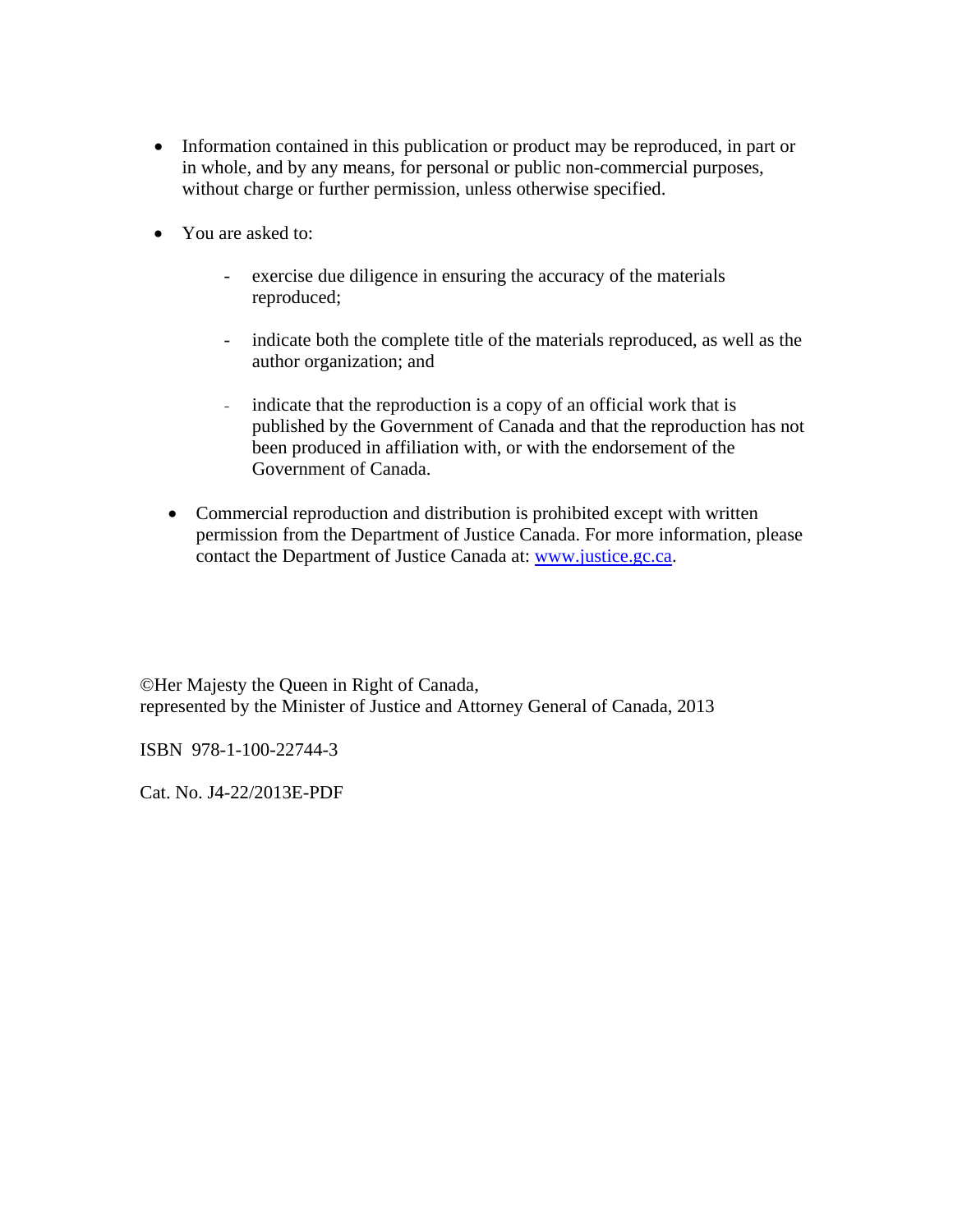*This study was done with the collaboration of Rights and Democracy and the South Asian Legal Clinic of Ontario and in particular, Ritu Choksi, researcher, who conducted the interviews in Toronto. We would like to sincerely thank all the respondents who took part in this study and who made it possible.* 

*Naïma Bendriss is an associate-researcher with the Research Chair on Immigration, Ethnicity and Citizenship (CRIEC) at the University of Québec in Montréal.*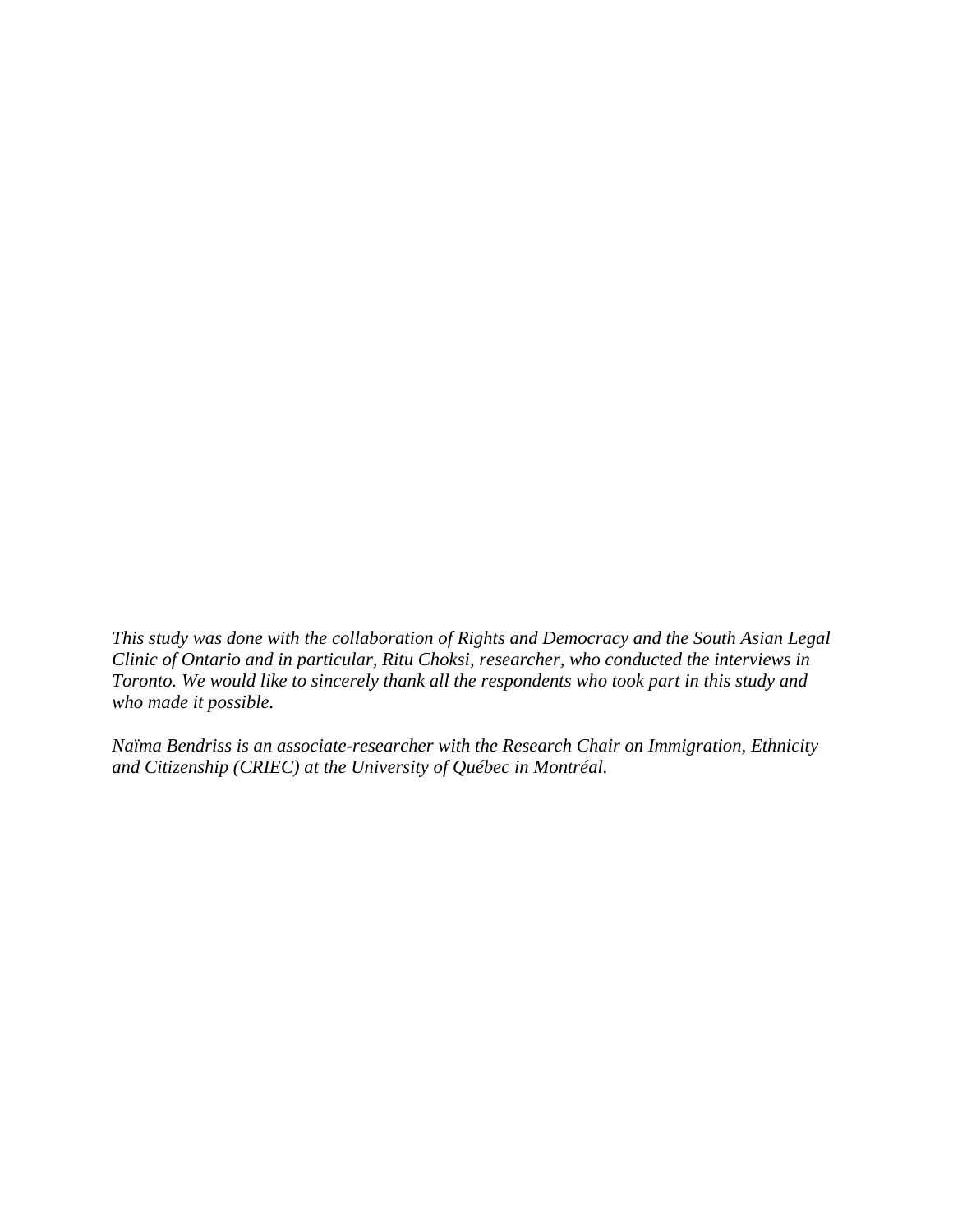| 1. | <b>INTRODUCTION</b>                                                              | $\mathbf{1}$   |
|----|----------------------------------------------------------------------------------|----------------|
|    | 1.1 Methodology                                                                  | $\frac{2}{3}$  |
|    | 1.2 Occupational profile of respondents                                          |                |
|    | 1.3 Difficulties encountered                                                     | $\overline{4}$ |
| 2. | <b>ANALYSIS AND INTERPRETATION OF INTERVIEWS</b>                                 | 5              |
|    | 2.1 Socio-demographic description of individuals threatened with or victims of a |                |
|    | forced marriage                                                                  | 5              |
|    | 2.2 Types of forced marriage                                                     | 6              |
|    | 2.3 How respondents perceive forced marriage and the distinction they make       |                |
|    | between a forced and an arranged marriage                                        | $\tau$         |
|    | 2.4 Reasons for forced marriage                                                  | 11             |
|    | 2.4.1 Because marriage is a social act, a family matter                          | 11             |
|    | 2.4.2 To protect young women                                                     | 12             |
|    | 2.4.3 To save family honour                                                      | 12             |
|    | 2.4.4 The family is in exile                                                     | 13             |
|    | 2.4.5 To comply with a religious precept                                         | 13             |
|    | 2.4.6 To control women's sexuality                                               | 14             |
|    | 2.4.7 Socio-economic factors                                                     | 14             |
|    | 2.4.8 A guarantee against poverty                                                | 14             |
|    | 2.4.9 To deal with the consequences of pregnancy out of wedlock                  | 16             |
|    | 2.5 Pressure brought to bear by the family and social circle                     | 17             |
|    | 2.6 Strategies, bargaining and family conflicts                                  | 20             |
|    | 2.7 Forced marriage, threatened forced marriage, what are the consequences?      | 22             |
|    | 2.8 Help provided by service providers to victims of forced marriage or persons  |                |
|    | threatened with forced marriage                                                  | 24             |
| 3. | <b>WHAT REMAINS TO BE DONE</b>                                                   | 29             |
|    | 3.1 The role to be played by government to counter forced marriage               | 29             |
|    | 3.2 The role to be played by civil society                                       | 33             |
| 4. | <b>RECOMMENDATIONS</b>                                                           | 37             |
| 5. | <b>CONCLUSION</b>                                                                | 39             |
|    | <b>BIBLIOGRAPHY</b>                                                              |                |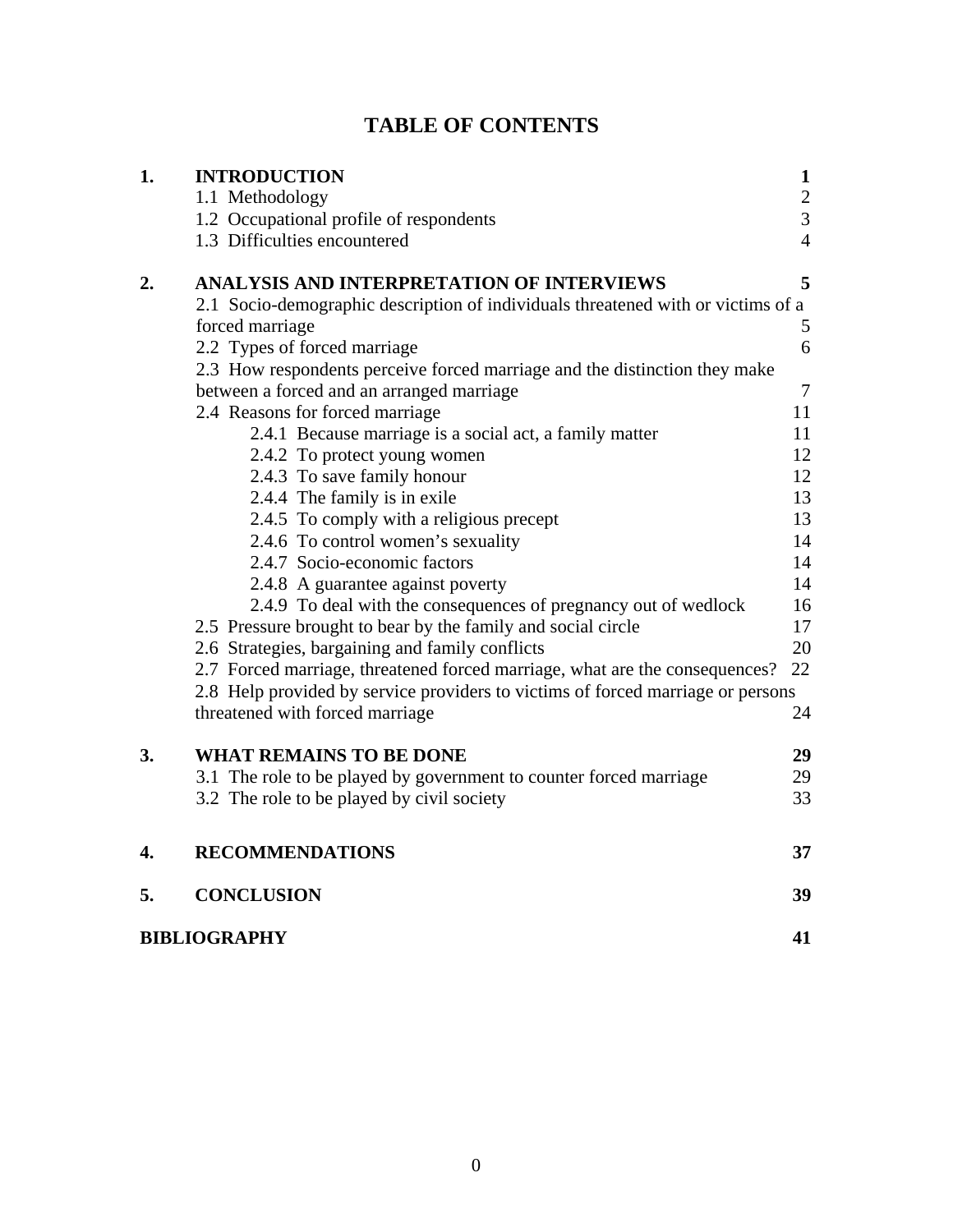#### **1. INTRODUCTION**

This report follows an annotated bibliography conducted to begin to understand the phenomenon of forced marriage in Canada, the extent, the issues and context, the causes and consequences, and the means employed by frontline workers to help persons who are victims of such practices.

To that end, this study was based on a qualitative survey of field workers who deal with this issue. It looked at two aspects: the situations of individuals faced with the prospect of a forced marriage, and the support provided by community workers.

The first question is what is meant by forced marriage? The expression "forced marriage" refers to a marital union where one of the parties, and sometimes both, is forced to marry against their will.

Such marriages are contrary to the *Universal Declaration of Human Rights*, article 16 of which provides that "[m]en and women of full age, without any limitation due to race, nationality or religion, have the right to marry and to found a family. Marriage shall be entered into only with the free and full consent of the intending spouses."

Nonetheless, the practice of forced marriage persists in many societies and every year affects thousands of women, as well as men although in fewer numbers. It exists in Canadian society, but the extent is not yet known. This is why a first study on this subject was necessary.

The goal of the survey that forms the basis of this report was to collect field data to begin to understand this practice, to study the form it takes, and its causes and consequences, to note the actions undertaken at the community intervention level to counter it, to identify some elements that can be used to develop policies, programs and preventive, educational and legislative measures, and finally . . . to pave the way for broader research on the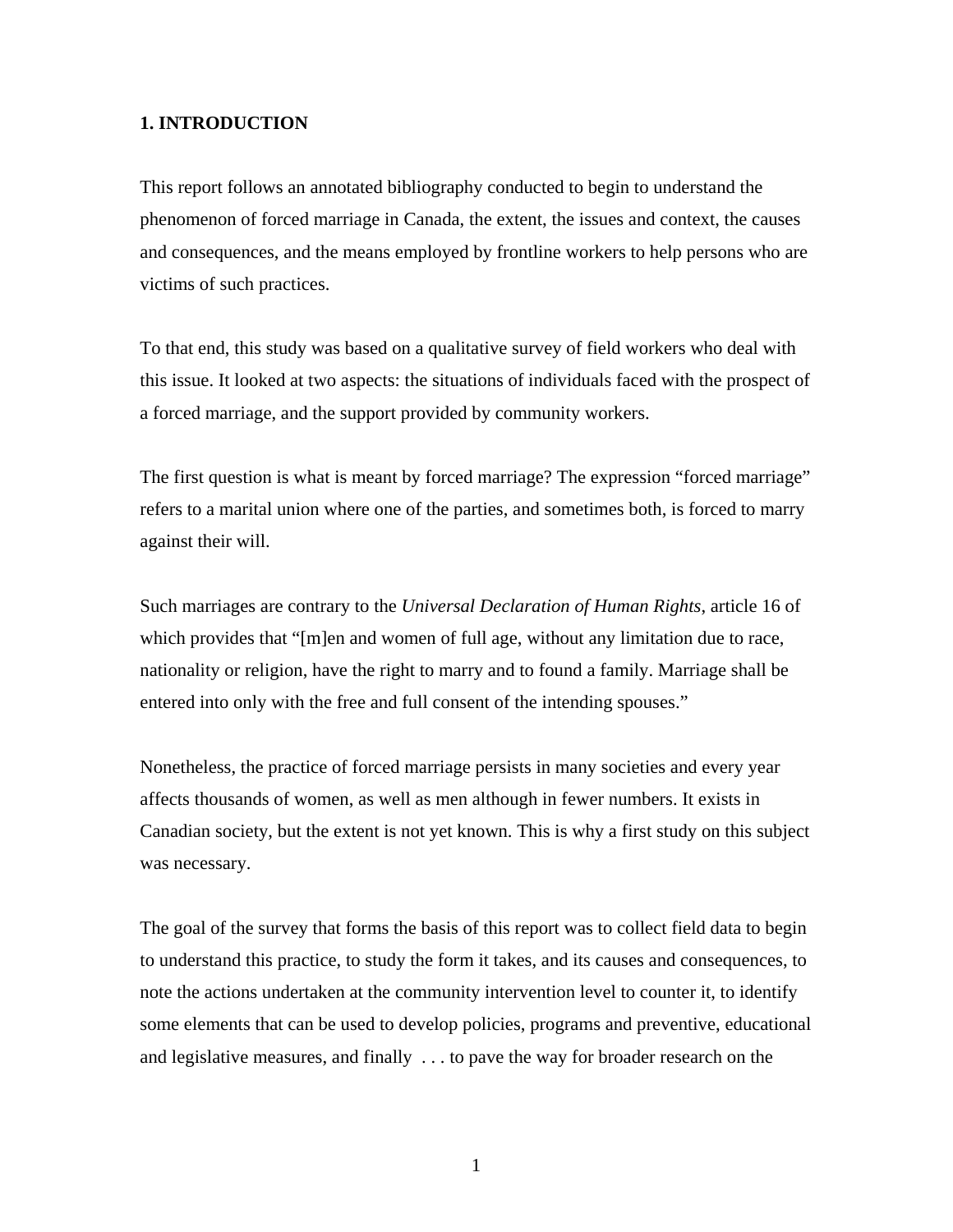subject. This qualitative study is strictly exploratory and is not based on any particular theoretical framework. It aims to answer the following questions:

- What form does forced marriage take in Canada?
- Are we looking at an actual social phenomenon, or rather isolated cases?
- How do service providers perceive forced marriage? What distinction do they make between forced and arranged marriages?
- What are the underlying causes of forced marriage?
- What types of pressure are brought to bear on victims by their family and social circle?
- How do persons threatened with a forced marriage deal with their family and social circle?
- What type of assistance do service providers offer for people who are threatened with or who are victims of forced marriage?
- What tools do service providers have to respond to these kinds of requests?
- What role do service providers believe government institutions, civil society and educational institutions should play?
- What recommendations are made by the service providers?

### **1.1 Methodology**

Before undertaking the field survey, a literature review was conducted on forced marriage in Canada revealing a clear lack of interest in the subject. Unlike some other immigration societies, Canada has given little attention to the question, whether in terms of basic or participatory research or with regard to policy or legislation. Also, no statistical data exists that could be used to assess how widespread the phenomenon is. Accordingly, this survey was exploratory only.

This study was conducted through a series of interviews with service providers, the only persons likely to have significant information on this subject. These interviews were held in March and April 2008. In all, 16 individual semistructured interviews were conducted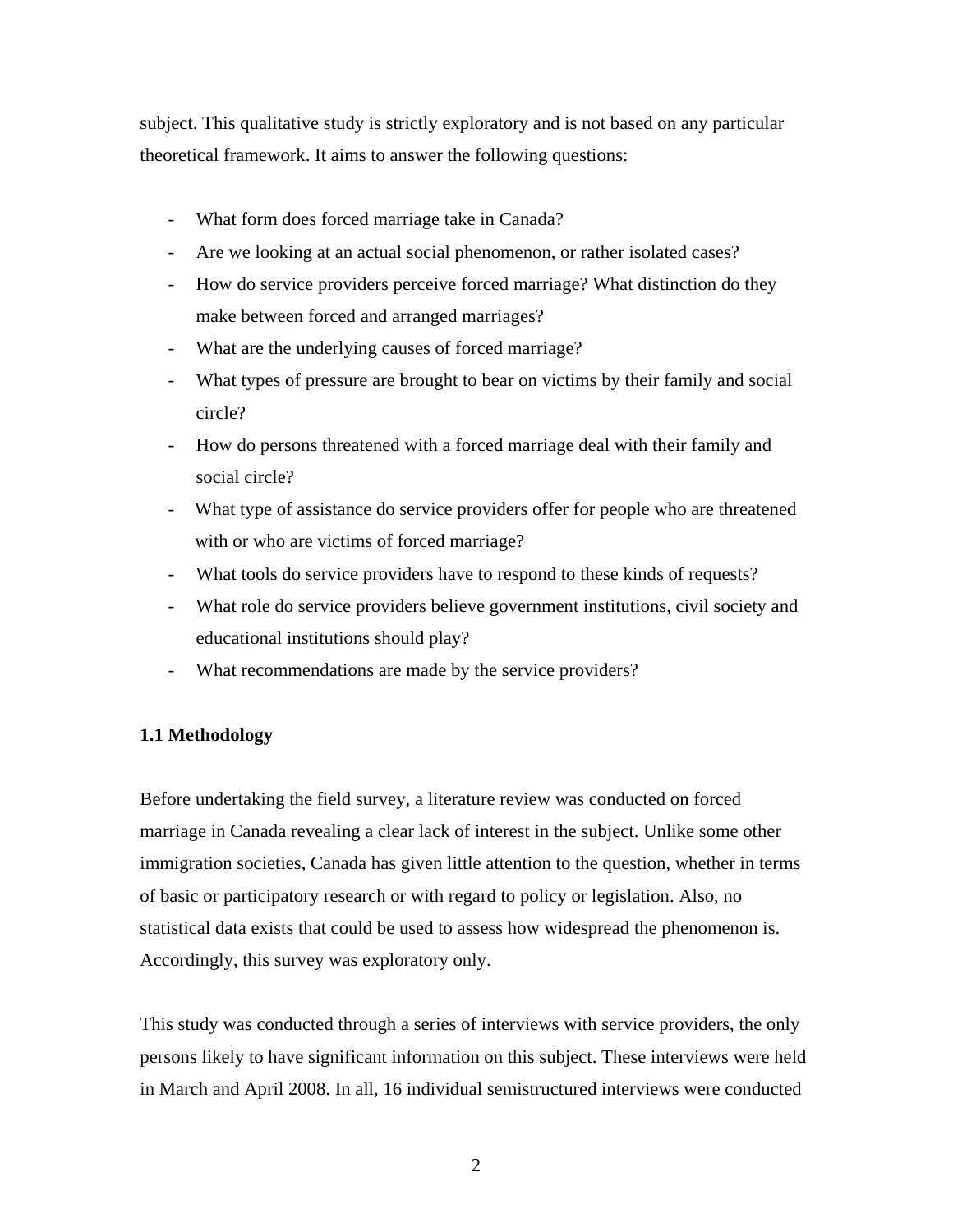with the help of an interview guide, lasting an average of 1 hour and 15 minutes each, eight were held in Montréal and eight in Toronto. Confidentiality was ensured from the start. Each interview was recorded and then transcribed verbatim<sup>1</sup>. Finally, the information collected was processed using a conventional theme analysis method.

# **1.2 Occupational profile of respondents**

In Montréal, the occupational profile of the eight respondents interviewed were as follows:

- three working in a women's shelter for victims of spousal and family violence (Respondents A, B and C)
- two working in a women's centre (Respondents D and E)
- a director of a women's centre (Respondent F)
- a high school psychotherapist (Respondent G)
- a director of a help centre for the social and occupational integration of young women from minority groups. This respondent was previously responsible for a foster family for young women facing forced marriage (Respondent H).

The eight respondents interviewed in Toronto gave their status as follows:

- a violence against women counsellor in an immigrant services centre (Respondent I)
- an executive director of a community agency (Respondent J);
- a violence against women counsellor in a health centre (Respondent K)
- an immigrant services and settlement counsellor (Respondent L)

 $\overline{a}$ 

 an attorney who is also an executive director in a community legal aid clinic (Respondent M);

 $1$  One of the persons interviewed in Toronto later contacted the interviewer, requesting not to be cited. That interview was read but was not taken into consideration in this study.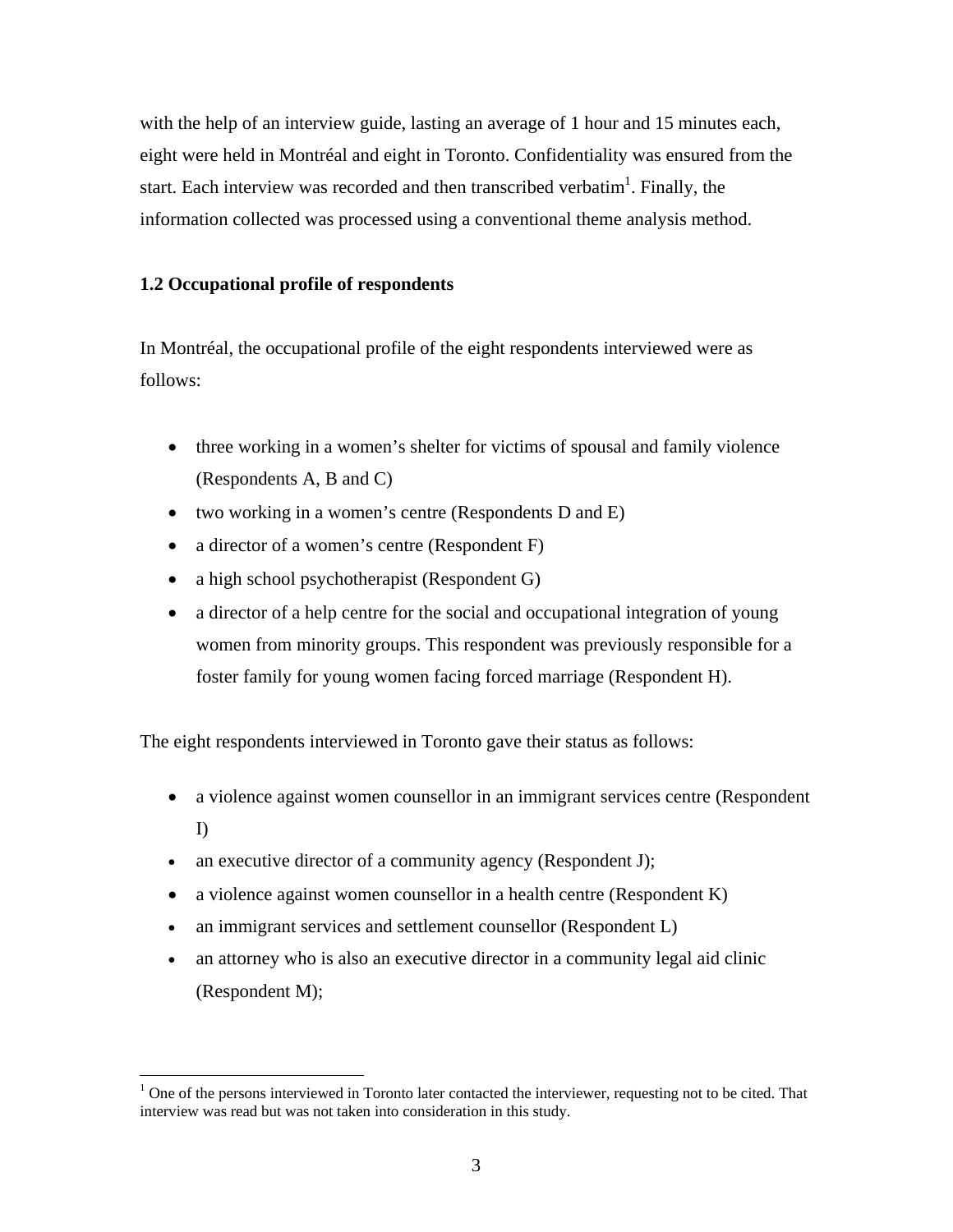- a paralegal community counsellor working in a community legal aid clinic, who also coordinates a volunteer project (Respondent N);
- a lawyer working in a legal aid clinic for immigrants and refugees (Respondent O);
- a lawyer working in a legal aid clinic for refugees (Respondent P).

The names of the employer organizations show that in Montréal, most (seven out of eight) of the respondents recruited work in women's centres, compared to only one in Toronto. On the other hand, seven of the organizations in Toronto are community and/or paralegal aid agencies, while none in Montréal falls into that category. This may have affected the results of the study, but we are unable to assess the effect.

#### **1.3 Difficulties encountered**

Collecting data was a particularly difficult task. Dozens of organizations likely to have knowledge of forced marriage cases were contacted during February, March and April 2008, in order to identify as many respondents as possible. There were numerous refusals due to a lack of time to meet with us, as the months of February and March are especially busy for community workers who are preparing activities in connection with International Women's Day and Anti-Racism Week, not to mention working on files to be completed and budgets to be submitted by the end of the fiscal year on March 31. In addition to these time constraints, some of those contacted refused because of their duty to respect the confidentiality of the victims, despite our guarantee of anonymity and the confidentiality of information. In addition, some mentioned being fed up with constantly receiving requests to participate in basic or action-oriented research without seeing any practical results. Some workers in shelters for abused women or women's centres did clearly recall meeting individuals in the course of their work who had experienced or been threatened with a forced marriage, but the problem was eclipsed by the broader problem of violence against women, and so they did not feel that they were in a position to participate in the study and instead referred us to other organizations.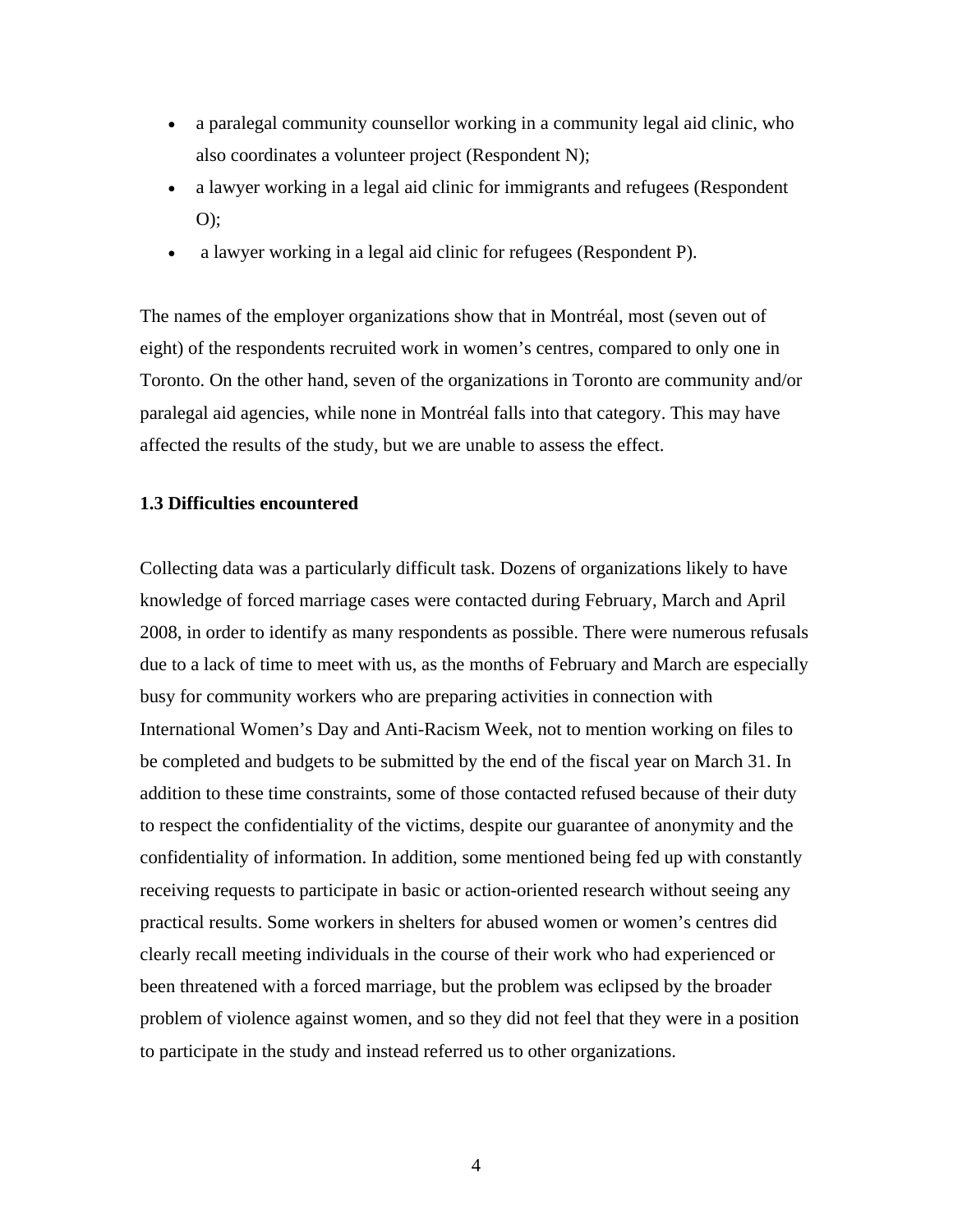We believe that other refusals were likely based on the very sensitive nature of the problem of forced marriage. Some people who declined the invitation to participate in the study, especially members of particularly vulnerable minority groups, wanted to avoid exposing their group to stigmatization.

## **2. ANALYSIS OF DATA COLLECTED FROM FIELD WORKERS**

# **2.1 Socio-demographic description of individuals threatened with or victims of a forced marriage**

According to the respondents, individuals who are threatened with or who are victims of a forced marriage are mostly young women. This problem may also affect young men although to a lesser extent and in a different way. These respondents, however had only encountered young girls or women. Therefore, in this report we will deal only with the service providers' experience with young girls and women.

The forced marriage cases identified in the study occurred in families who had come to Canada from South Asia, the Middle East, North Africa, Sub-Saharan Africa, Haiti, the Dominican Republic, Cuba, Latin America and Eastern Europe. However, this finding does not allow us to generalize regarding these regions because there are large numbers of people from these areas who do not follow this practice, who disapprove of it, who denounce it and who strive to eradicate it.

The practice of forced marriage affects girls who are born in Canada or who arrive as children and grow up here, as well as women who were born elsewhere and married in their country of origin and then joined their spouse here, and women who married in their country of origin and settled here with their husbands. Another typical case in Canadian society involves girls who have fled their country of origin to escape a forced marriage and sought asylum here.

The threat of a forced marriage concerns minor girls, young women of the age of majority, as well as adult women. The ages of young girls and women who were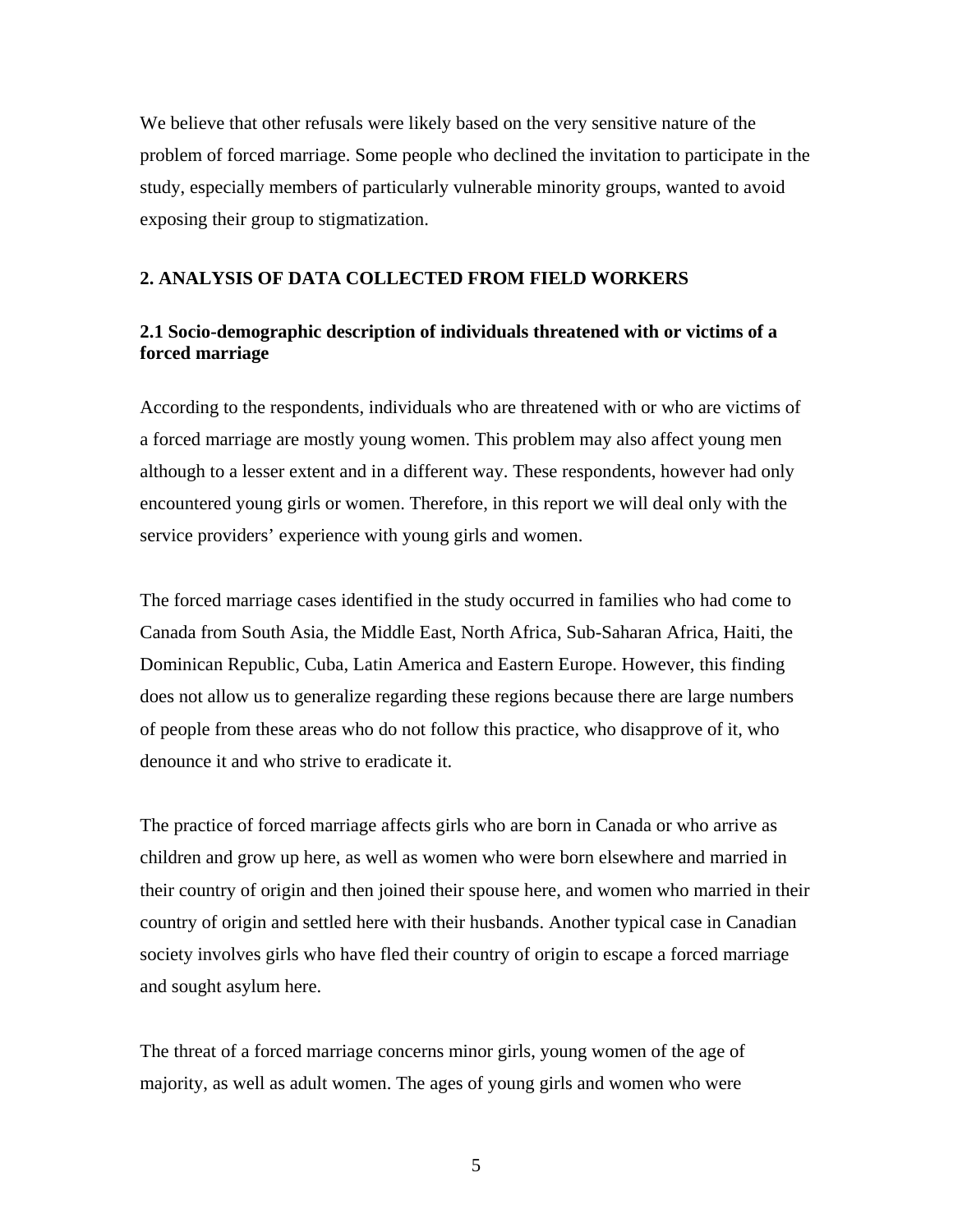threatened with a forced marriage, and who met our respondents, varied from 12 to 27 years. They included girls who were still attending school and girls who were working or in the home. Women born abroad who married in their country of origin either a Canadian citizen, or a spouse who came to live in Canada at the same time as they did, varied in age from 13 to 50. When the service providers met those women, they were going to school, working or working in the home.

In the case of a consummated marriage, the fact that it was a forced marriage becomes apparent only when conjugal violence occurs or is repeated and the woman decides to seek help. The women then tell the workers about the violence they experienced at the hands of their husbands. Few of them reveal that they were married against their will and service providers discover only incidentally from the women's accounts that the relationship was based on a forced union from the start.

In the case of individuals threatened with forced marriage, two typical cases emerged from the interviews: girls who had failed to persuade their parents to change their minds and who then left their families; and girls who were forced into marriage, whether or not they had initially objected.

## **2.2 Types of forced marriage**

The survey revealed six types of forced marriage in Canada:

- a. A person who was forcibly married in her country of origin who then came to live with her spouse already established in Canada;
- b. A person who was forcibly married in her country of origin who then came to settle in Canada with her spouse;
- c. A person who fled a forced marriage in her country of origin (or a third country) and sought asylum in Canada.
- d. A person who was born in Canada or who grew up here who was married by force by her family or members of her social circle to a man already established in Canada;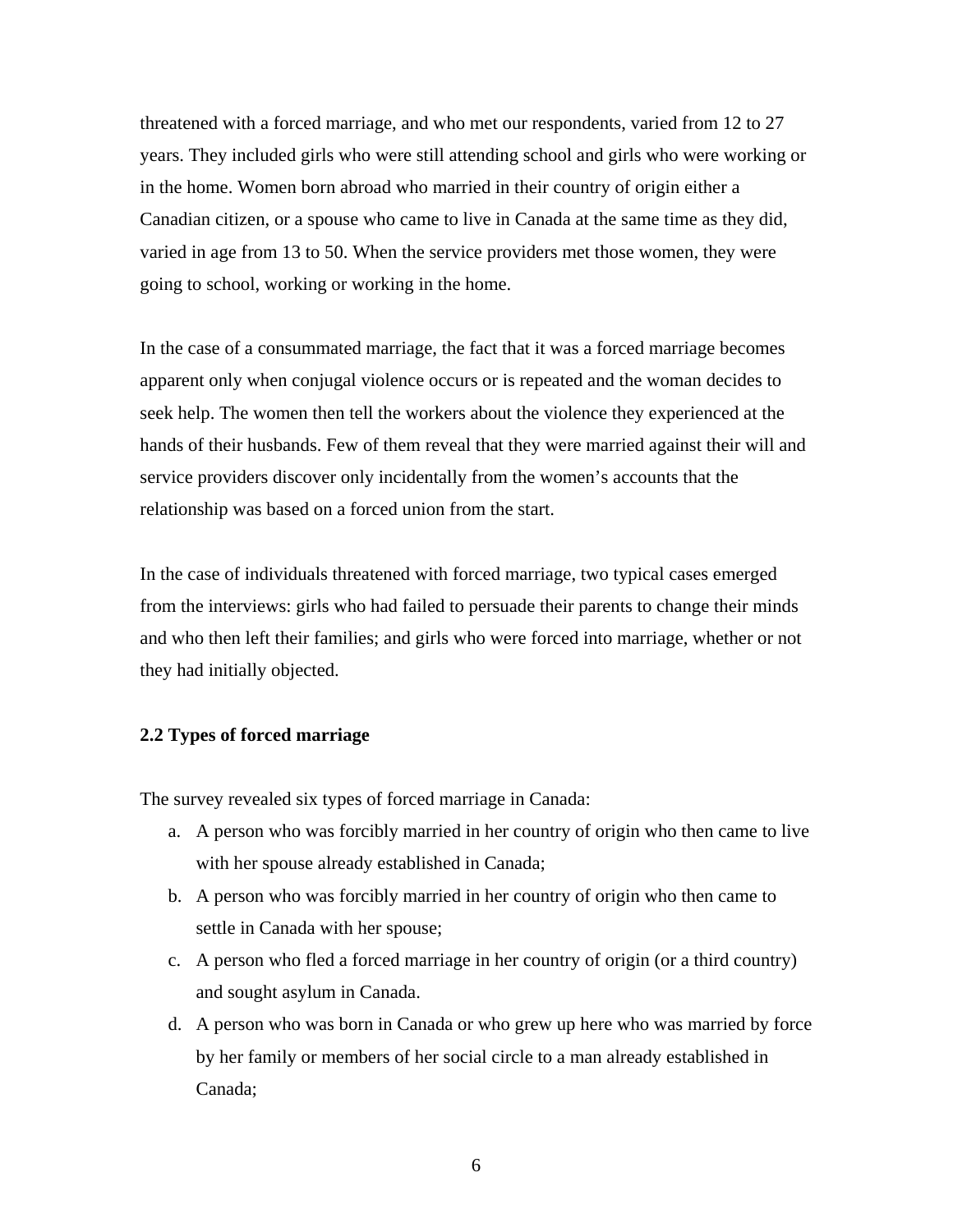- e. A person who was born in Canada or who grew up here who was married by force to a man established in the country of origin (or a third country), and settled in that country;
- f. A person who was born in Canada or who grew up here who was married by force to a man in the country of origin (or a third country) who then settled in Canada.

## **2.3 How respondents perceive forced marriage and the distinction they make between a forced and an arranged marriage**

Is forced marriage a serious social problem or are those encountered isolated cases? How do we assess the number of forced marriages? Because a forced marriage essentially takes place within a family and is based on a relationship of domination, it is most often a private matter, restricted to the family sphere. In order to determine the extent of the problem, persons subjected to forced marriages need to talk about them. However, in many cases they dare not do so.

When questioned about the extent of forced marriage within Canadian society, most of the persons interviewed stated that according to them this was a real societal problem and not just a matter of isolated cases. They claimed that this subject is still taboo which is why it is not openly discussed in society and that in reality the problem is much more significant than may be considered.

In looking for people to participate in the field study, we spoke with a number of service providers who did not want to or who were not able to be interviewed, but told us they had encountered people in the course of their work who were facing a forced marriage, and in their view this was quite a significant problem. On the other hand, other service providers contacted, particularly those working in a community environment and dealing with members of minority groups, told us that they had never met anyone living in such a situation or who had gone through a forced marriage. Others were surprised that we were conducting such a study and pointed out that forced marriage is an outdated practice, that parents no longer force their children to get married, and that if there were any such cases, they must be few and far between. These contradictory answers are not surprising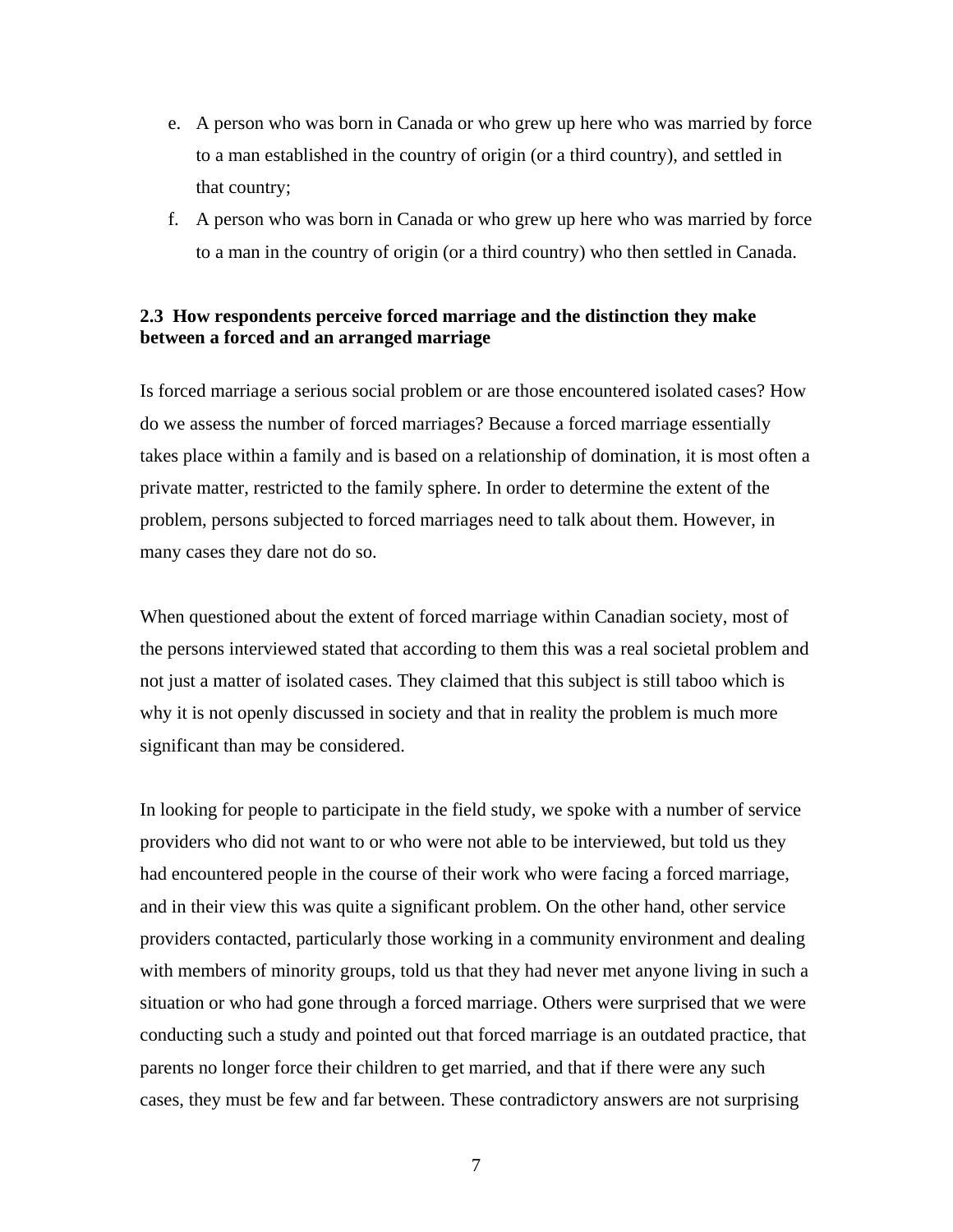regarding an issue that remains taboo and that few want to openly discuss. Those contradictions justify the need for such a study.

Aware of the blurred line between a forced and an arranged marriage, we wanted to study the respondents' understanding of each and the distinctions they made between them. The opinions we received were divided. While some saw the distinction between these two types of marriage as clear, it was less clear to others. However, before examining their views on the two types of marriage, this is how a legal aid clinic in Toronto defined forced marriage:

We pretty much actually worked on getting the forced marriage definition in and the way it stands right now in Canada or say in Ontario, we were the ones who actually came up with a definition. So the idea was that it's a marriage which a man or a woman enters into without identification of these cases - that these cases at times come in garb of family violence or at times they come in the garb of immigration issues. So it's up to the service providers to know how to categorize the case and put it into a different box, rather than putting it into the same box that's the family violence or immigration issue. So at (name of the organization), what we've done so far, is that the cases which we say are direct forced marriages cases, are those where the woman, or the man, who's coming to us is actually seeking help either because they don't want to get married – so the cases that are coming before marriage is very easy to categorize, or the cases where marriage has happened but they don't want to sponsor their spouse or they don't want to go back to their spouse that they have signed... from being away or they want to flee away from the relationship. So those are the three different categories that we directly categorize them as forced marriage for our project. But saying that there are many many many cases where though the marriage has been for five or seven years, but the problems have been continuing ever since the day of the marriage because the marriage was not with the free consent. If somebody is coming to you that late, at times it's difficult to say that it is forced marriage but taking a note it can always help to categorize. (Respondent N)

In order to provide better service to the people who turn to them, those in charge of that legal aid clinic did some thinking about forced marriage and identified several categories of undesired marital unions. This study offers some reflection on the issue and defines concepts, and is therefore already the first step toward understanding the problem.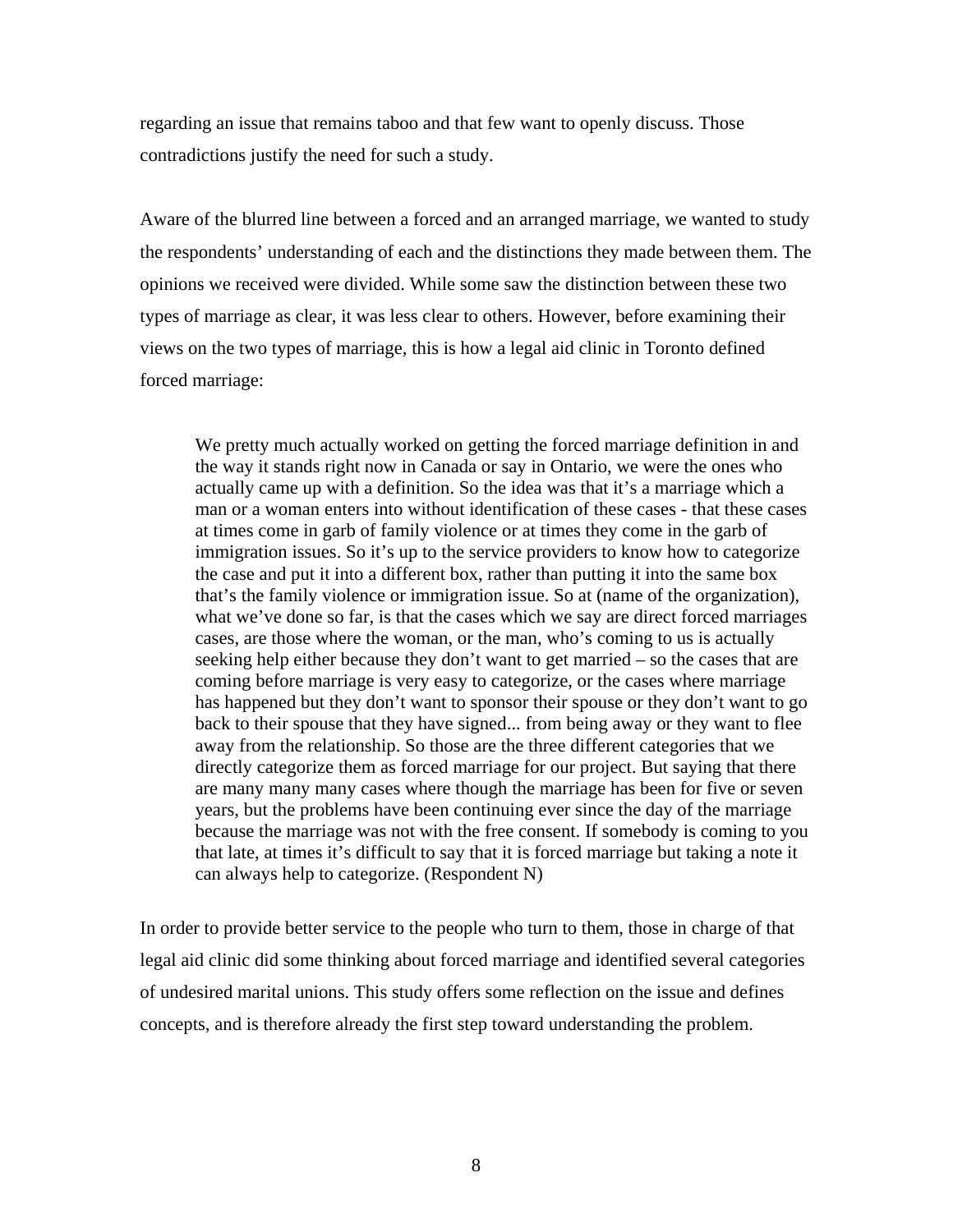According to the comments of those who did make a distinction between the two types of marriage, a forced marriage exists when a person's parents, family members or social circle suggest a marriage with a man whom she may or may not know, and when she expresses her disagreement, she is subjected to psychological or physical duress from them to make her go along with their choice. [TRANSLATION] "A forced marriage happens when the woman refuses, resists and detests the person but is forced to accept him. Or she may be taken on a trip to the country of origin as though it were a vacation and be forced to get married over there." (Respondent F)

A relationship based on power and violence is then established within a family. As far as the respondents were concerned, anyone who has lived in a forced marriage and managed to escape from it, or is currently living in a forced marriage, or is currently being pressured by her social circle is a victim of this practice and must be considered as such.

The respondents defined arranged marriage on the other hand, as a marriage in which the parents or family of each of the future spouses play a central role in arranging and preparing the marriage, but have informed the individuals concerned of their intention and obtained the free and informed consent of both parties. In an arranged marriage, the parents or family propose, but the children dispose. Accordingly, this matrimonial practice assumes the consent of both of the future spouses. This type of arrangement does not seem to trouble some of the respondents, who feel that as long as both of the future spouses agree with the choice made by the families and consent to the marriage, the practice itself is not inherently bad. They point out that Canada, the United States and other Western societies have websites and agencies specialized in matchmaking for people who seek love or marriage and that sometimes families or friends act as matchmakers by explicitly encouraging a meeting between a man and a woman. The fact that families in some minority groups find mates for their children is not a problem for the persons surveyed as long as this is not done under duress and the persons concerned are advised of the plan from the beginning.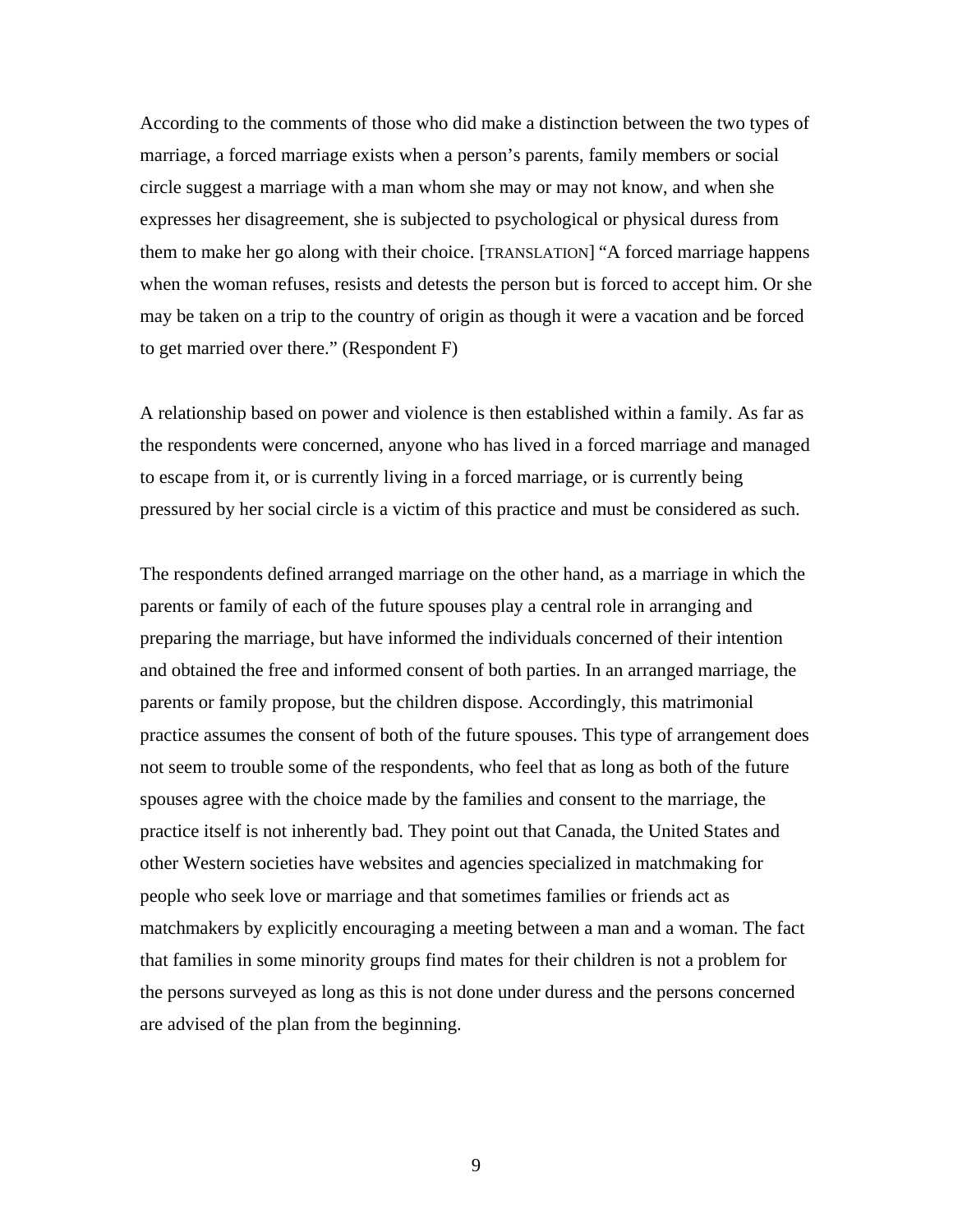Other respondents said that they were puzzled by the question. They have difficulty seeing how one could draw a distinction between a forced and an arranged marriage, as the line between them is ambiguous, according to them. They point out that a forced marriage is initially an arranged marriage that becomes forced once the person concerned objects to it and the family or social circle exerts pressure to extort her consent.

[TRANSLATION] They are both forced, in my opinion. Both are forced because the woman does not have the choice of deciding based on her feelings. She has to obey her parents, what the family decides. I don't see much of a difference. Maybe it is less dramatic when it's arranged, less drama, but as far as I'm concerned it is tragic because the person is not free to choose with whom she wants to live, even sometimes they are so young at age 13 or 14 that they do not want to marry, they just want to live their life and youth and such marriages clip their wings. I really do not see much of a difference, except as far as drama is concerned. (Respondent B)

They add that an arranged marriage can be forced if the person to be married agrees to it because she sees no way out of her situation, or believes that objecting involves too great a risk. She may then submit to the decision made by her parents or social circle because she is not in a position to refuse or bargain. As was explained by some respondents, many arranged marriages are actually imposed but do not appear to be because the young women subject to them show little, if any, resistance. According to them, this is a façade that hides the absence of free consent. As explained by one of the respondents, an arranged marriage may have the same consequences as a forced marriage when the woman is subjected to violence from her spouse.

[TRANSLATION] Most often, it is mostly marriages that are arranged by the families. We have had one or two examples, for instance, where it was forced, but the majority, rather, are marriages where it was planned by the two families, but we also see the consequences of this because when there is a spousal violence situation and the woman wants a separation, the fact that her parents made the decision puts huge pressure on her, she can't separate the way someone who loved someone and then decided "okay, it's not working anymore, I am experiencing domestic violence, I want a separation" can do, because the issue is that the families come into it, they get involved and they refuse to allow a separation or divorce. They make threats, "listen, if you do that, your husband's family is going to retaliate, what is the community going to think of us?", and that is a factor in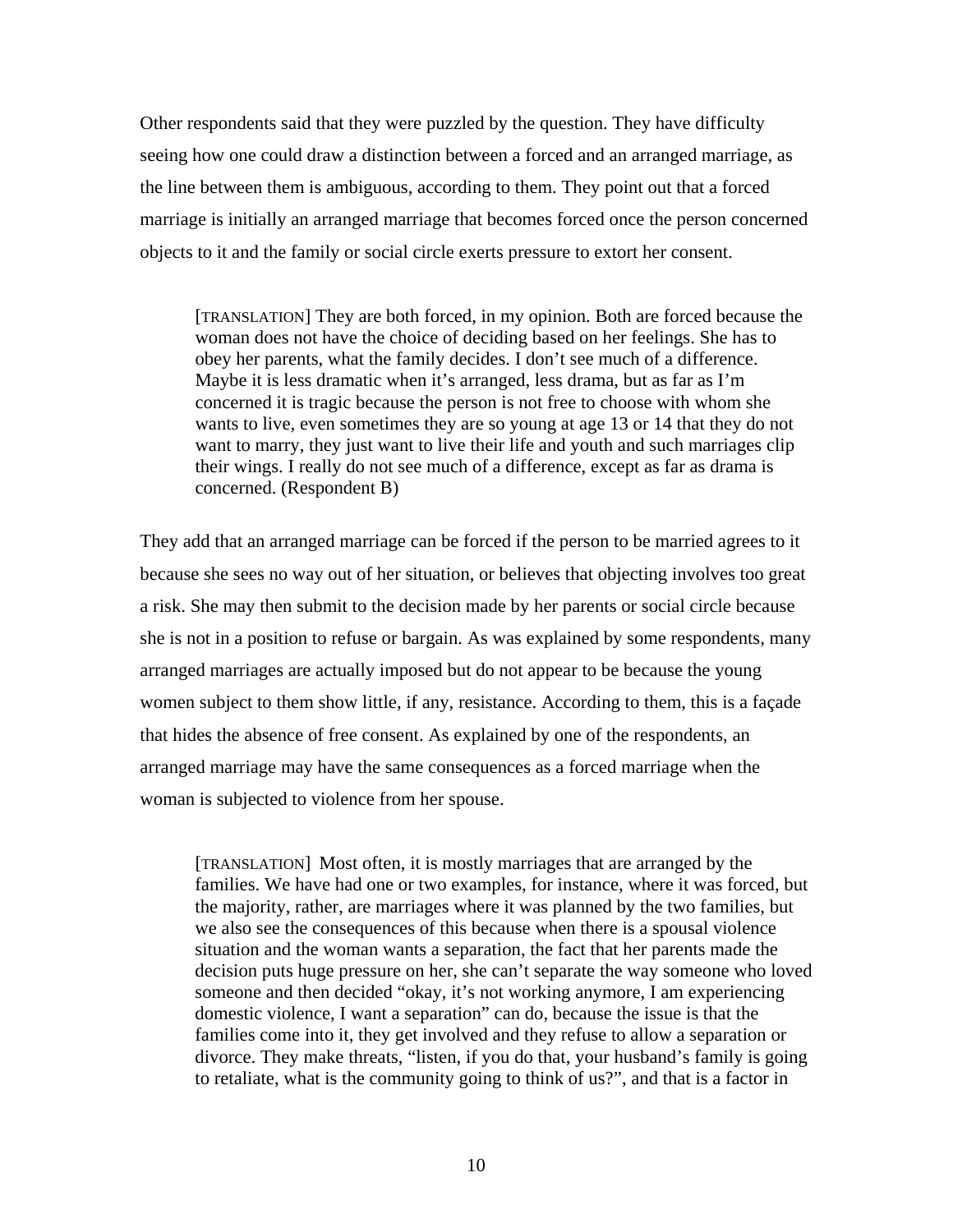the decision. Some women went back to their husband because of the family. (Respondent A)

These reports show how strong family pressure is in a marriage, both at the time it is arranged and when a woman wants to escape a violent relationship. There are still numerous families which value the institution of marriage and family, consider the status of "married woman" a guarantee of respectability and social recognition and prefer this status to that of "single woman" or "divorcee" even when the marriage is characterized by violence.

#### **2.4 Reasons for forced marriage**

Numerous reasons that vary according to the social, cultural, economic, political and legal context explain the existence of planned and potentially forced, marriage. They may be cumulative or they may overlap. The respondents identified a number of reasons that seem to be at the basis of these marriages.

#### **2.4.1 Because marriage is a social act, a family matter**

Some parents do not ask their children for their opinion when they consider it appropriate for them to get married. This is most often the case when young girls are concerned, but also sometimes with young men, because parents consider marriage a social act that is a matter for the nuclear or extended family and even the community, and they consider it their duty to have their children marry. As far as the parents are concerned, this role is fundamental and failure to perform it would be negligent or even a dereliction of duty on their part.

First, a marriage is usually arranged between two families or between the girl's family and a young or older man. The young girl is informed of the plan at the beginning, along the way or only when the wedding is scheduled to be held either in the country of settlement or the country of origin. When the marriage is solemnized in the country of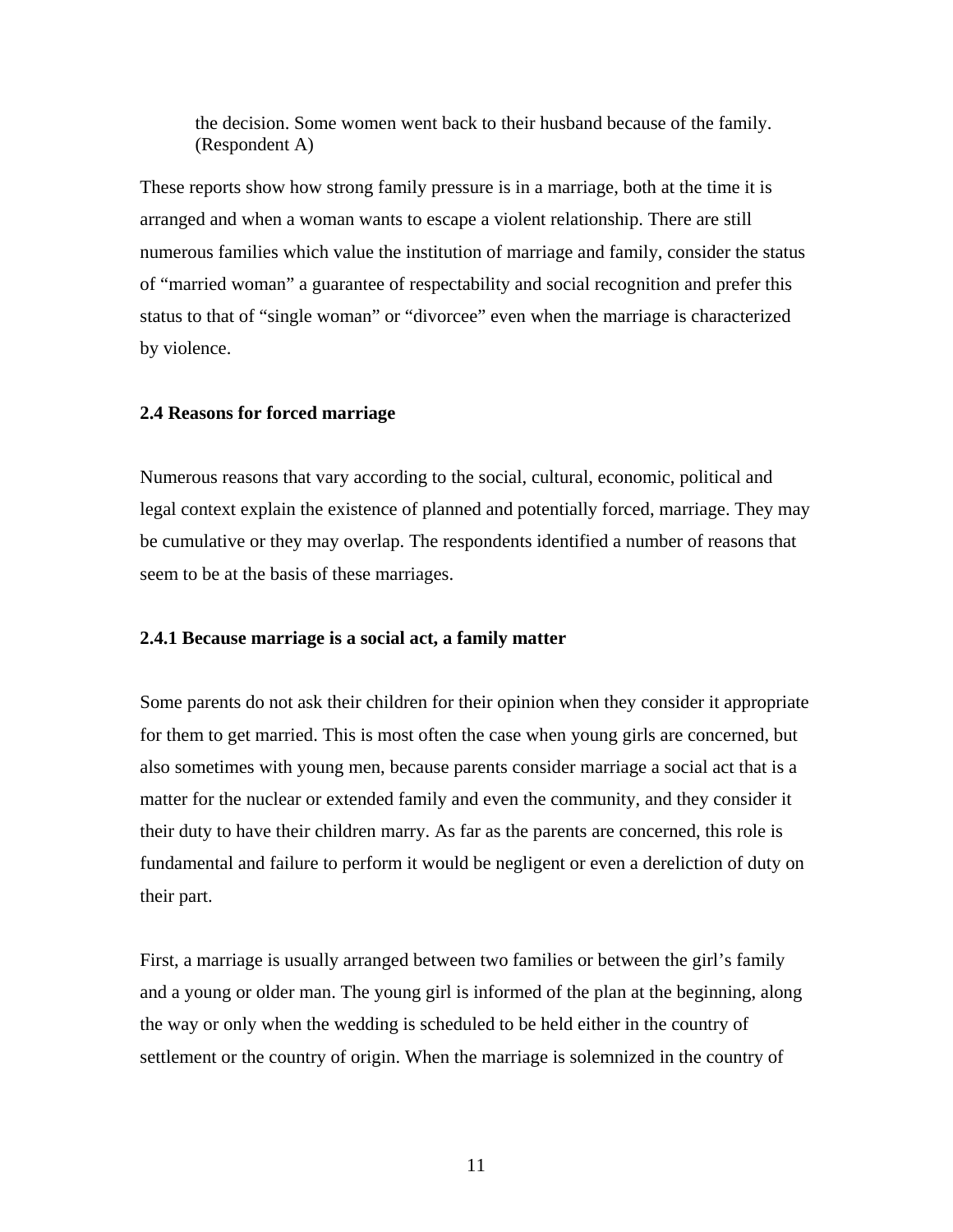origin, often during an apparent holiday trip, the real reason for which is kept secret by the parents or social circle, young girls are faced with a *fait accompli*.

#### **2.4.2 To protect young women**

Parents use forced or arranged marriage to "place" their daughters because they are still considered to be subject to parental authority in some families and therefore regarded as minors. Accordingly, parents feel they have to protect them and act in their best interests by having them married, and preferably at a young age. In doing so they seek to ensure a solid future for their daughters by marrying them to men whom they consider to be best for them as knowledge of the suitor's family or relatives gives them the feeling that their daughter will be protected. In fact, they entrust their daughter to a husband and in-laws whom they trust and with whom they have a ties of honour, which they see as a guarantee of security and proper treatment for the young wife among in-laws who will not treat her as an outsider.

#### **2.4.3 To save family honour**

Among immigrants, some families from conservative backgrounds follow the arranged marriage and forced marriage model. Fearful of seeing their children wed "strangers", especially members of the majority culture or other minority groups considered to have different cultures or religions, parents pressure their children to marry within the family or community circle to prevent assimilation within the host society. A forced or arranged marriage thus becomes a matter of identity and is a bulwark for these families against assimilation and the loss of identity markers.

In fact, marriage is the institution in which family honour is most strongly invested, and it is through marriage that a person's and family's social standing is maintained. It is therefore an absolute imperative. Failing to perform that duty can jeopardize the very foundations of the family bond, and individuals who evade that duty risk being shunned.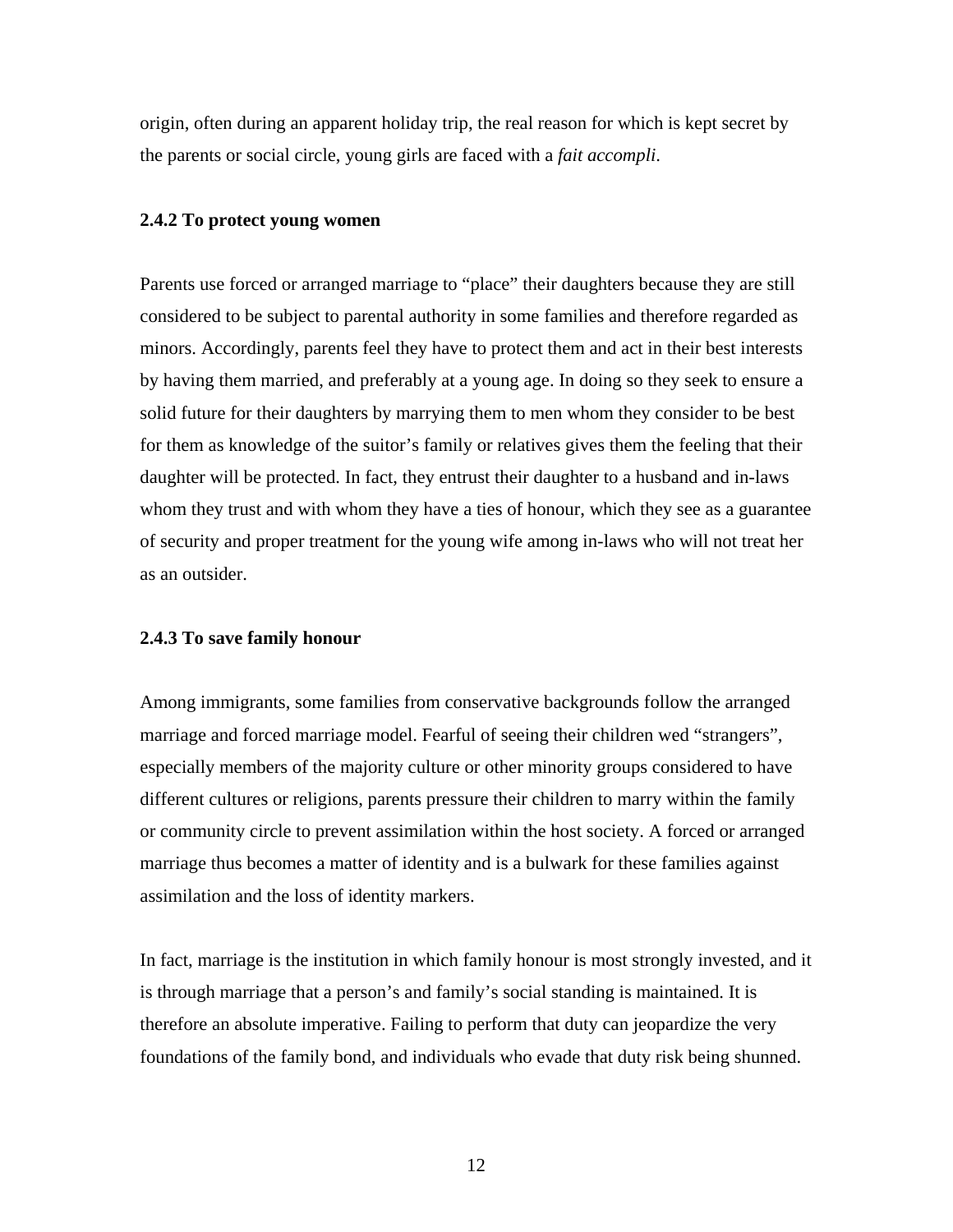## **2.4.4 The family is in exile**

Marriage that is endogamous, in religious or cultural terms, is practised by families in exile as an extension of their country of origin. This model is based on the preservation of the bonds within a related group beyond geographic borders. Matrimonial alliances are what keep the dispersed family alive, and endogamous unions are based on networks of ongoing contacts with members who remained in the country of origin or who have settled in other immigrant societies. Transnational contacts are facilitated by modern means of communication that eliminate distances<sup>2</sup>. Accordingly, arranged or forced marriages are used as a means to have family members or those in a membership group immigrate to Canada through sponsorship by the spouse who is already settled here. This results in transfers of persons from there to here and perpetuates transnational contacts.

## **2.4.5 To comply with a religious precept**

<u>.</u>

Some Muslim families erroneously believe that marrying their children even without their consent is a religious precept. Because of a literal reading and rigid interpretation of the Koran and the Hadith, certain segments of the Muslim population consider arranged and forced marriage a religious duty, thereby betraying the very essence of the message. That belief arises out of their confusion of cultural practices with religious principles.

This confusion partly explains the fact that forced marriage is generally associated with Islam in Western public opinion, but the survey responses show that it also exists in families belonging to other religions. Young girls and women from Hindu, Jewish and Christian Catholic, Protestant or Orthodox families whom our respondents met were also facing forced marriage.

I would like to talk about countries of origin. First of all, many people when they speak with me about process and my clientele - they leap to the conclusion that it must be predominantly Muslim countries. I mean there are other countries – a lot

 $2$  It would be interesting to conduct a study of forced marriages in Canada from a transnational perspective.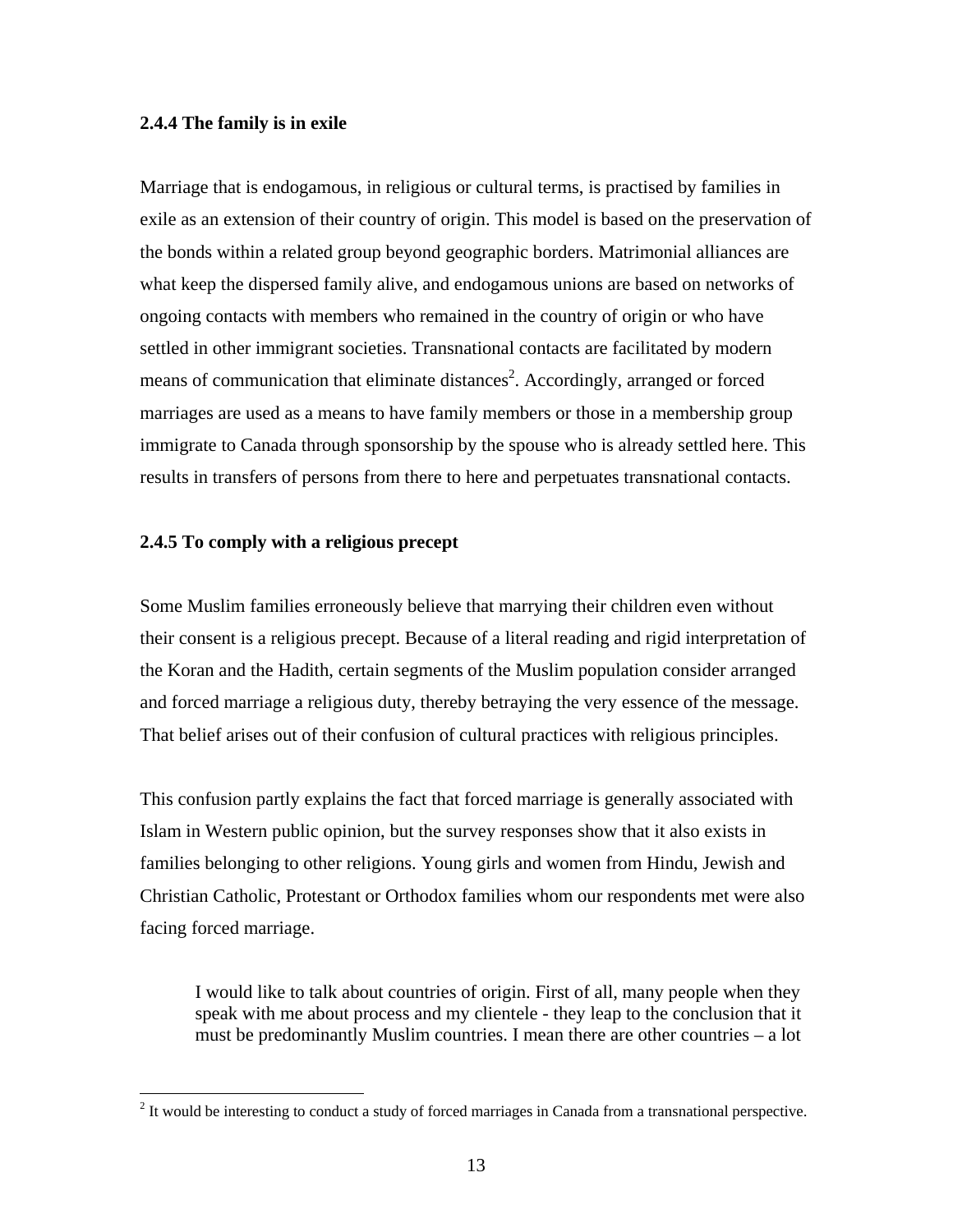of non-Muslim countries as well, which might surprise some people. I try to dispel sort of anti-Muslim attitudes. (Respondent P).

#### **2.4.6 To control women's sexuality**

Forced marriage is also a way of controlling women's sexuality. Some parents see forced marriage as a way of protecting their daughters against the risk of romantic relationships, and most importantly against sexual relations outside marriage. Above all, they are seeking to avoid pregnancies considered to be illegitimate that could result from this type of relationship. As far as many families are concerned, their reputation depends on the proper sexual behaviour of their members, especially the females. The patriarchal standards that are still valued in these families are reproduced in the society in which they settle. One of those standards is the duty to preserve virginity, which arises out of the desire to control women's bodies in order to preserve family honour, and thus patriarchal power. Vigilance on this point of honour is strict and a forced marriage, preferably an early one, is the best defence against any challenge to that honour.<sup>3</sup>

#### **2.4.7 Socio-economic factors**

There are sometimes social and economic factors surrounding forced marriage. It may allow two families or two clans to forge an alliance or to strengthen bonds and solidarity between groups. Families that opt for a marriage with first cousins are trying to remain within the group and preserve property and inheritance rights that might exist.

## **2.4.8 A guarantee against poverty**

 $\overline{a}$ 

Poverty is one of the main causes of forced marriage. For some poor families, the marriage of a daughter to a man who is better off is both a way of giving her access to a higher standard of living than they can offer and a way of securing a nest egg in return for a dowry. Some young women who have sought and received assistance from workers in

 $3$  As we were beginning to draft this report, the Tribunal de Grande Instance in Lille, France, rendered a judgment on May 29, 2008 by which it annulled a marriage at the husband's request because the young bride was not a virgin.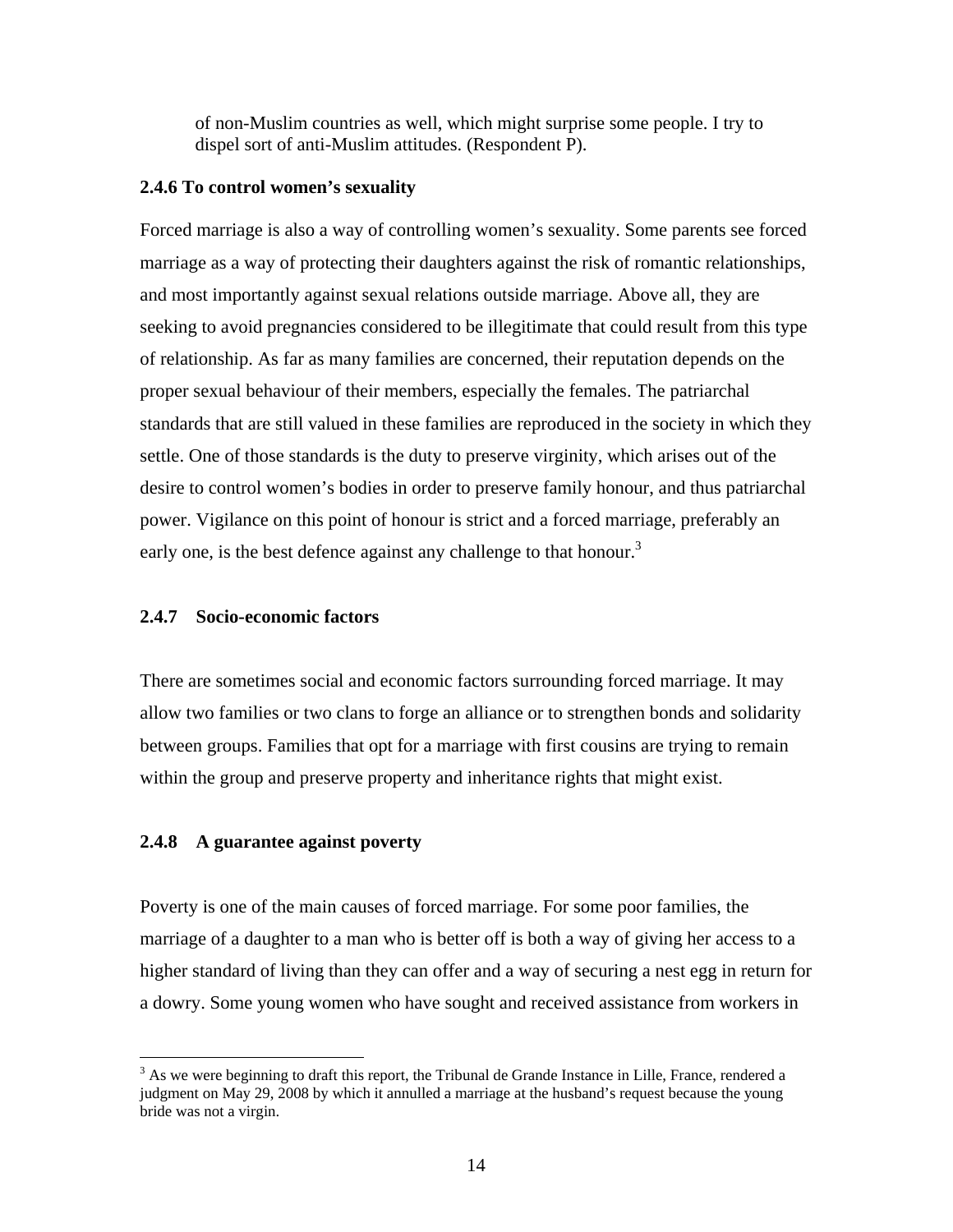shelters for victims of violence were still underage when their parents married them off to men much older and richer than themselves. These were girls from countries in Latin America or the West Indies whose parents, because of their extreme poverty, "sold" them, in return for cash, to French-speaking Quebecois men. One of these young girls was barely 13 years old when she was married, then sponsored and brought to Montréal where she was subjected to sexual violence.

[TRANSLATION] Yes! I have in fact taken in several women who were forced into marriage. There were two cases that really struck me. The first was a girl from (a country in the West Indies). She was 13 years old at the time and was forced to marry a 49-year-old man. He was a Canadian (francophone Quebecer) who went on vacation to (a country in the West Indies). He met the girl. He asked a friend from Quebec who was there whether he knew her and so on, and ultimately the man went to see the girl's parents. He offered them money. So that was forced, in my opinion, in the sense that the family, which was very poor, was in economic need. So they accepted \$5,000 U.S. in exchange for letting the girl marry him. There was one condition in the marriage contract, which was that the family asked the man not to touch the girl sexually before she was 15, which he did not abide by. We believe that steps were undertaken for her immigration and the husband sponsored her, brought her here and once that young girl was here she was subject to violence - sexual violence and physical violence. (Respondent B)

This respondent continued with a second case that disturbed her, similar to the preceding case, of another young girl from another country in the West Indies from a poor social and economic background, who was given in marriage by her family to a man from the North.

[TRANSLATION] There was another young girl from XXX who married a man who was 59 years old; she was 15, and I don't know whether it could be called forced, but I would actually say it was forced because of the economic situation in the country. The man travelled to (a country in the West Indies), he was a man who was well off financially, he was retired from the university, he had a good pension. He met the young girl when she was 15 years old and her mother accepted this marriage . . . he gave the family \$15,000 U.S. (Respondent B)

These two examples necessitate some deconstruction of the social representation of forced marriage, where it is seen as a practice unique to societies in the South or to groups who come from there and settle in Western societies. In fact, it is not uncommon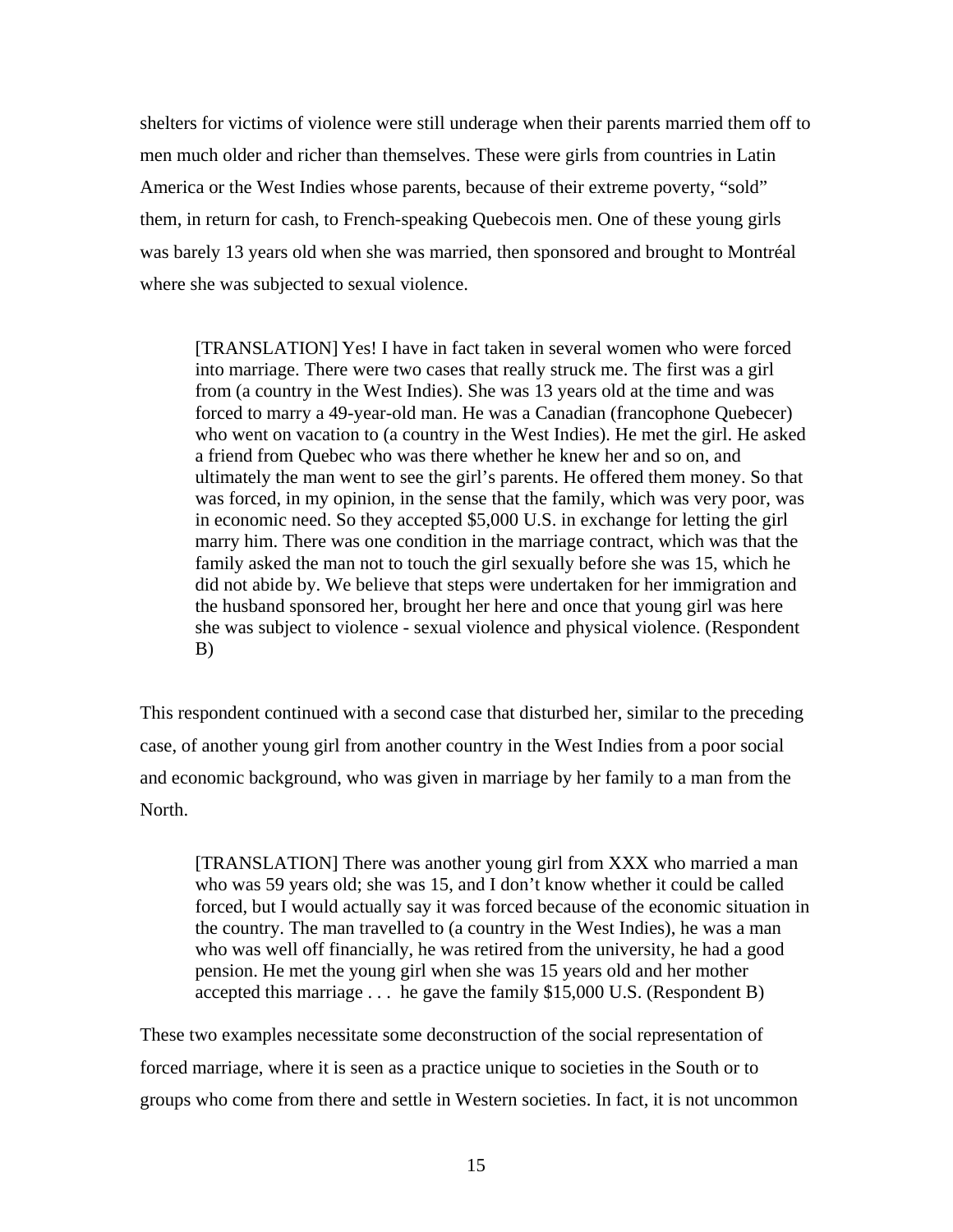for men from Western societies to travel to the South in order to "buy" girls whom they make into sex slaves. According to the respondent, the two marriages mentioned above were concluded with the knowledge of Canadian consular officers<sup>4</sup>.

#### **2.4.9 To deal with the consequences of pregnancy out of wedlock**

Cases of families who force their young girls into an undesired marriage to repair the "mistake" of pregnancy out of wedlock and thereby avoid losing face are also mentioned. Several women who fled to battered women's shelters hoping to find protection from conjugal violence told social workers that they had been forced by their parents to marry the father of the child conceived out of wedlock. Those marriages took place in Latin American countries where the young women had had sexual relations with men with whom they were not planning to spend their lives. When they found they were pregnant, they told their parents, who compelled them, despite their protests, to marry the father of the child they were expecting so that their reputation would not be damaged. Violence ensues rapidly in these couples and continues when they settle in Canada. While the cases reported to us here concern Latin American families, it must be noted that this strategy of repairing a mistake to save honour is used by families in other regions of the world.

[TRANSLATION] I have seen several women who were forced to marry because they became pregnant. Therefore socially, a woman who becomes pregnant must absolutely get married because of the family name, "what will they say", etc. I met several women who told me during their stay here that they went through with a forced marriage because they had no other choice. Getting an abortion was unthinkable and going to live alone was impossible, so once the parents were informed of the pregnancy, right away it was "you have to get married"…. So, I'm talking about women from Colombia, Mexico, etc. and when they speak about the violence they have experienced, it comes from somewhere. We'll dig deeper and discover that it was a forced marriage because they were pregnant. (Respondent B)

<u>.</u>

<sup>&</sup>lt;sup>4</sup> The young girl was married in 1993 and her story was covered by the media after she filed a complaint against her husband for sexual abuse and confinement. According to the respondent, the criminal charge was dismissed by the judge, who found that from the moment the young girl's parents consented, there was no infringement of the law. This man returned to the same country several years later to "acquire" another young girl.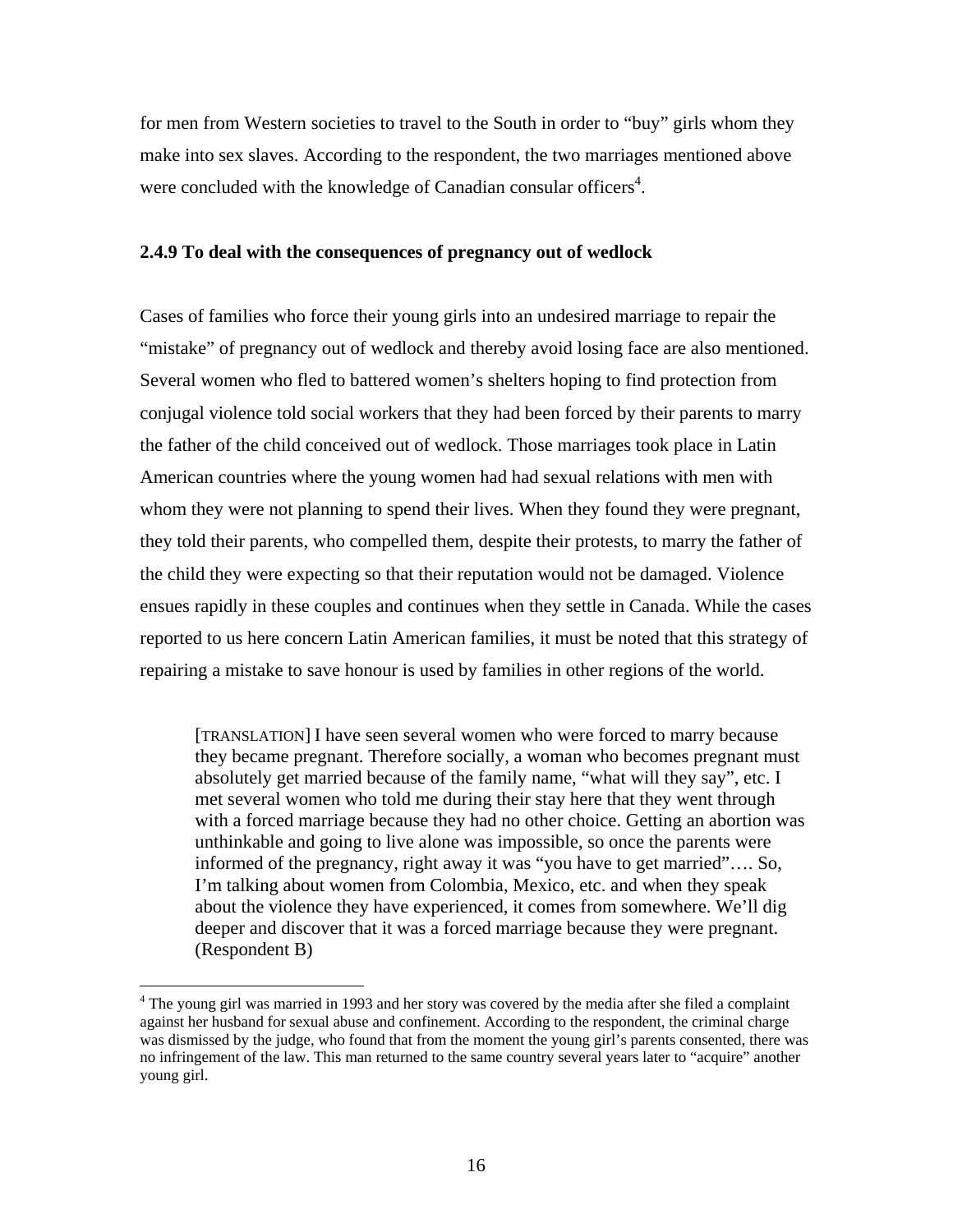Maintaining one's social standing by respecting customs is an important element in many cultures. The ultimate humiliation is pregnancy out of wedlock, since women's chastity is strongly valued as proof of the group's honour and any pregnancy outside marriage is felt to cause irreparable damage to the reputation of the young girls and their families. A forced marriage is considered the only way to preserve everyone's reputation.

Having considered a few examples of the reasons underlying forced marriage, we will now examine the pressures brought to bear by a girl's family and social circle to persuade her to comply with their decision.

## **2.5 Pressure brought to bear by the family and social circle**

Some young girls accept a marriage proposed by their parents or families as legitimate because they consider that they owe them respect. On the other hand, many others will rebel. The parents then use a whole range of pressure tactics, from emotional blackmail to death threats to achieve their end.

The coercion is very subtle at first. Parents begin with emotional blackmail to convince their children that the decision is well founded. They use this tactic to make them feel guilty and morally responsible while avoiding direct conflict. This tactic seems to be based on love and young persons are especially sensitive to this type of emotional blackmail. They are afraid of displeasing their parents and losing their love and protection, which gives the parents enormous power over their children.

In some communities in which honour is considered to be extremely important, putting the blame on a "difficult" child for not respecting the family's word, which is a serious stain on the family's honour, is a formidable weapon as it creates a profound sense of guilt in the child's mind. By placing the responsibility of preserving the honour of the whole family on their child, parents lead that child to believe that he or she is committing a serious moral transgression. This puts children, especially girls, in a very difficult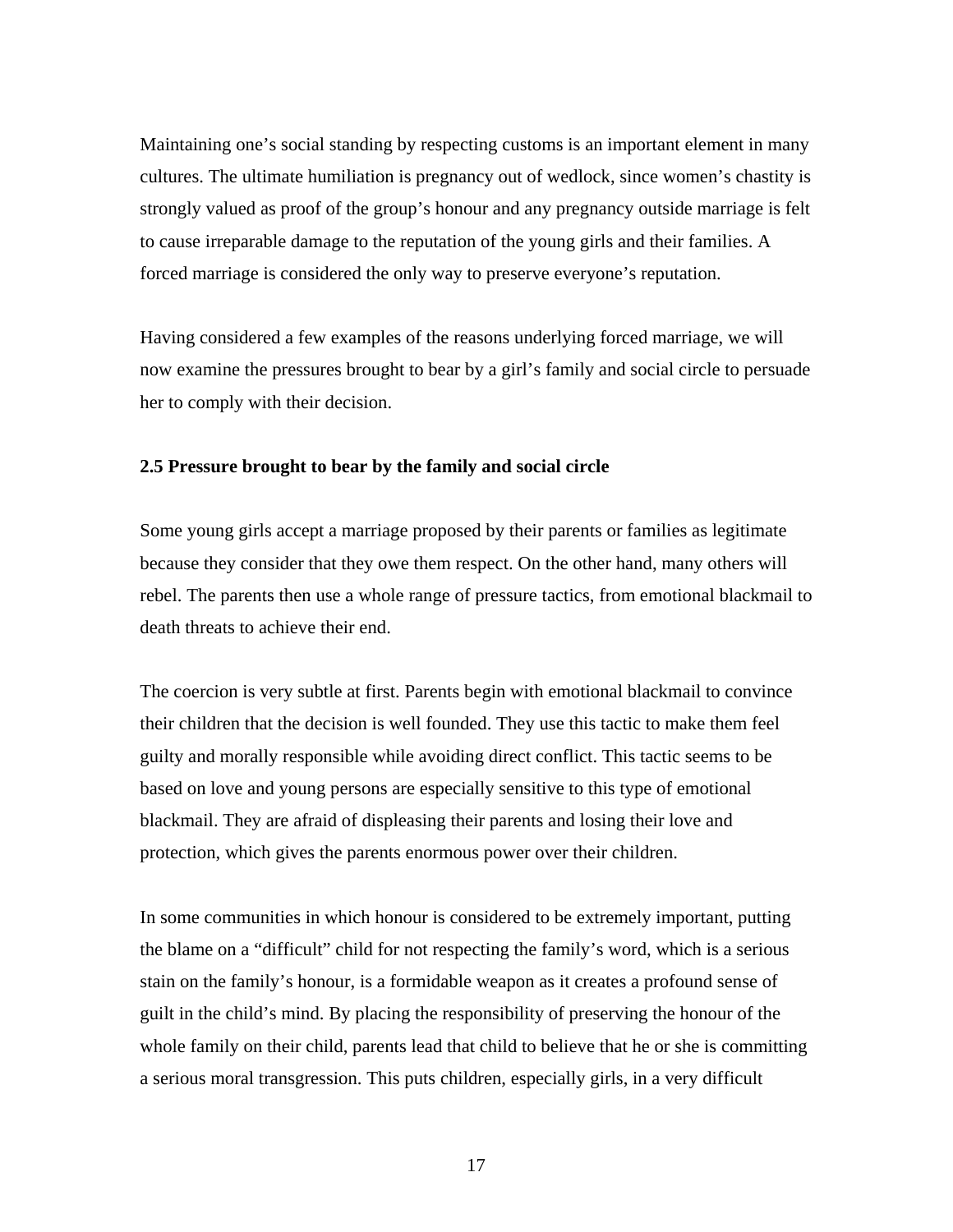position, educated as they are to be the guardians of the family's honour. A respondent mentioned the link between honour and wealth [TRANSLATION] "Because normally a marriage within a cultural community is a source of wealth and if you refuse to let your parents have that wealth, what happens? You argue and then you have to leave home." (Respondent H)

Verbal abuse is used when emotional blackmail fails. Young women are then subjected to insults, mockery, denigration and humiliation. Shunned by the family, they are regarded as the ugly duckling of the clan. Some families control their daughters' comings and goings, or simply forbid them to go out. They are then kept under close watch by their family and even the time they take to go to and from school is monitored. They are not allowed to participate in activities outside school, including recreational or educational field trips organized by the school.

Abuse will increase as long as the young girls continue to hold out and resist the proposed marriage and some parents or families will resort to physical violence in an ultimate attempt to break the will of the most stubborn ones. Such pressure is greater on girls who do not go to school or work and who are told by their parents that marriage is their only hope, the only way for them to achieve a social standing. The same recourse to violence is noted when young girls live with their uncles or aunts or other family members and do not contribute to supporting the household. They are a burden and the family seeks to get rid of them through marriage, as explained by one respondent:

[TRANSLATION] She was young when she arrived, and she lived with her aunt, and one day the aunt said to her: "Okay, a man has come forward," and then the aunt started carrying on, "Look, you're here, you have no job, you are costing money" and so on. "Why don't you marry this man? He has money, why don't you marry him?" She said: "No, he's old." She said: "But so what if he's old? He isn't violent, he has a job, he has a car." The man didn't have a job. You know how people are, you don't know where their money comes from, but you start to realize it when you see how they treat women. There are guys who have four women, and all of the wives work in factories and bring him the cheques. You understand? . . . Of course she got married under pressure from the woman, because that woman had received money from that man and she told her: "You have no choice, either you get married or you go back home. (Respondent H)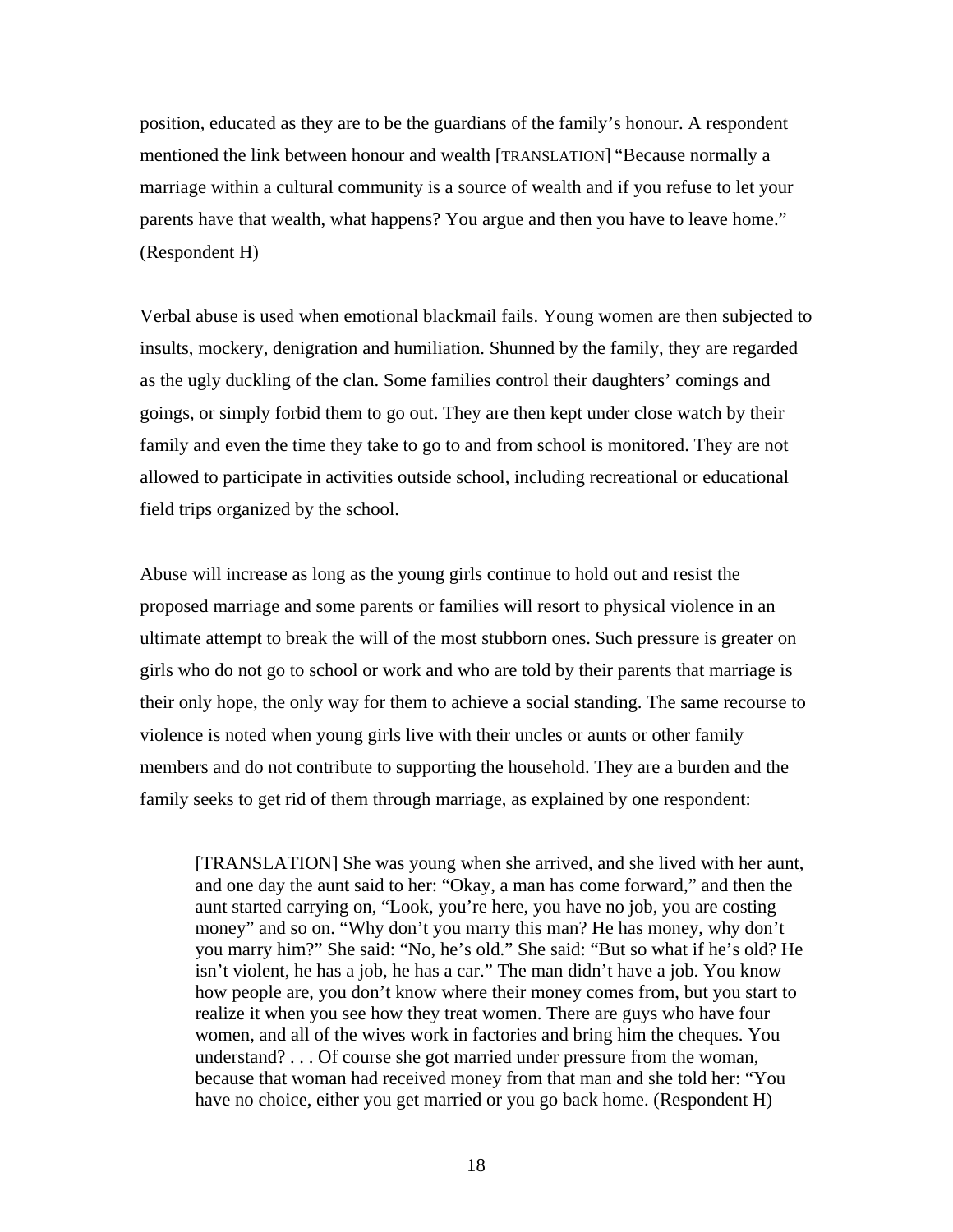If the young women continue to refuse, in spite of all the forms of pressure put on them, the price to be paid gets higher, and can go all the way to rejection and even shunning by their parents and family. Banishment is also a punishment imposed on people who are considered to have committed an offence against the group by going against their parents' wishes. They are then excluded from the family circle, and even from the community. Exclusion can be permanent or temporary, depending on the family. It will be temporary if the grandchildren born of a marriage chosen by the young girl become the bridge that reconnects the girl and her family.

In extreme cases, those who steadfastly resist their parents' plans are sometimes threatened with death to erase the shame caused to their families. The threat is sometimes made in anger, but other times it is very real.

Another case reported by one of the respondents was how a community association organized the escape of a 17-year-old student whose father had threatened her life when she expressed her disagreement with the marriage he had planned for her. A young student who went to the same school as the person in question, and who had herself been threatened with a forced marriage, noted her friend's distress. She managed to get her to talk and learned that she was under enormous pressure from her father to marry a man from his native village. She advised her classmate to confide in the school's psychotherapist. The psychotherapist then approached a community organization for assistance. The leaders of the organization, who were of the same ethnic origin as the girl, understood that the father's death threat was not an empty threat. Because they had already dealt with similar cases in the past, they rapidly understood how serious the situation was and took the initiative of sending the young girl outside Canada to protect her from a possible honour crime.

[TRANSLATION] I found a community centre that provided help for various cultural communities. The teacher went with her, I found the place … so I delegated it to the teacher and told her that if there was anything I would be available. The teacher went with her and there was a woman who was there. She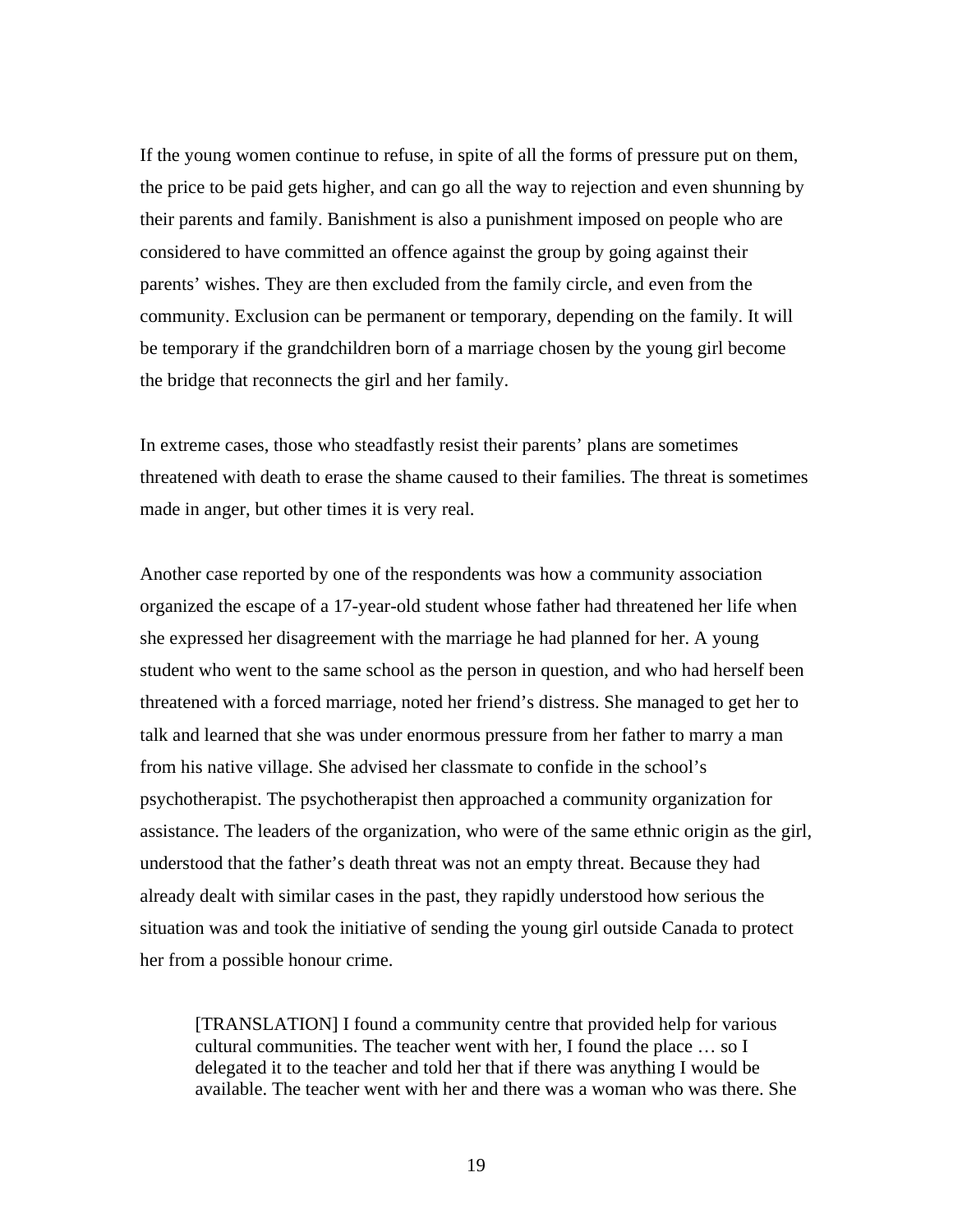did not give any support but she knew of a network. She told the teacher: "The girl has to disappear immediately, because if she doesn't it's over. She'll either be married or she'll be dead." She was familiar with how these things happened. Don't ask me where she is, I don't know, and even if I knew I wouldn't tell you. She's in another country, that I know. (Respondent G)

As we mentioned at the beginning of this section, while some young girls do not object to an undesired marriage, most of them refuse employing various bargaining strategies.

#### **2.6 Strategies, bargaining and family conflicts**

Persons under duress to marry are in a state of considerable mental vulnerability, torn between their desire to defy the wishes of their parents or family and their feelings of respect for them. There is a profound conflict in their minds between resisting duress and remaining loyal to their families. However, in spite of their state of shock and distress, these persons often find the strength to resist. Just as parents use various forms of pressure to have their plans accepted by their children, the latter use various strategies to foil those plans, ranging from cajoling to running away. A wrenching struggle then ensues.

What persons resisting a forced marriage fear above all is a complete break with their family because opposition to a marriage with a person chosen by the parents leads in most cases to a severing of ties. According to the respondents, this is what happened to people who did not go along with their family's wishes. For some, on the other hand, the fear of jeopardizing a family relationship may weaken their will to oppose their parents: faced with a decision that seems difficult to undo, they simply resign themselves.

Among those persons who are threatened with an undesired marriage or who have already been married against their will, the most vulnerable are minors, young women of the age of majority and those who neither go to school nor hold a job. Very young women have not yet acquired either the maturity or the strength to allow them to oppose their parents' plans. Those who are older but who are at home and unemployed will also have significant difficulty in opposing their families. Parents and the social circle will use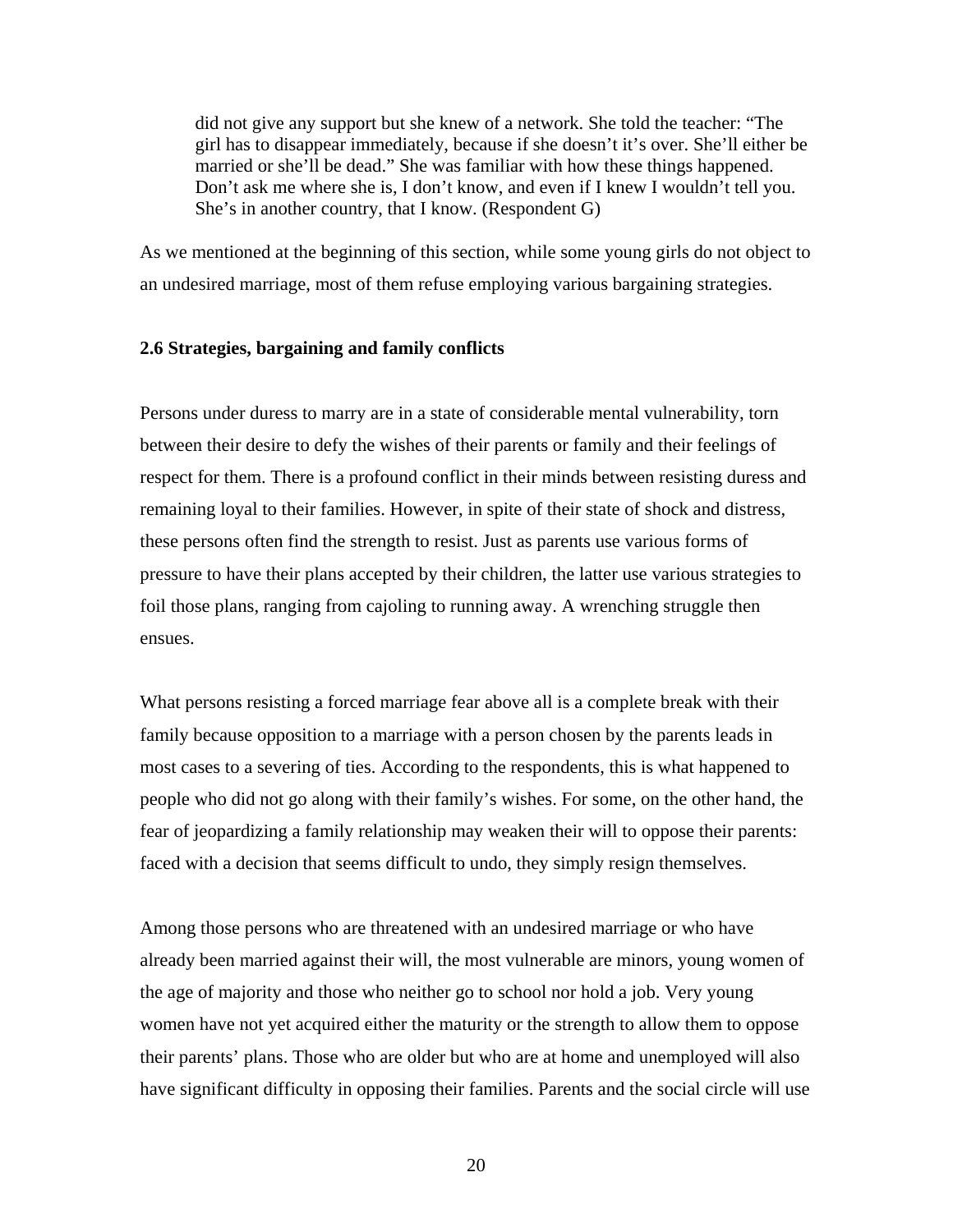this factor to argue that because their prospects are poor, the only way to acquire social status and a secure future is through marriage, especially when they introduce a suitor who has a good socio-economic standing. For this category of women, bargaining will be difficult because they do not have any means to get out of their predicament. Young women who are attending school use their studies as their basis for delaying marriage. They hope that this strategy will help them escape from the situation in the near term and buy time to think about a way to turn things around.

In response to the arguments used by these women to express disapproval of the suitor chosen for them, such as "I don't love him", "he's not my type" or "he's not right for me", mothers reply that they did not love their husbands either at first but they learned to do so with patience and that you have to let time do its work.

One young girl, who met with one of the respondents, was from the West Indies and 17 years old at the time. She was in love with a young man from the same ethnic group and in a relationship with him. The parents came from a higher socio-economic stratum than the young man's and took a dim view of the relationship; they demanded that the girl end it and introduced her to a young man from the majority group. After several attempts to convince her parents to accept her choice, and confronted with their obstinacy, the young girl, with the complicity of her friend, used a last resort: pregnancy. When they learned about it her parents demanded that their daughter have an abortion. She then decided to leave the family home and approached a youth centre, which placed her in a foster family, the end result being the severing of family ties.

What is interesting in that example is that the situation was the reverse of what is ordinarily seen in cases where marriage is imposed by the family. In general, families pressure their children to marry persons from the same ethnic, cultural or religious group and are obstinately against any exogamous marriage. In this case, parents opposed their daughter's relationship with a young man of the same ethnic origin because he was on a lower socio-economic rung. They proposed instead a mixed marriage with a person from another ethnic group, that of the majority in that society. These parents tried to impose a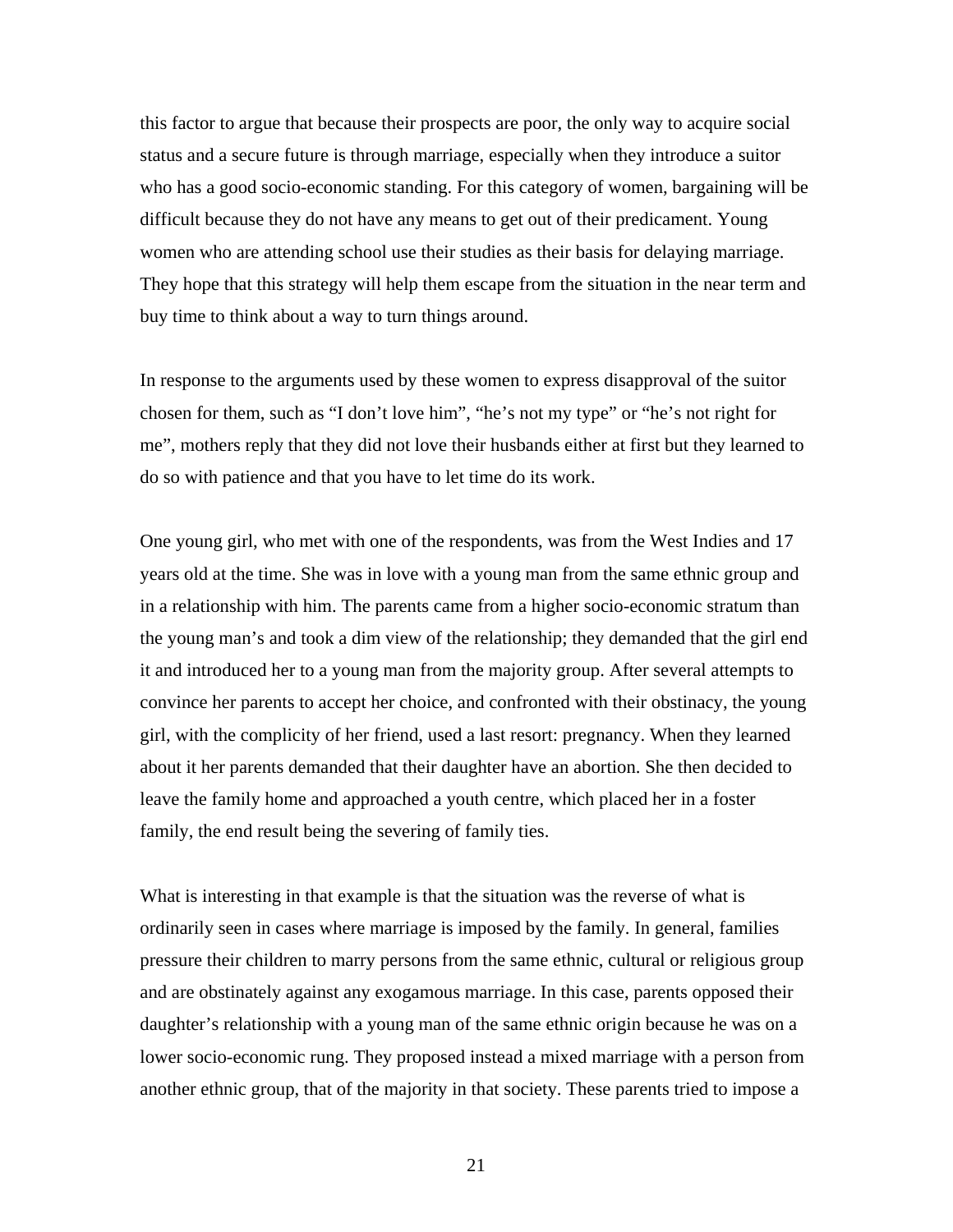preferred marriage on their daughter within the socio-economic class to which they belong in an attempt to continue their social endogamy.

When they can, young women try to have influential persons intervene as intermediaries between them and their families so they can argue in their favour. Sometimes this strategy works, but it can fail when some obstinate parents remain unwavering in their intention, as may be seen from the following excerpt:

[TRANSLATION] She had endeavoured to bring four people in from the community. A woman somehow from the local mosque or something, and got a man locally, have him call the home at any event, and there were two more senior people, religious people. And that has not gone very well. The family didn't meet the woman, the first person the father didn't take that particularly seriously apparently, and he just blocked the rest out. (Respondent O)

Some young women, when they have exhausted all of their resources to challenge or reverse the decision made by their parents or family, choose the ultimate solution: they leave the family home and seek refuge with friends or in shelters.

### **2.7 Forced marriage, threatened forced marriage, what are the consequences?**

In general, the victims of forced marriage experience great psychological distress and may suffer physical and emotional harm. Whether they have been forced into an undesired marriage, are under pressure to comply with their parents' or family's decision, or have avoided the undesired marriage, the girls and women whom the service providers meet in the course of their work are damaged. This is why some of these respondents work in cooperation with health centres.

Young girls who dare to flee the family environment are caught between anger and guilt. They are constantly fearful of being found and brought home with the risk of reprisals. They must take all precautions to remain invisible and live hidden, thereby considerably reducing their mobility.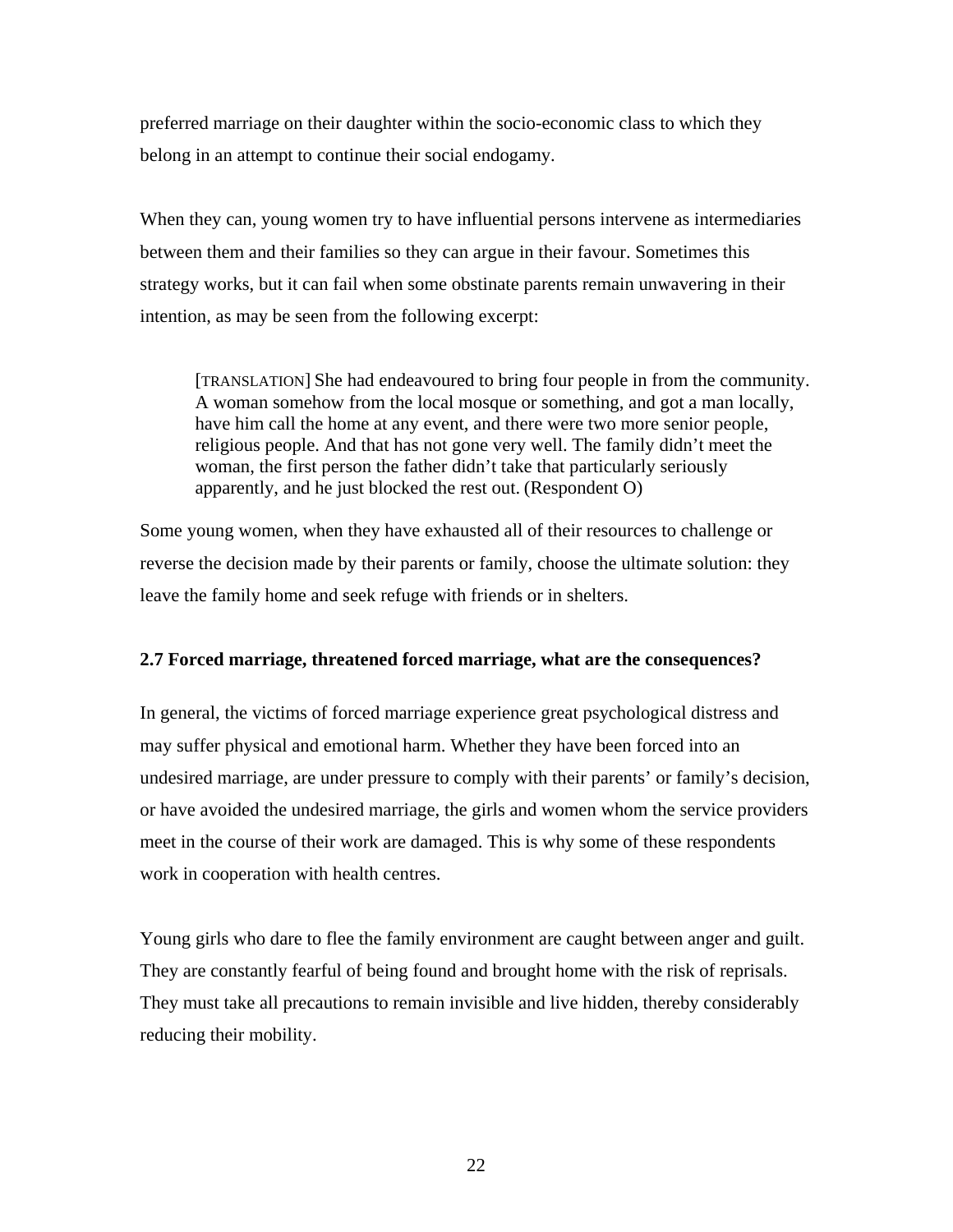Individuals who are unable to avoid a forced marriage endure non-consensual sexual relations. They experience this as a violation of their privacy, of their body and of their identity as women. They become depressed and live with feelings of rage. Very often conjugal violence flares up in such couples, but once children are born, these women often endure the situation to preserve family unity and the safety of the children. In such cases, sacrifice prevails over their own health and well-being.

Another consequence of a forced marriage is the impediment it constitutes to the education of young women who are suddenly withdrawn from the school system. For some families, the social status conferred by marriage is more important than advanced education or vocational training and the sooner it is solemnized, the sooner this status will be acquired. With their academic careers interrupted and with no vocational training, these individuals are then dependent on their husbands and have no financial resources in the event that they experience spousal violence or marital breakdown.

An additional emotional layer that is sometimes added to the painful ordeal of an undesired marriage is the discovery that their husbands already have another wife and family. They then unwittingly end up in a bigamous or polygamous relationship, which increases their vulnerability. The psychological and emotional consequences for these individuals are simply devastating. This is what happened to the young woman, mentioned above, who was forced by her aunt to marry a much older man. [TRANSLATION] "Yes they live together and they have children but she is unhappy because she found out later that the man had another wife and that his children by that other woman were practically her own age." (Respondent H).

All workers agree that a forced marital relationship has profound physical, psychological and emotional effects on persons who are subject to it, and hinders personal growth and fulfilment. In addition to violating rights to personal freedom, the practice is a barrier to the education and empowerment of young girls.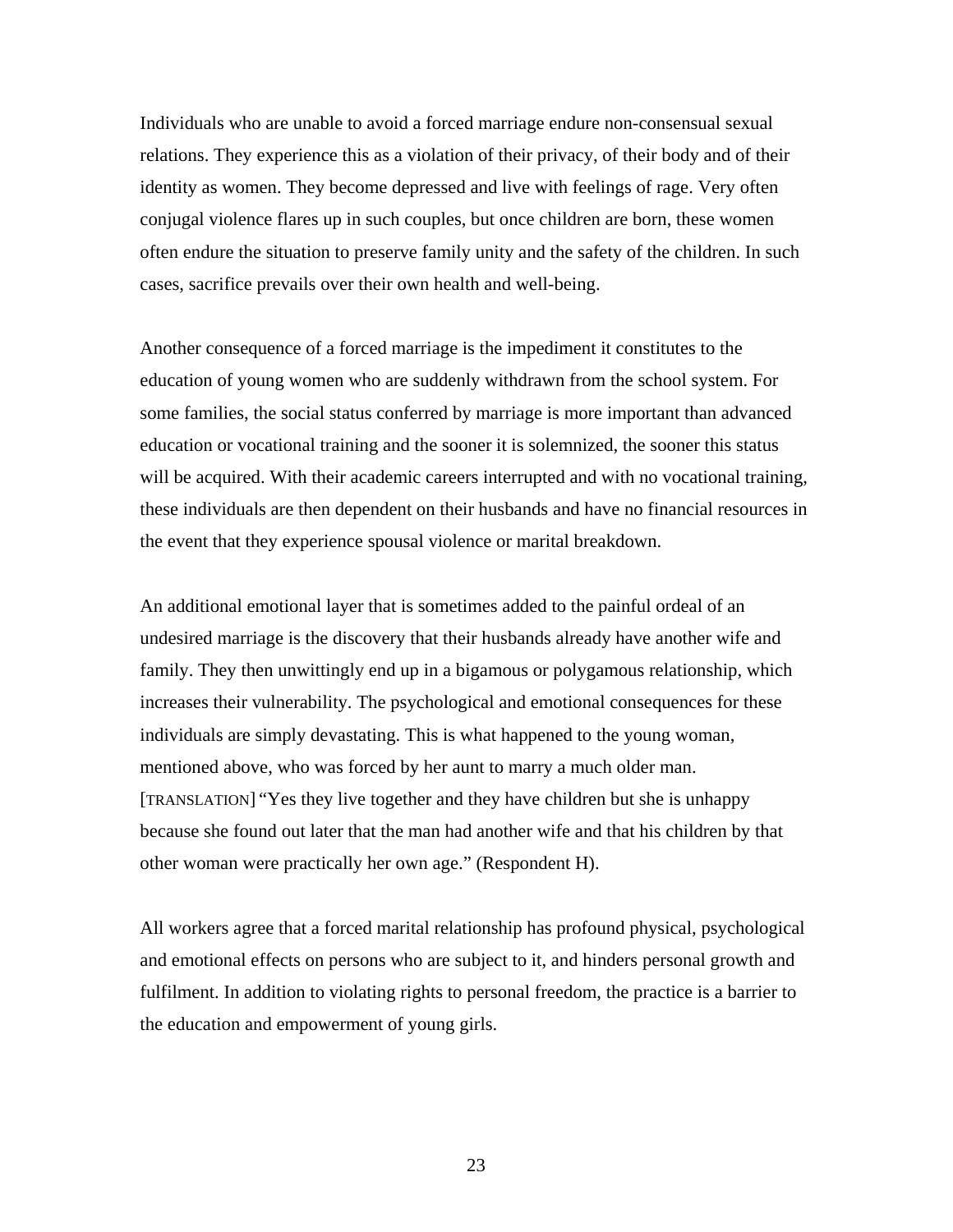# **2.8 Help given by workers to victims of forced marriage or persons threatened by forced marriage**

Individuals who are dealing with a forced marriage situation generally turn first to social agencies for help. This explains why service providers are most familiar with this problem. They are knowledgeable about forced marriage because they know how to listen to people seeking help, how to show empathy and hear their stories. This is what those suffering from such painful life experiences need above all: active listening through which a relationship of trust can be built, which is the first step before the process of helping can begin.

[TRANSLATION] I think that the mere fact that the woman knows someone is listening to her is already a step forward. The mere fact that she knows she can come into this shelter (shelter for battered women) and that no one will judge her and no one will criticize her means a lot, because even if she spends only one hour in the shelter and has the chance of meeting with a worker, she will know that the next time she comes back someone will listen to her without judging her, who will be there not to say "yes you have to do that", but to say "you have the right to say no." (Respondent C)

Some advice given by service providers includes "you have the right to say no: no to a coerced marriage, no to an undesired relationship, and no to spousal violence". Many women who are threatened with or have been in a forced marriage lack knowledge of their rights. Service providers fill the void by giving them information about their rights and the legal recourse available to them. They also work to improve their self-esteem and try to rid them of the feelings of guilt they may sometimes have: [TRANSLATION] "We try to bolster their self-esteem and to de-victimize them. We make them aware that the problem is not with them but with the system. We educate them and provide a feminist perspective." (Respondent D)

This work is part of a de-victimization process allowing these women to take control of their lives and gradually emerge from a state of helplessness. Our respondents ensure that those who have been or who are being coerced into an undesired or violent marriage are listened to and supported, especially when there is no concrete solution to the problem.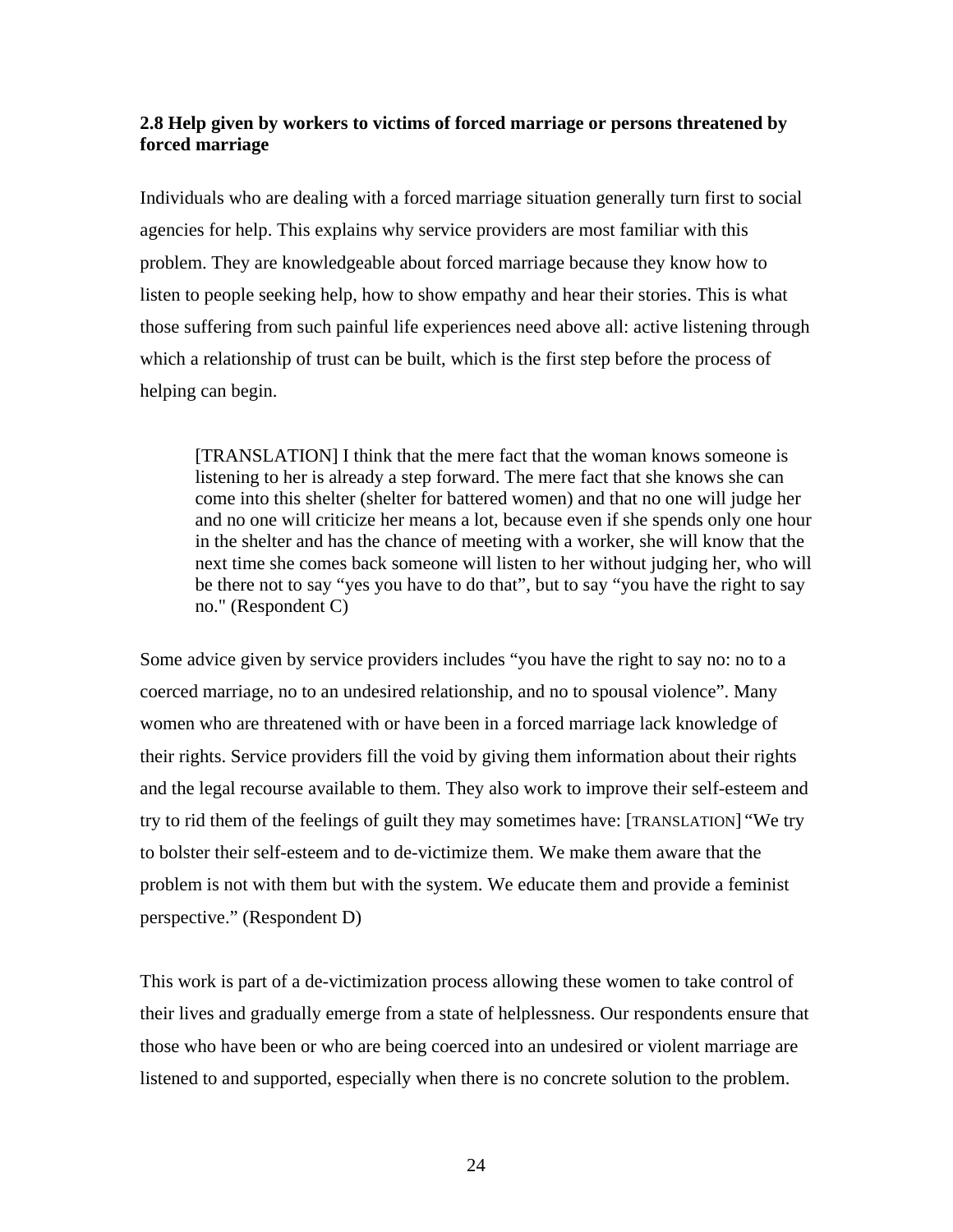[TRANSLATION] And we discuss the situation together, we discuss what they're going through, how we can help them and in fact we discussed that young woman's case and what we could do to help them. And sometimes there is no solution. The only thing we can do is to give them support, listen to them, let them know that we are on their side, that we're there if something happens, but we cannot solve the issue. Sometimes there is no real solution. If the family persists in rejecting the daughter, it is something she will have to get over. (Respondent A)

To the knowledge of the persons surveyed, there is no organization that deals exclusively with the issue of forced marriage and this means that in Canada there are still no centres or groups of professionals specialized in such services, as one respondent told us:

[TRANSLATION] No, there is no organization that has the tools and means to work specifically on this problem. Even I, as director of a centre, I've been at (name of centre) for 18 years, this is the first year I have started to deal with this problem up close. It is starting to get out, in the public. Of course it has always existed but it's only now that people are starting to talk about it, denounce it and see its effects. (Respondent F)

It is therefore in the context of violence against women that those who are active in women's centres or who work in shelters come up against the problem of forced marriage, especially when they are already consummated and the relationships have turned violent. As one respondent told us,

[TRANSLATION] I come to this from a family violence perspective. I have no training in the forced marriage issue. I have not heard of any specific resources dealing with women who are in forced marriages or being forced to marry. Therefore, I give information about family violence to women in that situation and I refer them to resources such as the Flora Tristan House, for example, which shelters women who are victims of conjugal or family violence . . . Shelters have developed expertise in this area but it has not been used as a tool to intervene. It has been considered part of family violence in general. (Respondent D)

Another respondent had similar things to say:

[TRANSLATION] We deal with conjugal violence here, we don't deal with forced marriage as a separate thing. Our subject here is conjugal violence. Whether it is a forced marriage, a religious marriage or a normal marriage in quotation marks, we deal with conjugal violence, the same for all women. (Respondent C)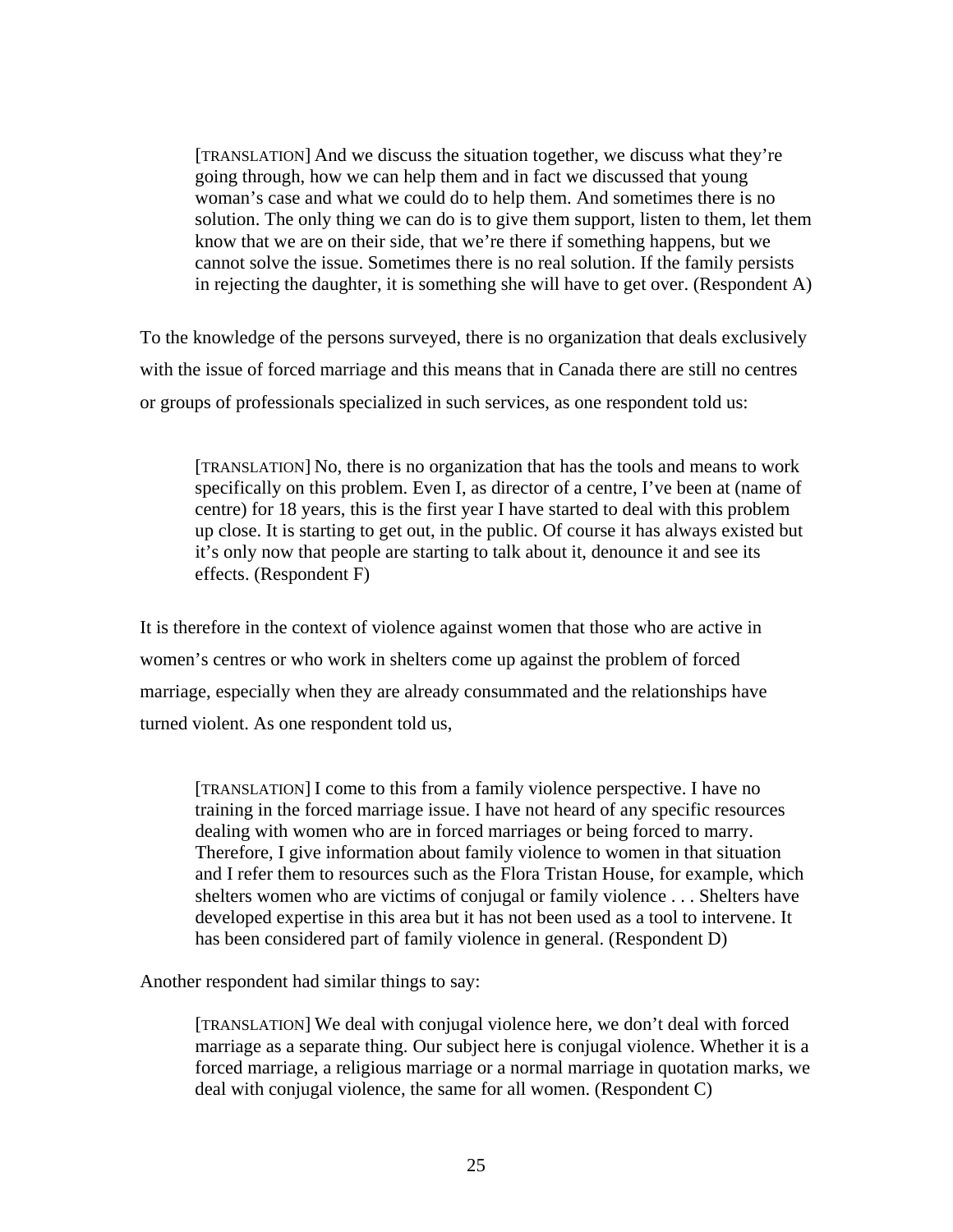In such cases, service providers follow the regular process that involves helping the person withdraw from a violent relationship by petitioning for divorce, finding an apartment, returning to school or taking training courses to return to the workforce, etc. They help these women rebuild themselves by restoring their self-confidence and raising their self-esteem. Through their efforts, the workers aim to increase these women's capacity to act in their day-to-day lives.

Those who work in legal aid clinics approach the matter from a legal perspective, especially from the point of view of family law or refugee law. Women who turn to these clinics for help in filing a claim for refugee protection with the government have fled a country at war as well as a forced marriage or a threatened forced marriage that often seeks to mask rape, a phenomenon that is always more widespread during armed conflict. In such specific cases, help will be geared to obtaining refugee protection to regularize the person's situation through a legal process. However, legal aid lawyers, who are attentive to the whole story of the person who consults them, do not neglect the other aspects. They will refer the woman to a doctor, a psychologist, a social worker specializing in cases of violence against women, someone to help her settle here, etc. Some legal aid clinics provide services in addition to legal services therefore the needs of the person seeking help are met within the same centre. Otherwise, they are referred to other help centres. The responses show that there is very good cooperation among the various field workers who refer the persons seeking help to each other according to their needs and the workers' respective skills.

…Let's say, a woman who comes in – she may have an infection and will have to seek medical treatment at some point and the problem is that she's just not insured and that means...no, not here, (here at the centre)....there are provisions here for accepting uninsured patients, but we might get a call from a nurse or a doctor, saying you know, we suspect that...you know...she comes in. She has a broken jaw then she may have fallen off the bus back in Marrakech but it's unlikely – it's sometimes difficult to disclose  $-1$ 'm a white, middle-aged male  $-$  it's not necessarily easy to disclose to me what and tell me a little bit about themselves. I know that doctor – she may have been a victim of inner conflict, she may have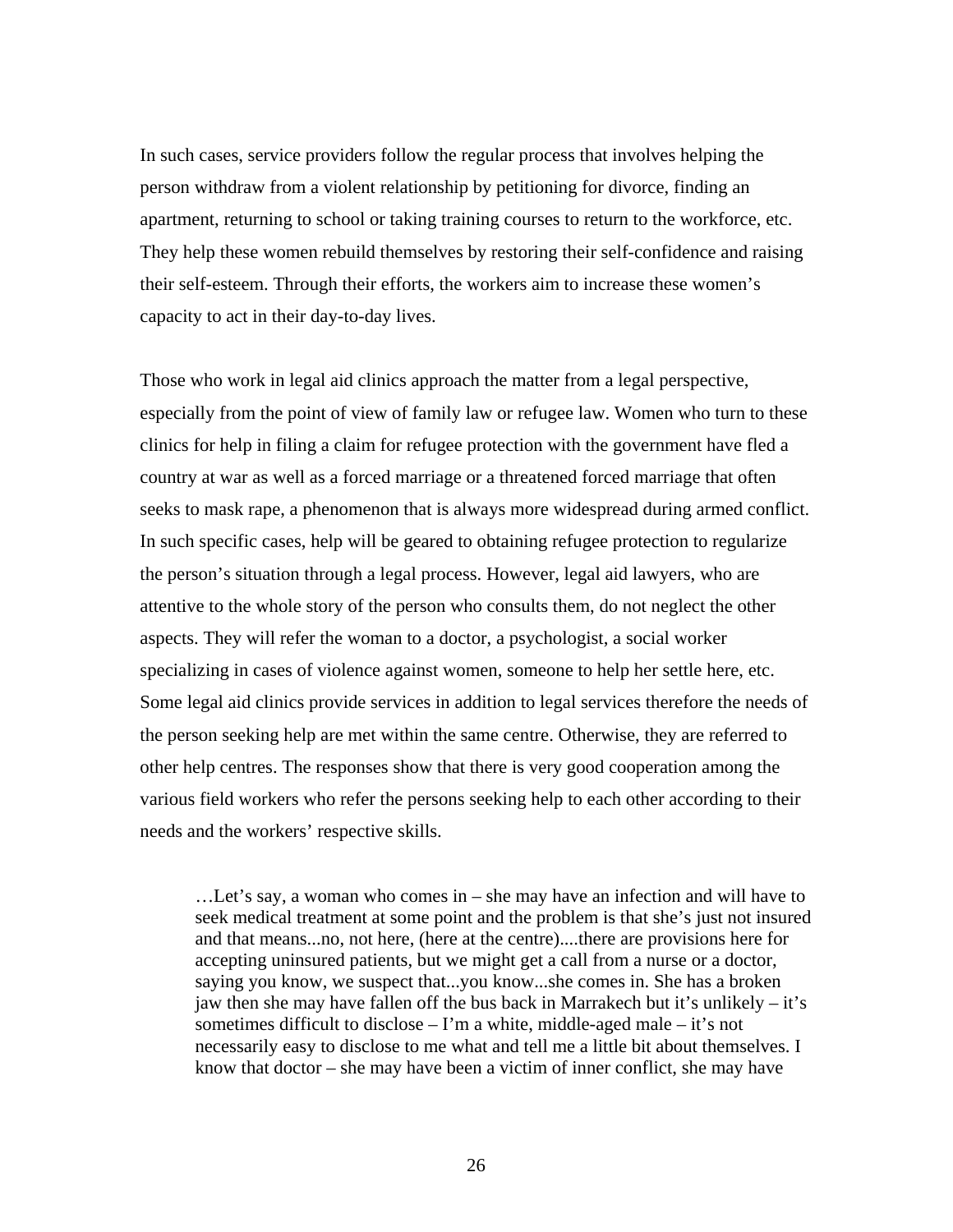been sexually assaulted and – so she may not want to disclose anything, and it's our job to reassure her that she'll be okay. (Respondent P)

In cases of young girls living in Canada who are threatened with a forced marriage, there does not seem to be any specific approach or adequate tools to deal with this type of situation. Respondents deplore the lack of means and the lack of training available to service providers to deal with this specific problem. They explain that they do not have the structures required to allow them to play a more influential role in dealing with this particular problem or proper tools to respond more effectively. Thus, they often use makeshift tools and their own ingenuity to help the persons concerned. They will seek the needed information or expertise from other professionals, proving that they are good at contacting and using available resources. The shelter that took in the 13-year-old girl mentioned earlier, and the social worker who met with her, were not sure how to deal with what for them was an unusual situation. Therefore, in order to help the young girl and give her proper support, the social worker turned to outside resources, as she explained:

[TRANSLATION] We really didn't know exactly what to do because we were dealing with a young girl who was at the same time married. So first we had to find out about the law: what category could Quebec law place her in? Was she a child? Or, because she was a married woman, was she an adult? So we had to get advice from a lawyer to clarify the situation. Then we went to the Youth Protection Division at the time and we found a worker who spoke Spanish who came to talk to us about the details because it was hard for us to get into the question of what a child is. We did not want to distress her even more by asking her questions that might not have been properly framed. So we brought in outside help. The social worker was very generous, she came to the shelter and helped us prepare the questions, and ultimately, when the girl decided – because we explained to her that this kind of marriage was not normal here – so she decided to file a complaint. It's before the judge in court and this social worker helped us to prepare the young girl to testify. (Respondent B)

In addition to turning to external resources for social and legal expertise to properly prepare the file and better support the young girl in her efforts to get out of the marriage, this social worker contacted Canadian consular officials in the young girl's country of origin to clear matters up, and also contacted Canadian government authorities to advise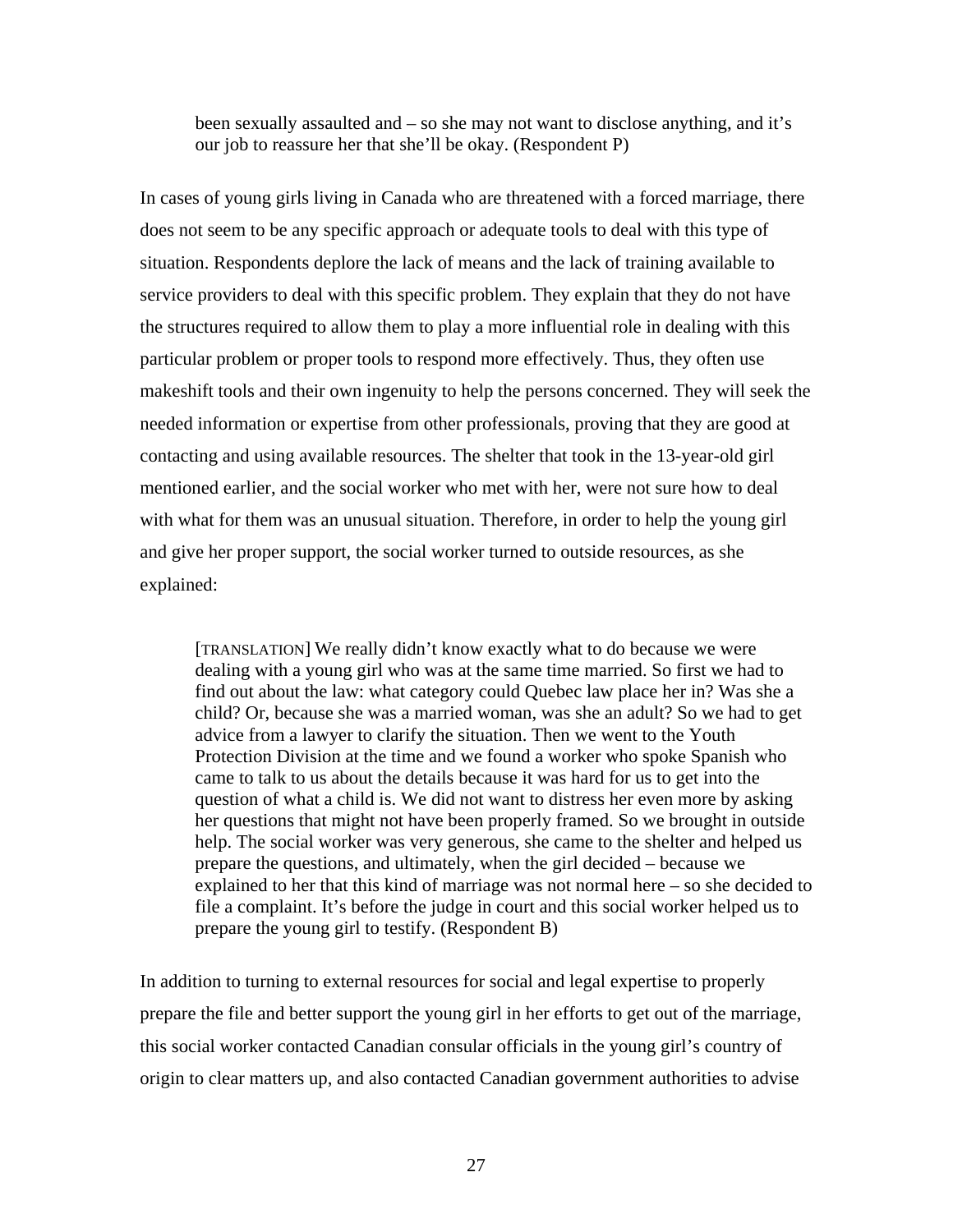them of the case of a marriage between a 13-year-old teenager and a 49-year-old man. She added:

[TRANSLATION] We also contacted the Canadian authorities in (name of the girl's country of origin) several times because we wanted to know more about whether they were aware of the contract the family had supposedly signed with the man and whether money had changed hands for the marriage. We sent a number of faxes and letters, but we never received any reply. So at that point, what we did was write a letter to Immigration Canada to inform them of the situation because this was not the first case there had been in Canada. At that time we knew that several young girls had been married through a prostitution ring, young girls from Thailand, from various countries, and who were married to persons who were quite old. (Respondent B)

One of the respondents, a worker in a shelter for women who were victims of conjugal and family violence, took two of her daughter's classmates, minors threatened with forced marriage by their parents, into her home for several months. One was from Afghanistan and the other from Iran. Hoping to mediate with the parents of these young girls, the social worker first telephoned them to reassure them that their daughters were safe. However, when she went to their homes to convince them to reverse their decision, the door was slammed in her face each time. In addition to the material support she gave these young girls, this woman also gave them advice and information about their rights. She helped them complete their education and enter the labour market. Once they were able to pay rent, she helped them move into their new homes.

One remarkable success by a legal aid clinic involved a case where a girl who had been taken to her country of origin on the pretext of going on vacation, when she was in fact to become a party to a marriage she did not want, was returned to Canada. This teenager faced a fait accompli on arrival but thanks to a warning given by one of her friends and the support and intervention of attorneys and social workers, she managed to escape from this situation.

….The legal clinic as being a unique place for a lot of cases that have come to us from abroad. So the very first case which I didn't do but the person before me did was actually a case where the woman was already outside the country. She was a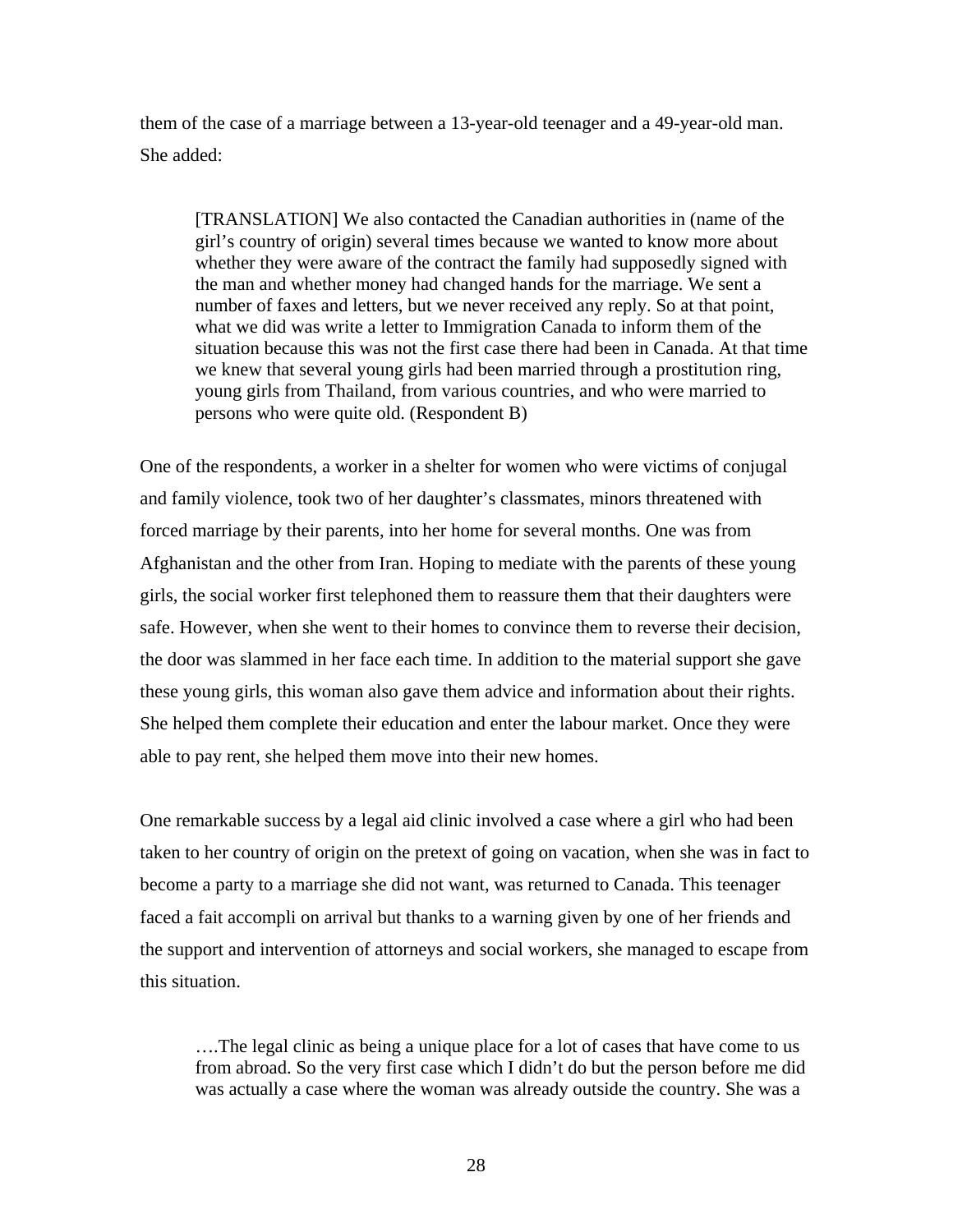young girl who was outside the country and she contacted a friend of hers here, and the friend of hers called us and that's how the link was developed, and so (the name of the clinic) was successfully able to get the girl back to the country...she was saved out of the marriage. She was provided with a shelter outside the country through (name of the clinic), (name of the clinic) kept on advocating for her to get a place to live, a shelter and stuff like that. (Respondent N)

The girl was brought home to Canada as a result of the ability of the field workers to mobilize and set in motion an entire system of informal resources, both here and there. However, can we continue to find makeshift solutions to such serious situations instead of establishing a structure that is designed to deal with this problem effectively?

## **3. WHAT REMAINS TO BE DONE**

#### **3.1 The role to be played by government to counter forced marriage**

The persons interviewed maintain that it is the government's duty to address the problem of forced marriage and to protect those who are threatened with it or are already its victims. They hope that government will enact legislation and regulations to counter this practice and take effective steps to make communities aware of the problems forced marriage causes and to advise them that a forced marriage is an infringement of human rights prohibited under many United Nations conventions. The service providers point out that the Government of Canada has ratified several international conventions for the promotion and protection of human rights, women's rights and the rights of minors.

These include the Convention on the Elimination of all Forms of Discrimination Against Women (CEDAW/CEDEF) adopted in 1979 by the United Nations General Assembly as a universal benchmark of the rights of women. Article 16 of the Convention specifically provides that men and women are equal in matters relating to marriage and family relations. It specifies that men and women have the same right to enter into marriage, the same right to freely choose a spouse and to enter into marriage only with their free and full consent, the same rights and responsibilities during marriage and at its dissolution. It also stipulates that the betrothal and marriage of a child shall have no legal effect and all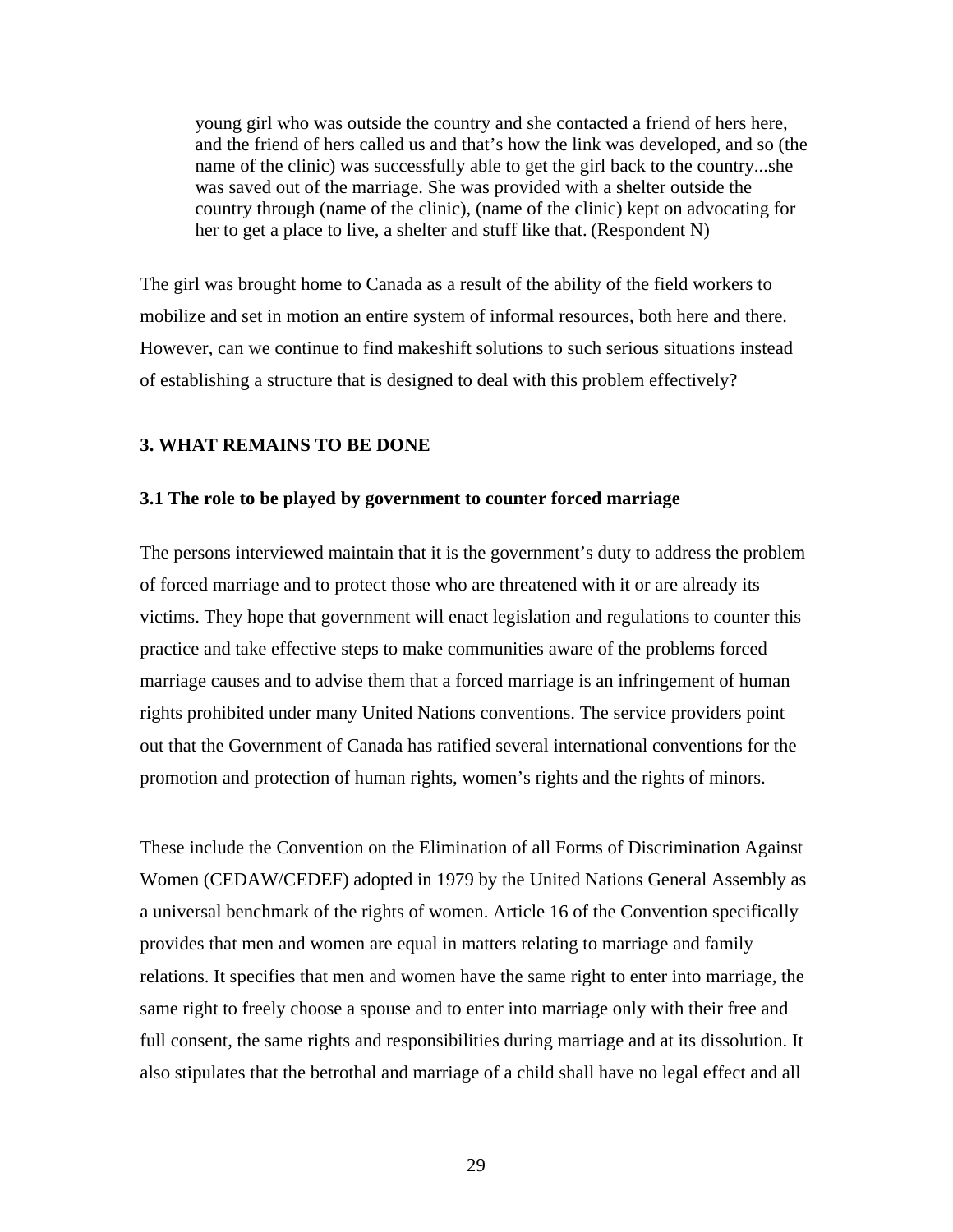necessary action, including legislation, shall be taken to specify a minimum age for marriage and to make the registration of marriages in an official registry compulsory.

Canada has also ratified the Convention on the Rights of the Child (CRC), the International Covenant on Civil and Political Rights (ICCPR) and the International Covenant on Economic, Social and Cultural Rights (ICESCR). However, Canada has not signed or ratified the Convention on Consent to Marriage, Minimum Age for Marriage and Registration of Marriages, which came into force on December 9, 1964. Articles 1 to 3 of this Convention provide the following:

## **Article 1**

1. No marriage shall be legally entered into without the full and free consent of both parties, such consent to be expressed by them in person after due publicity and in the presence of the authority competent to solemnize the marriage and of witnesses, as prescribed by law.

2. Notwithstanding anything in paragraph 1 above, it shall not be necessary for one of the parties to be present when the competent authority is satisfied that the circumstances are exceptional and that the party has, before a competent authority and in such manner as may be prescribed by law, expressed and not withdrawn consent.

#### **Article 2**

States Parties to the present Convention shall take legislative action to specify a minimum age for marriage. No marriage shall be legally entered into by any person under this age, except where a competent authority has granted a dispensation as to age, for serious reasons, in the interest of the intending spouses.

## **Article 3**

All marriages shall be registered in an appropriate official register by the competent authority.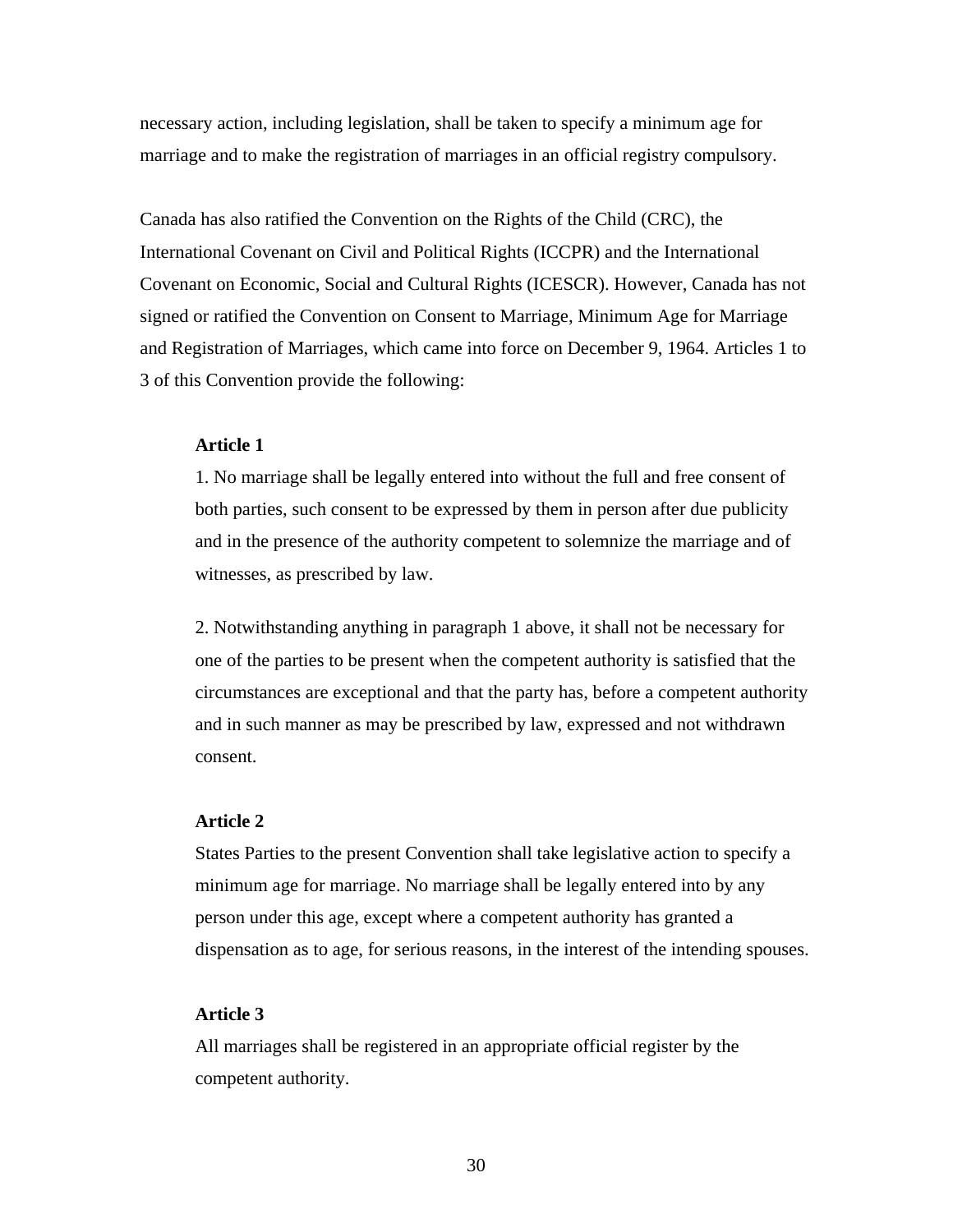Forcing someone into marriage is not a specific criminal offence in Canada, although several of the general sections of the *Criminal Code* may apply. And contrary to the situation in several European countries, a marriage entered into under duress or the threat of duress does not result in any penalty under the law. Although Canada did not ratify the Convention on Consent to Marriage, Minimum Age for Marriage and Registration of Marriages, by enacting other laws and ratifying other conventions the Government of Canada made a commitment to take the necessary steps to abolish all forms of discrimination against women in all fields and to protect their basic rights.

Are laws alone sufficient, however, to protect victims of forced marriage and to combat that practice? According to the respondents, laws and legal instruments are important but cannot by themselves effectively deal with this problem. Should punitive action be taken against families that subject their children to forced marriage? Respondents claim that a distinction must be made between cases in which victims were abused or forcibly confined, held in the country of origin, abducted, raped or enslaved, and cases in which families only seek to do good by perpetuating a customary practice. They warn against judicial excesses. Some respondents were openly concerned about enacting legislation that would make it a criminal offence to force someone into marriage, as some European countries have done. They fear, on the one hand, that there would be abuses in the application of such laws, and, on the other, that the victims of undesired marriages or those threatened with such marriages would simply keep silent in order to protect their families.

Respondents mentioned the fact that the Government of Canada is not aware of the extent of the problem and that many cases remain unreported. How, they ask, can punitive action be taken against families if there are no complaints? They stress that victims are not always able to take the necessary steps to file a complaint and that there is not always sufficient evidence to determine whether abuse has occurred. However, they all agree that the government should earmark funds to create education programs, produce work tools and provide training for field workers.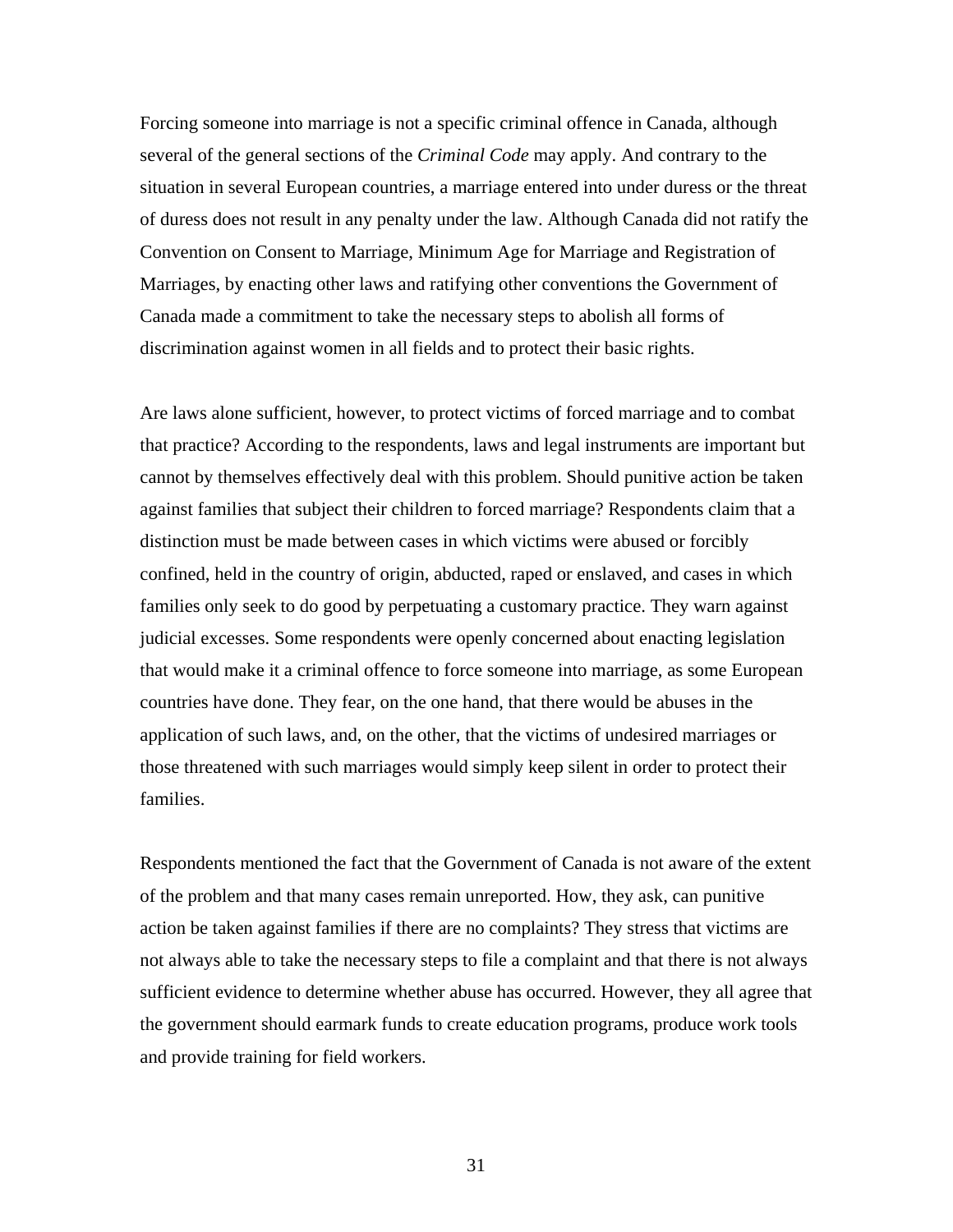I think the government should fund these assault programs. The organizations like CASSA can take a lead role and pilot some awareness building projects first and then, on a long term plan can be created for ongoing efforts and we will see the success rate, and then we will see if there is a more need. And then once the program is started, the community will become aware, and if we educate the parents more on this side, rather than actually the children, then, they don't want it, it's being forced on them, and if we educate that percentage of the population, then parents will start thinking about it. It's the same thing, working on chronic diseases...prevention information is easily available...and the rate of not falling sick is getting higher by following preventive measures... (Respondent K)

Another topic addressed by the study participants was spousal sponsorship and its impact on women who are in a position of dependency and a relationship of subordination with their husbands because they have been sponsored by them. This situation can hinder women's independence and strengthen the spouse's hold over them and thereby create an unequal relationship. This is the case with many women who met our respondents, who were married against their will and sponsored by their spouse and who, in addition, are victims of conjugal violence, making their lives a series of painful events than can leave them increasingly vulnerable.

[TRANSLATION] In terms of the government, it is a question of its policy in sponsorship cases. It should get rid of the three-year period and grant permanent resident status to individuals who are sponsored. Because the women who come to see us, who are experiencing conjugal violence, you see that, at bottom, they are vulnerable because they are in a dependent situation precisely as a result of their status as a sponsored family member, which ties them to their husbands and can be used by the husbands for all sorts of blackmail, threats and humiliation. And on top of that they were married by force. The whole package! (Respondent D)

The following account shows the power imbalance that characterizes such relationships:

She's a permanent resident she was sponsored by her husband. This is the other thing that we're always dealing with women who – I actually had a case before you came in – where a woman was telling me that she doesn't want to live with her husband anymore and upon probing her a little bit more she said that he's threatening to take her back to Pakistan because she's up for citizenship, force her to take her back to Pakistan - because he knows the system and he knows that he has more ways of controlling her there than he does here. And she said she doesn't get along with him so in that situation she's – and this is not the first time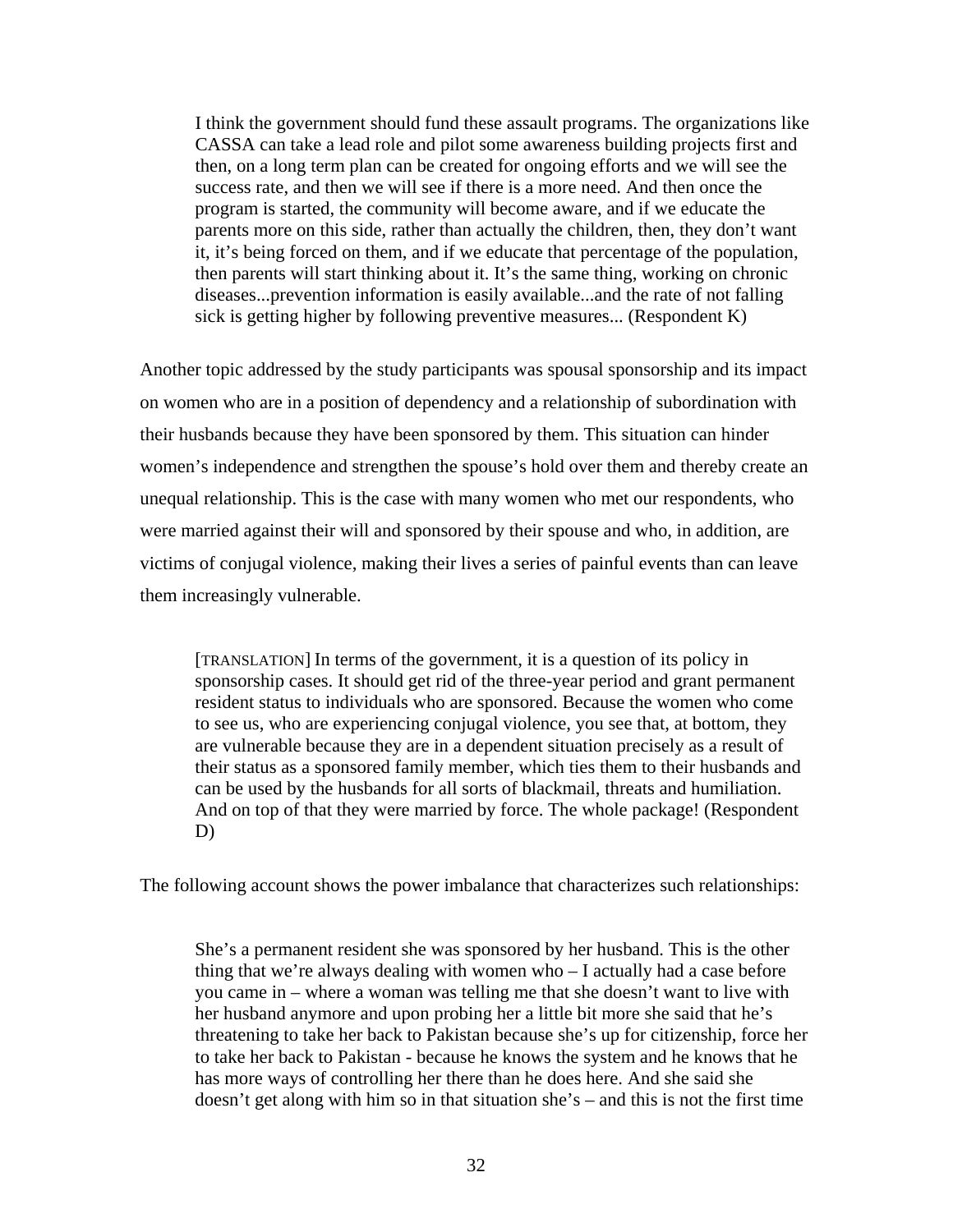that's happened. One of my clients was taken back to India under the pretext that he's a changed man. As soon as they got back to there, he literally said to her, where are your Canadian laws now? (Respondent I)

In view of these marital relationships that destabilize women, service providers would like to see the government take the necessary steps to allow sponsored women who are victims of violence not to remain under the control of an abusive spouse. This issue has already been submitted to the government by women's rights groups, but according to the respondents, women today, especially those who were forced into marriage and sponsored, are still suffering from this double situation that makes them so vulnerable<sup>5</sup>.

As far as the role to be played by government institutions regarding the problem of forced marriage, respondents agreed that it is only by developing awareness in the larger society that we will counter or lessen the practice of forced marriage, especially considering that the problem is largely unknown in Canada. They insist on the fact that work must be done at a broader level and that the means used should be informative, educational and preventive.

### **3.2 The role to be played by civil society**

 $\overline{a}$ 

When questioned about the role that associations in civil society should play in connection with forced marriage, the respondents answered that they already play an important role because persons confronted with forced marriage turn to them first, and while this role must not only be maintained but enhanced by social workers, the burden should not be borne by this sector alone but by all sectors of society.

<sup>5</sup> Note that with the enactment of the new *Immigration and Refugee Protection Act* in 2002, the new regulations regarding sponsorship now take into consideration the concerns of sponsored spouses who are suffering spousal abuse in two ways. First, there was a reduction in the number of years the sponsor would be financially responsible for a sponsored spouse, from ten to three years - see section 132 of the *Immigration and Refugee Protection Regulations*: http://laws.justice.gc.ca/en/ShowFullDoc/cr/SOR-2002- 227///en. Second, anyone who is a sponsored spouse and who leaves an abusive situation is eligible for social assistance, and the sponsor remains responsible to reimburse the federal or provincial government directly for any social assistance received by the sponsored person.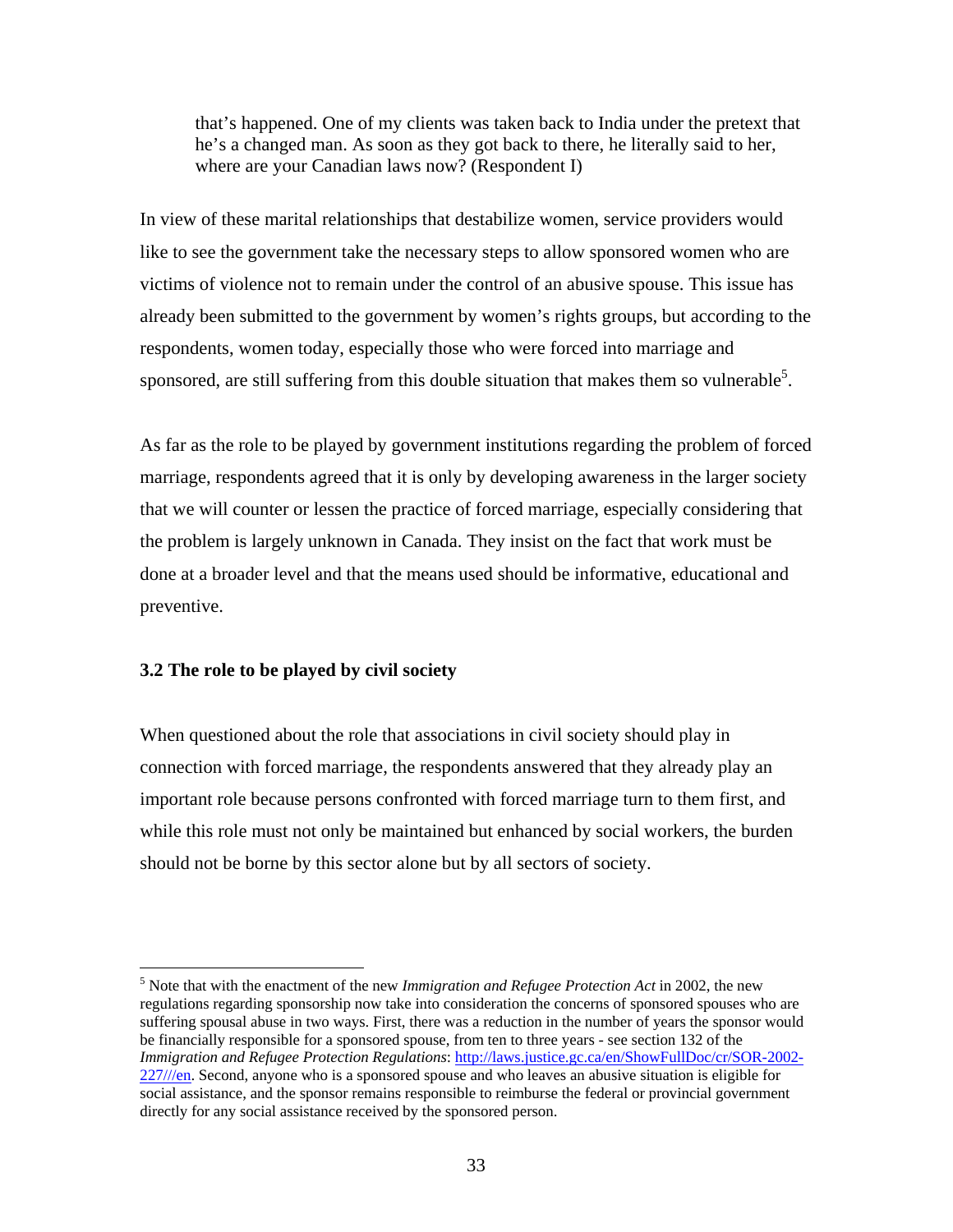Considering that these are frontline associations and that they are most aware of this problem, as they are of many other problems, we were told that they should alert the rest of society and draw its attention to forced marriage and its impact on the lives of young girls and women who experience such an ordeal.

One of the respondents, who has worked daily with women and young girls for many years, criticizes the lack of services available to them. She said that this was because girls are generally considered to have fewer problems than their brothers. According to this service provider, this is a false perception because young girls have problems of their own, but they are not as visible because most often they occur within the family. In meetings and group discussions in which this respondent participates, she tries to draw the attention of social and government representatives to the special problems of young girls.

[TRANSLATION] Last year, when we started to work on the City of Montreal's equity policy, you know the City of Montreal's equity policy, there were a lot of municipal councillors, agencies and federations, to produce the document about equality between men and women throughout the city, the question of girls and services came up again. In June last year, we had the general meeting of the *Table de concertation jeunesse*. I asked, for this current year, that work be done on providing services for girls because most often we work with boys, for example with street gangs or alcohol or drugs, it's more the boys, and those are the issues that get the attention, we are always talking about street gangs, crime, intimidation, drugs. And for them, we organize workshops, sports to channel their energies, competitive teams, and the girls have other kinds of problems. Yes, there are girls who are in street gangs, who are into drugs, but that's a minority, a majority of girls have other kinds of problems and we must not marginalize them when it comes to those problems because that is just as important, just as disastrous for their health, their life, and everything … (Respondent F)

Some of the respondents consider that the organizations which take in young girls and women who are under duress from their families should act as intermediaries to facilitate a dialogue between those women and their families so that the families may learn to respect their refusal. This was done by one respondent who, although she failed in some cases, managed to have parents change their minds in other cases. On the other hand, other respondents claim that from the moment a power relationship exists in an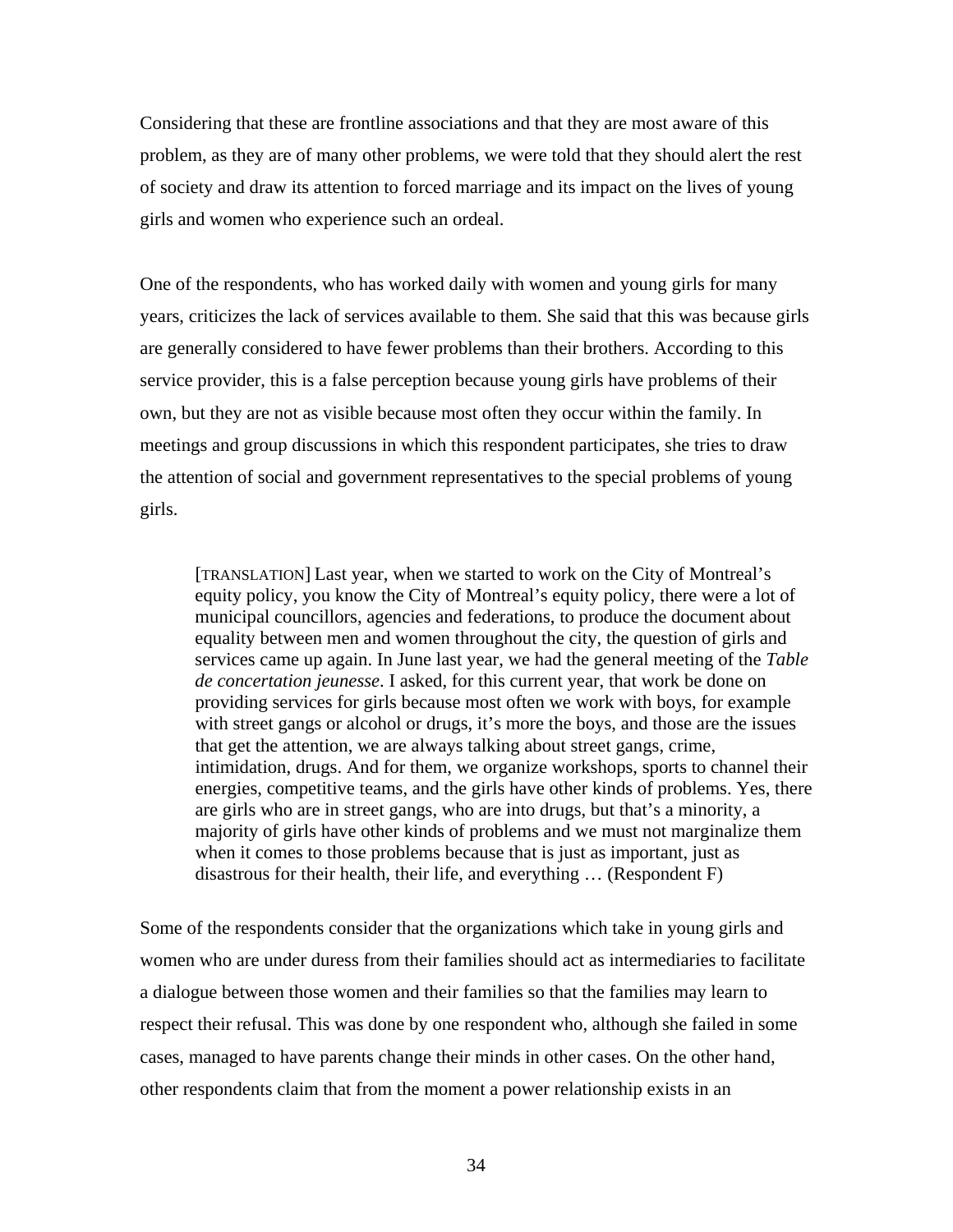atmosphere of violence, it is not a good idea to have parents and children meet. Organizing a meeting between young girls and their families would subject those girls to another ordeal.

Some respondents said that it would be important for workers who do not have training in intercultural relations to get such training or to call in colleagues who are qualified in this area or resource persons who share the same culture as the young girls. According to these respondents, lack of knowledge of certain cultural references and sensibilities may lead to bias and misunderstanding and compromise efforts to help.

A person in charge of a women's centre who often tries to get local schools in the area involved in jointly organizing activities for the benefit of young girls has already started sensitizing some school professionals to the problem of forced marriage in the same way she has done with the municipality. She feels that it is important for women's centres, community organizations and schools to jointly develop an information and awareness program for young girls to educate them about problems that concern them, including forced marriage. As with education and awareness programs for boys about drugs, alcohol, physical and sexual violence, etc., this respondent claims that other programs should be developed that deal specifically with problems faced by young girls.

[TRANSLATION] It takes awareness programs developed by organizations and schools . . . and these programs must be recognized like the others, programs that deal with forced marriages, physical violence against young girls, their isolation, the excessive control by parents over young girls . . . Listen, because the schools always focus on learning and success. Well now they are starting to talk about how in order to succeed, we have to solve the students' other problems, children should not be withdrawn, should not be sad, so they will learn better. We are starting to see that other social factors influence students' success. Certainly the schools, particularly in our community, their priority is gangs. It is always students who have problems who attract attention, they are the ones targeted by interventions, it is not the silent majority with its problems . . . The one you see who is aggressive, he gets attention right away. But you have to deal with all social problems that have an impact on the lives of students . . . At the local school the police put on a play dealing with sexual violence. All the students attended. They made room for the police to produce their play and educate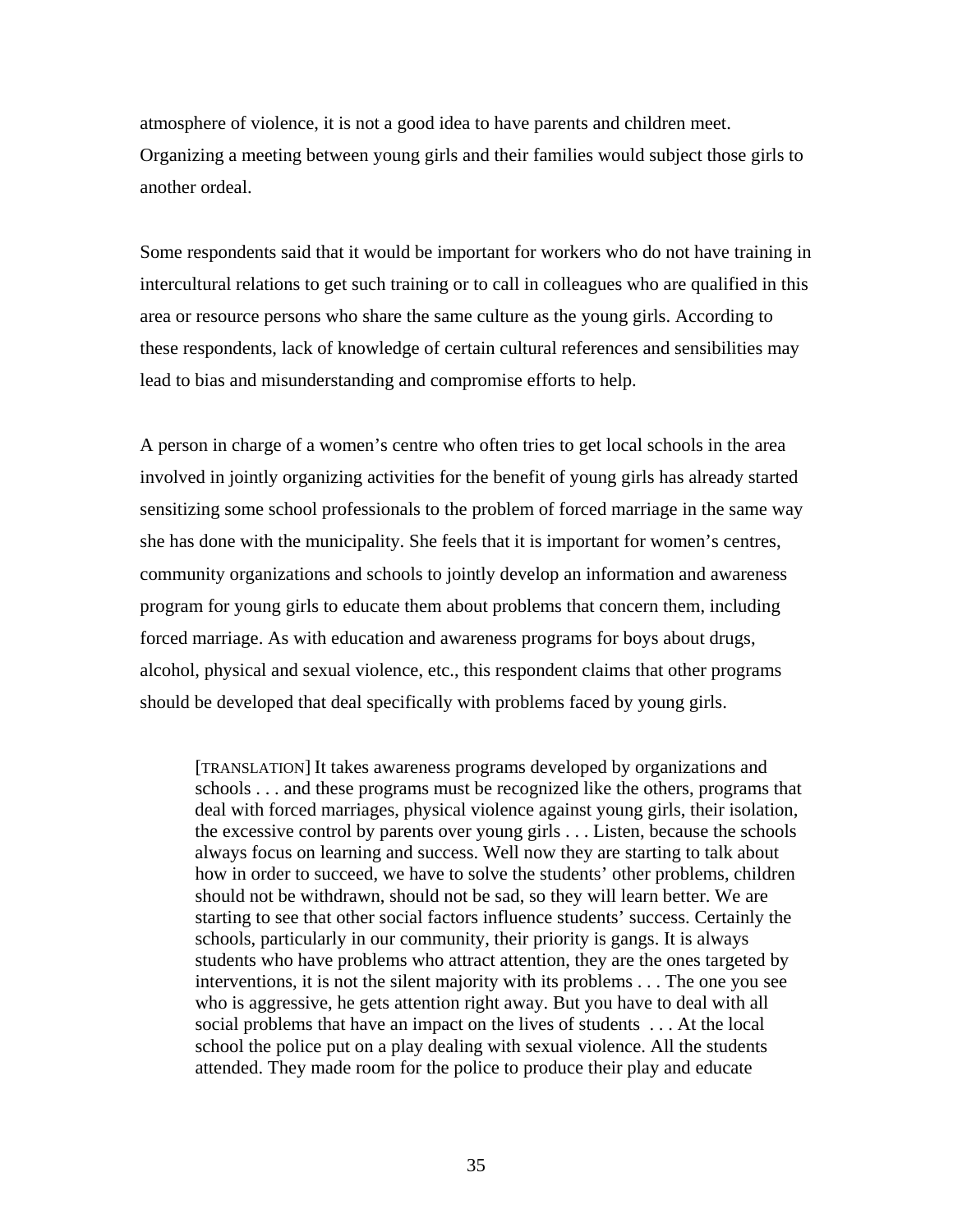youngsters about sexual violence. The same thing could be done for forced marriages. (Respondent F)

Special vigilance is required in schools to detect signs that youngsters may be subject to duress. This is what a psychotherapist recommends to his colleagues. He says that professionals in schools are not yet aware of the problem of forced marriage. It is still very novel in that context, as it is in many others. Because this psychotherapist is beginning to gain experience with this problem after dealing with several cases and because he is slightly ahead of his colleagues, he gives them advice.

[TRANSLATION] In terms of the problem of forced marriage, we should play the same role as we play for abuse cases, regardless of the situation. We are the ones who see students the most in a day. We are there for 7 to 8 hours, we see them live, we're in the cafeteria, in class, everywhere, we try to be as vigilant as possible and this is often the message I give other workers . . . I became a coach for many people, I've been here for twelve years and I did a little elsewhere before – but everyone will have to be on the lookout for this problem as for all the others. Internal expertise cannot be developed because we cannot meet all needs, there's no sense to that, but we'll have to develop a service because we intervene a lot in crisis situations, when a girl breaks up with her boyfriend, a death, an illness, a father who has just learned that he has cancer and will die, but these situations, as in the case of forced marriage, you have to be there, have regular workers with whom youngsters can identify. (Respondent G)

For civil society organizations to be able to deliver proper services to persons threatened with a forced marriage or to those who want to escape from an undesired marriage, they must have sufficient means, tools and financial resources. These are severely lacking in this environment, in the unanimous opinion of the respondents. In fact, the workload is always too heavy for the human resources available in these organizations and the funds they have are insufficient. Considering the lack of training and tools in this area in Canada, some workers use educational material developed in Great Britain, a society that has addressed this matter seriously for several years now.

Forced marriages in the UK has been a place which we have always looked up to so we have always kind of planning referred materials, training materials, to train the service providers, we have used their safety planning stuff, we have used their media resources and they have come up with a very innovative media campaign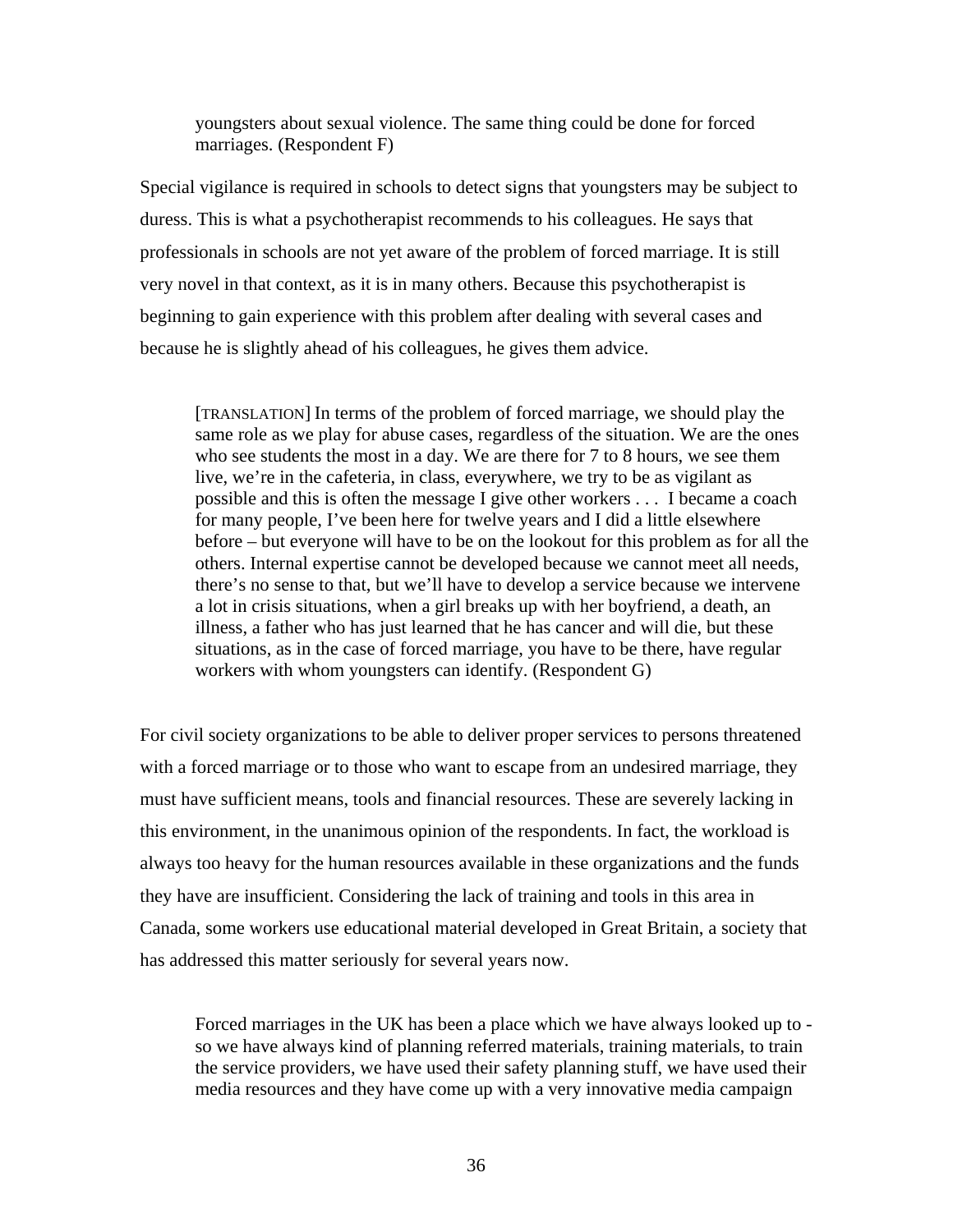and we have actually kind of used that in our presentation. So we were kind of in touch with them... (Respondent N)

The respondents say that it is by combining their efforts that the various sectors of society, public and parapublic institutions, associations, women's centres, etc. will be able to meet the challenge of countering forced marriage. They all stress that government and civil society must cooperate concretely and share their knowledge and expertise to give effective support to people going through the ordeal of a forced marriage.

# **4. RECOMMENDATIONS**

The survey participants make the following recommendations:

- Conduct a national awareness and prevention campaign like those undertaken in certain European countries to inform people about this problem.
- Create mechanisms to help people dealing with forced marriage (accessible help centres and shelters, places for parent-child-professional mediation, telephone help line).
- Provide better funding to strengthen counselling and help structures.
- Develop a training plan and design specific tools to help frontline workers deal with the problem of forced marriage.
- Produce an information kit for teachers and students.
- Produce information pamphlets and posters as a deterrent for use in local community service centres (CLSCs), community centres, welcome centres for immigrants, churches, schools, etc.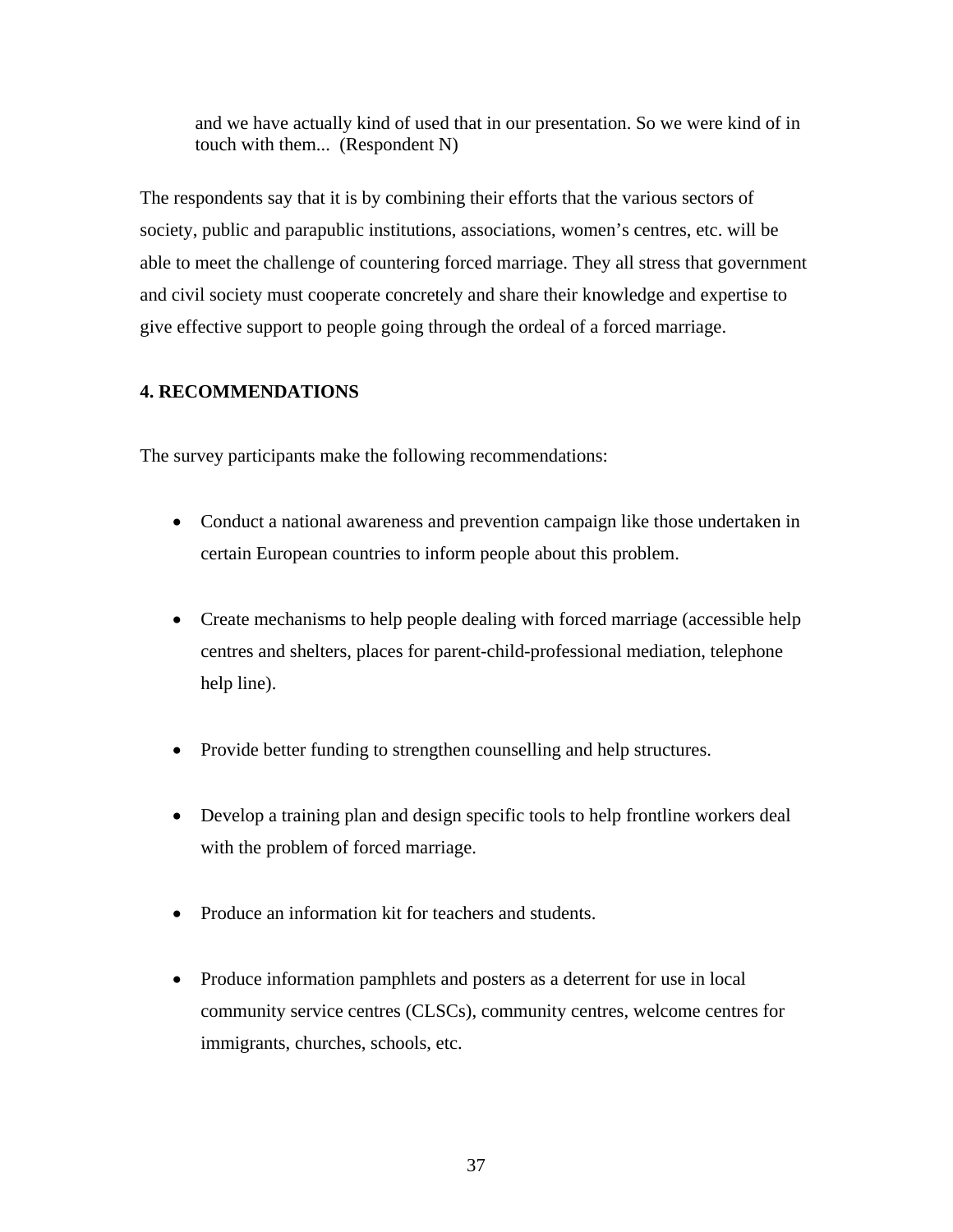- Organize legal information sessions for parents and youngsters stressing that forced marriage is contrary to the law and infringes human rights as well as women's rights.
- Undertake awareness initiatives with youth at school so they will be able to detect signs of distress among classmates under duress to marry and report the situation to school officials.
- Provide for clear legal provisions applicable to a forced marriage so that it may be annulled without any time limit and without placing the burden of proof on the victim.
- Organize discussion meetings at the local level, with the support of community organizations, so that parents and children can exchange views on the subject and discuss the issue.
- Organize meetings between families and religious authorities so those authorities can convey the message that forced marriage is not based on any religious principle but is a cultural practice, because many parents who force their children to marry believe they are obeying an Islamic precept and thus honouring their faith. The religious authorities should remind their congregations, for example during Friday sermons, that marriage requires the consent of the woman and the man, as a commitment between two people who are free to choose.
- Avoid making value judgments about the communities where the practice exists.
- Encourage the integration of members of minority groups into the social fabric rather than ghettoization and community isolation.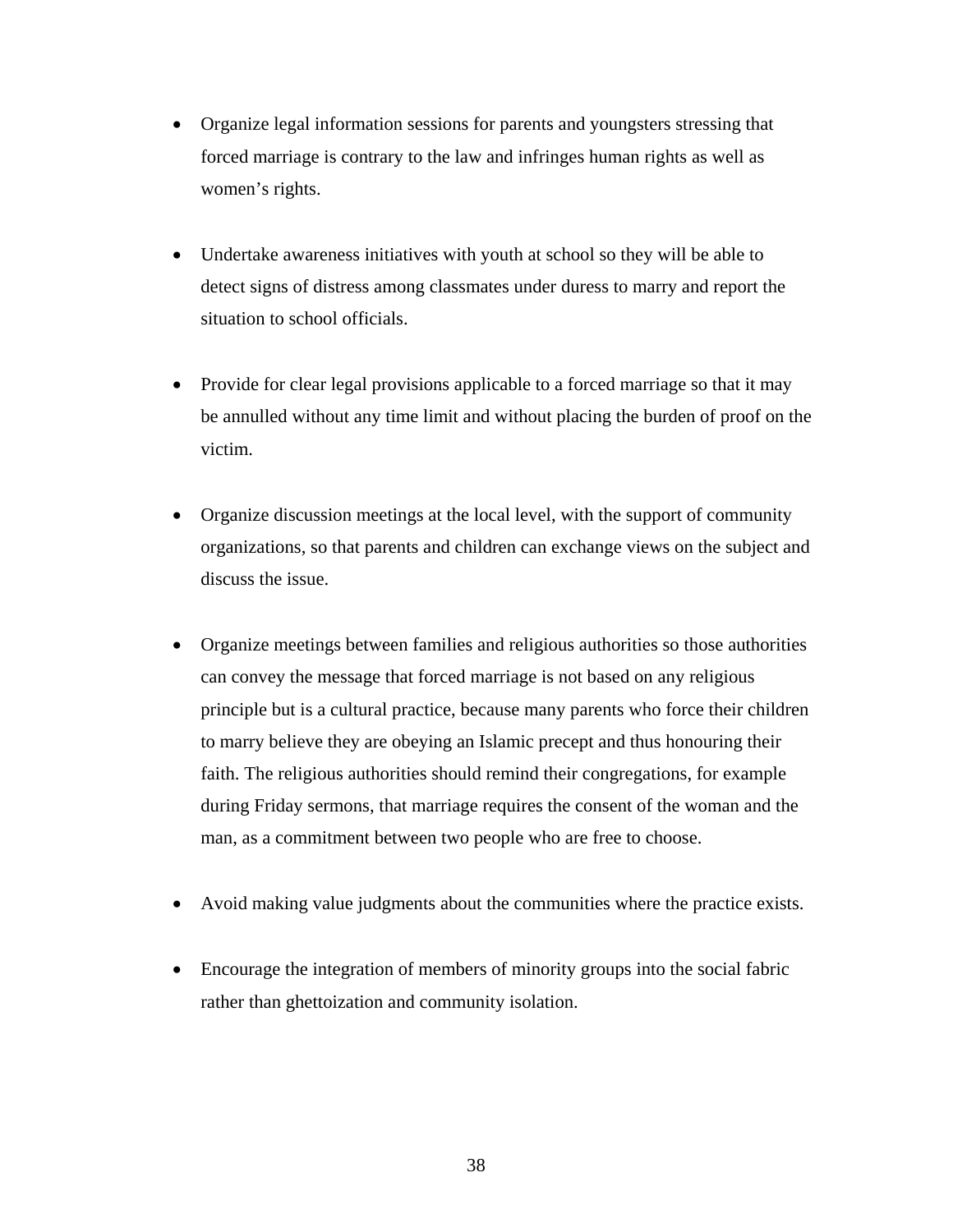## **CONCLUSION**

Our field survey confirmed the existence of the practice of forced marriage in Canadian society, especially in some families in certain communities. Although contrary to the law and an infringement of human rights under international law, forced marriage is most often the repetition of a cultural practice and a significant part of matrimonial traditions in families which practice it. The problem is very complex and our survey of service providers has revealed both many aspects and some of the serious consequences.

A marriage is regarded as forced when the people who bring it about are not concerned about the consent of the individuals involved and put pressure on them in order to achieve their goal. Violence is always present, whether verbal, psychological or physical, and mainly targets young women. Because it is a taboo, this practice is still greatly underestimated if not completely ignored in Canadian society, and victims keep it a secret so as not to bring public disgrace to their families. The secrecy is heightened by the fact that the situation occurs in private.

The survey shows the reasons for which parents or families arrange marriages for their children and force them into marriage if they refuse. There are various reasons and they are based on notions of honour and duty. Indeed, it is often out of a sense of duty that parents or families marry off or try to forcibly marry off their young children, preferably within the extended family or community circle and in the name of family honour or the honour of the membership group. Another reason is the fear of seeing their children "go wrong" by entering into an emotional or sexual relationship or by marrying outside the membership group and thereby damaging the family's reputation. Financial interest is also among the reasons identified by our respondents.

The stakes in a forced marriage mean that there is always an internal family struggle between, on one side, the parents or relatives who apply various forms of pressure to enforce their decision, and on the other, the people to be married who use various strategies to reverse that decision. A power struggle ensues in which each side uses all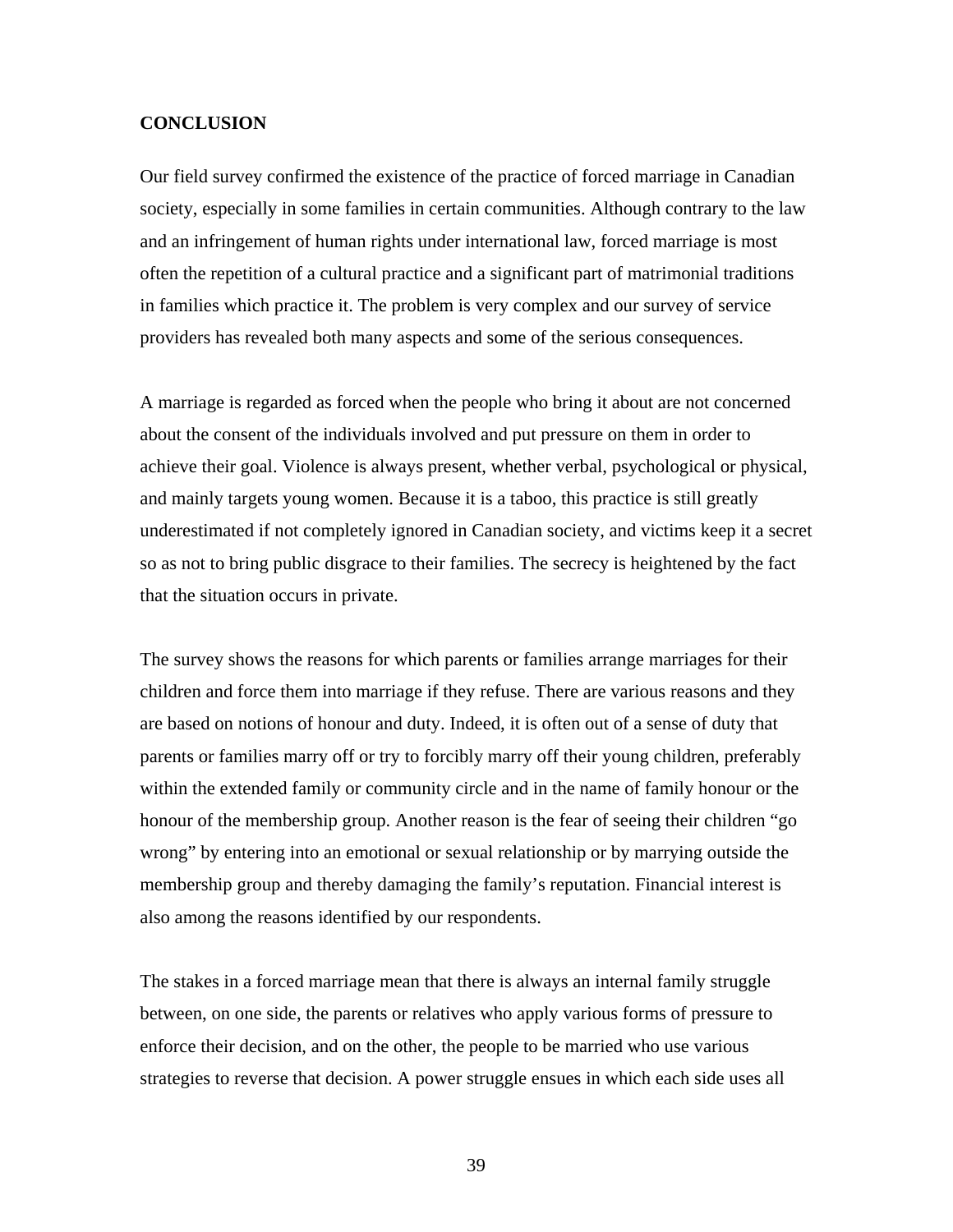available means to achieve or defend what it considers at stake. While the survey shows that some people put up little or no resistance when an undesired marriage is announced, there are many who do object and who fight to undo the plan. In such a struggle, two extreme acts can occur: death threats by one side and flight by the other.

Although the persons interviewed agree that this issue must be made the subject of public debate, some of them fear that the media will go too far and stigmatize members of Muslim communities, because this practice is generally associated with Islam. Aware of the impact that coverage may have and the way in which Muslims and Islam are portrayed by the media, they fear that this subject, like the issue of the wearing of the hijab, the establishment of a Sharia court in Ontario or the debate over reasonable accommodation in Quebec, will once again anti-Muslims sentiments in Canada.

As the list of recommendations made by the workers demonstrates, it is also clear that much remains to be done in every area: various kinds of research, legislation and administrative measures and organizing efforts are called for, of course, but along with education, awareness raising and dialogue. All this they stress while distinguishing situations of exploitation and abuse from those that are simply the application of a cultural practice.

That said, having completed this survey we cannot conclude that forced marriage is a social phenomenon in Canada. The survey does not show how frequent or how serious such situations are, or where they most often arise. More detailed studies will have to be conducted to better understand the subject and to determine whether this is a serious problem in our society: further statistical or qualitative surveys are needed to measure, locate, understand and explain the problem in its various forms.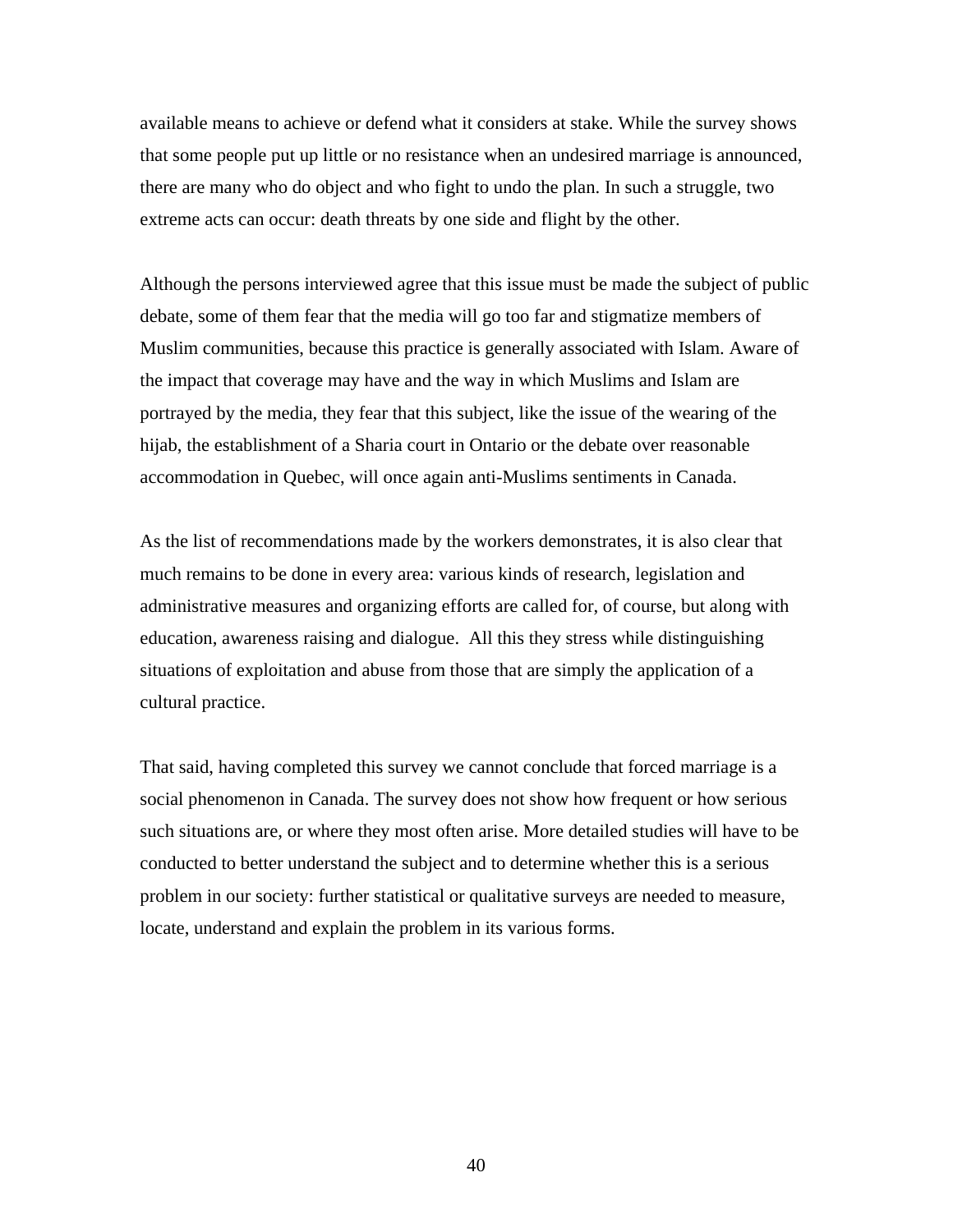# **Bibliography**

Bendriss Naïma (2007), Conference on [TRANSLATION] Practical Issues in a Professional Context, in a panel discussion on Taking into Account Religious and Cultural Diversity in Services for Victims of Conjugal Violence, organized by the Table de concertation en violence conjugale de Montréal on November 27, 2007, content posted on line by the Table de concertation en violence conjugale. http://www.tcvm.ca/images/docs/Conférence\_27-11\_NaïmaBendriss.pdf.

Convention on the Elimination of all forms of Discrimination Against Women (CEDAW), http://www.un.org/womenwatch/daw/cedaw/recommendations/recomm-

fr.htm.

Dostrovsky Nadine, Cook R.J., Gagnon M. (2007), Annotated Bibliography on Comparative and International Law relating to Forced Marriage, research report, Department of Justice Canada, http://canada.justice.gc.cafr|ps|pad|reports|mar|cover.html.

Girard Alain, « Le choix du conjoint : une enquête psychosociologique en France », (1964) Paris, PUF. [The Choice of Spouse: A Psychosociological Study in France]

Guénif Souilamas Nacira, Des « beurettes aux descendantes d'immigrants nordafricains » (2000), Paris, Grasset & Fasquelle. [From "beurettes" to the Descendants of North African Immigrants]

Jama Christine-Sarah (2007), [TRANSLATION] Development of a national network guaranteeing effective protection and complete support to women subjected to the violence of forced marriages, Action plan: national day of study on the theme: What networks, what partnerships to protect and accompany women confronted with forced marriage in France? Diplôme interuniversitaire égalité des chances entre les femmes et les hommes, Université Paris 3-Sorbonne Nouvelle and Université Paris 6-Pierre et Marie Curie.

Roques Mireille, « Mariages arrangés, mariages forcés » (2002), [Arranged Marriages, Forced Marriages] in Lien Social, No. 627, June 27, http://archive.liensocial.com/dossiers2002/621a630/627-1.htm.

Léo Aurélie (2003), Le mariage forcé chez les jeunes filles d'origine maghrébine : analyse d'une forme de violence, mémoire de maîtrise, [Forced marriages of young women from the Maghreb: analysis of a type of violence, Master's thesis] Université Montpellier III Paul Valéry, Faculté des Arts et Lettres, Langues et Sciences Humaines et Sociales, Département d'Administration économique et sociale.

Main dans la main contre le mariage forcé, Une campagne européenne initiée et lancée par SPIOR et la municipalité de Rotterdam, [Hand in hand against forced marriage, a European campaign initiated and launched by SPIOR and the municipality of Rotterdam], http://www.resistingwomen.net.